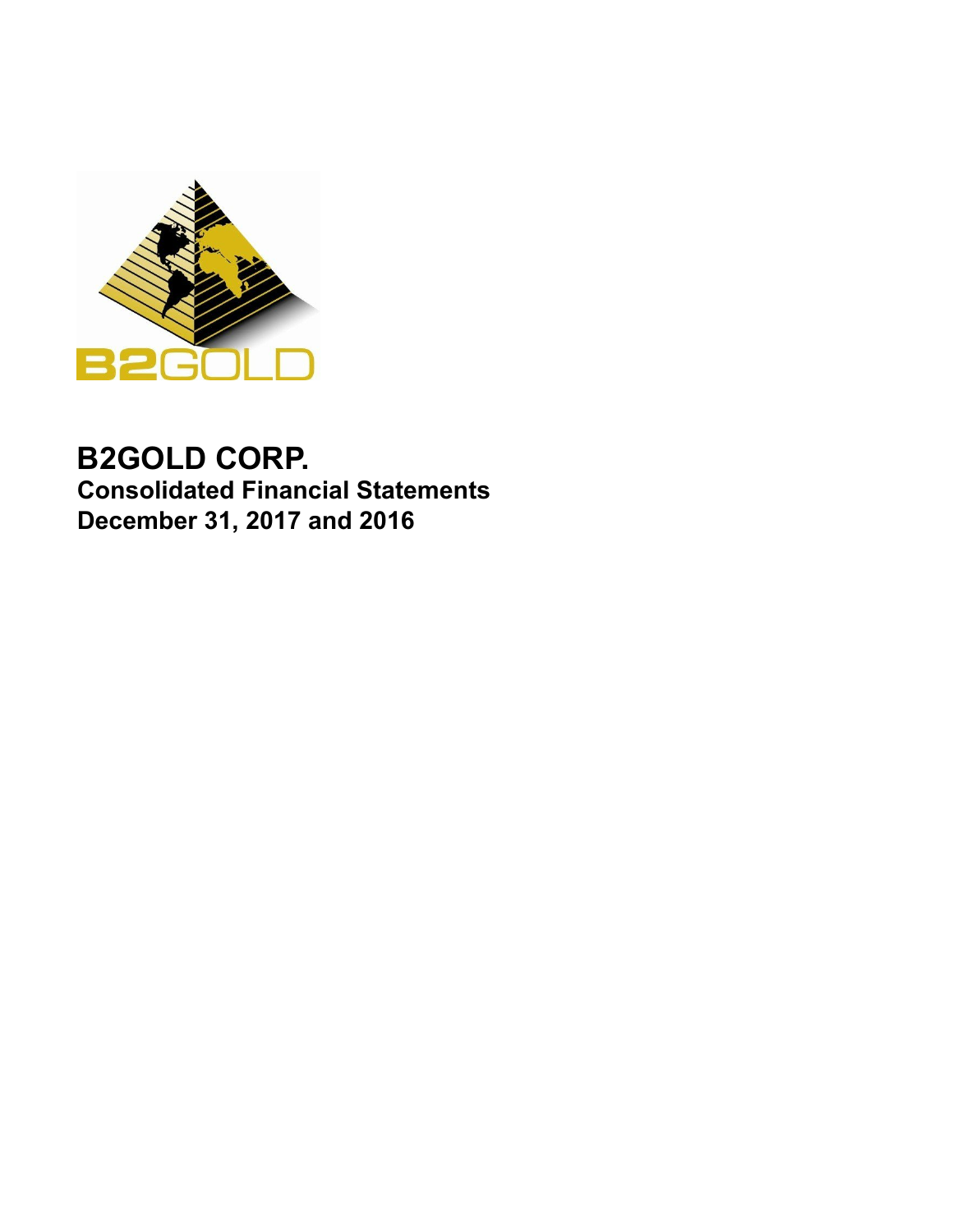

## **Report of Independent Registered Public Accounting Firm**

To the Shareholders and Board of Directors of B2Gold Corp.

## *Opinions on the financial statements and internal control over financial reporting*

We have audited the accompanying consolidated balance sheets of B2Gold Corp. and its subsidiaries (the "Company") as of December 31, 2017 and 2016, and the related consolidated statements of operations, comprehensive income, cash flows and changes in equity for the years then ended, including the related notes (collectively referred to as the consolidated financial statements). We also have audited the Company's internal control over financial reporting as of December 31, 2017, based on criteria established in *Internal Control - Integrated Framework* (2013) issued by the Committee of Sponsoring Organizations of the Treadway Commission ("COSO").

In our opinion, the consolidated financial statements referred to above present fairly, in all material respects, the financial position of the Company of December 31, 2017 and 2016 and their financial performance and their cash flows for the years then ended in conformity with International Financial Reporting Standards ("IFRS") as issued by the International Accounting Standards Board ("IASB"). Also in our opinion, the Company maintained, in all material respects, effective internal control over financial reporting as of December 31, 2017, based on criteria established in Internal Control - Integrated Framework (2013) issued by the COSO.

## *Basis for opinions*

The Company's management is responsible for these consolidated financial statements, for maintaining effective internal control over financial reporting, and for its assessment of the effectiveness of internal control over financial reporting, included in Management's Report on Internal Control Over Financial Reporting, included in Management's Discussion and Analysis. Our responsibility is to express opinions on the Company's consolidated financial statements and on the Company's internal control over financial reporting based on our audits. We are a public accounting firm registered with the Public Company Accounting Oversight Board (United States) ("PCAOB") and are required to be independent with respect to the Company in accordance with the U.S. federal securities laws and the applicable rules and regulations of the Securities and Exchange Commission and the PCAOB.

We conducted our audits in accordance with the standards of the PCAOB. Those standards require that we plan and perform the audits to obtain reasonable assurance about whether the consolidated financial statements are free of material misstatement, whether due to error or fraud, and whether effective internal control over financial reporting was maintained in all material respects.

*PricewaterhouseCoopers LLP*

*PricewaterhouseCoopers Place, 250 Howe Street, Suite 1400, Vancouver, British Columbia, Canada V6C 3S7 T: +1 604 806 7000, F: +1 604 806 7806, [www.pwc.com/ca](http://www.pwc.com/ca)*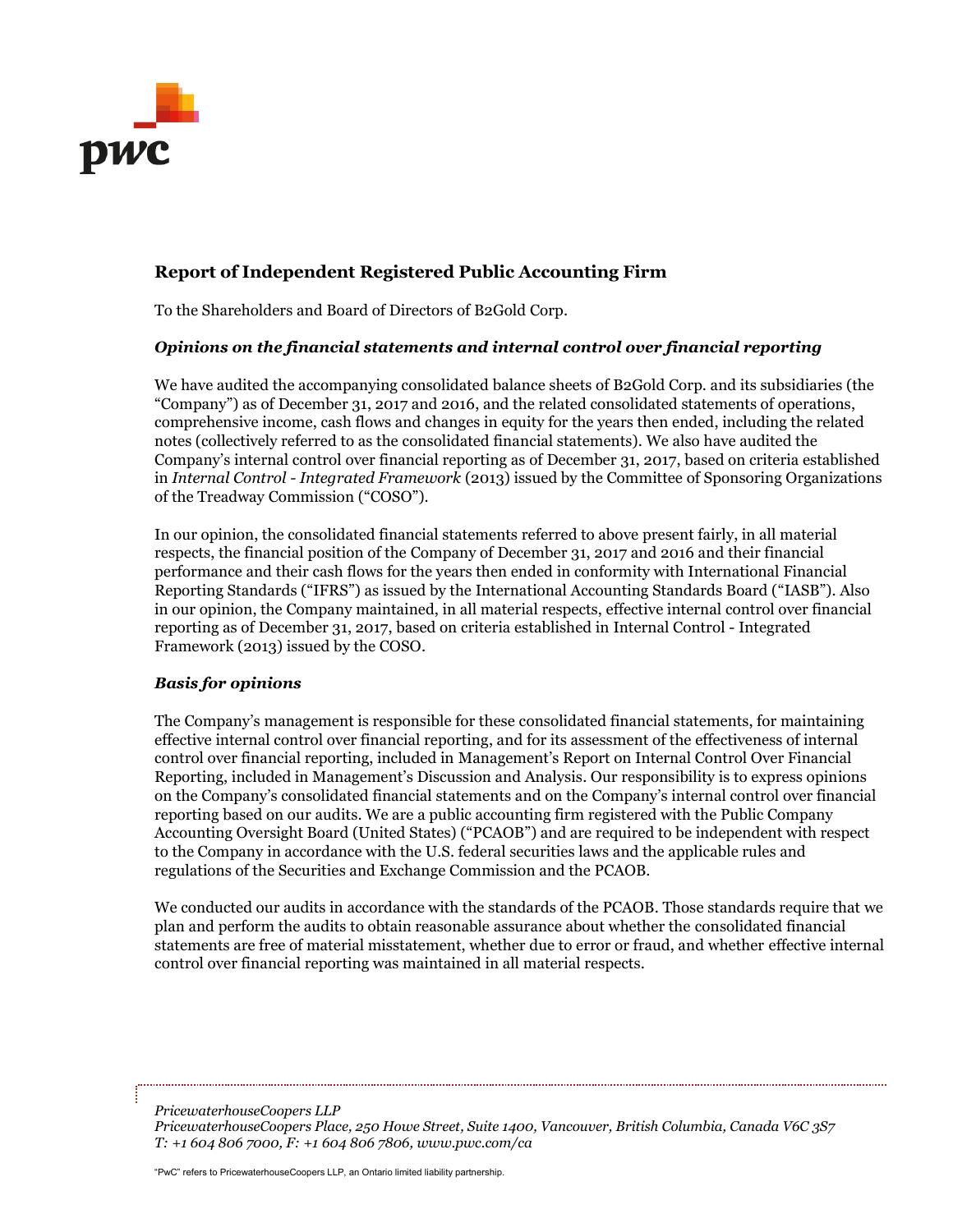

Our audits of the consolidated financial statements included performing procedures to assess the risks of material misstatement of the consolidated financial statements, whether due to error or fraud, and performing procedures that respond to those risks. Such procedures included examining, on a test basis, evidence regarding the amounts and disclosures in the consolidated financial statements. Our audits also included evaluating the accounting principles used and significant estimates made by management, as well as evaluating the overall presentation of the consolidated financial statements. Our audit of internal control over financial reporting included obtaining an understanding of internal control over financial reporting, assessing the risk that a material weakness exists, and testing and evaluating the design and operating effectiveness of internal control based on the assessed risk. Our audits also included performing such other procedures as we considered necessary in the circumstances. We believe that our audits provide a reasonable basis for our opinions.

## *Definition and limitations of internal control over financial reporting*

A company's internal control over financial reporting is a process designed to provide reasonable assurance regarding the reliability of financial reporting and the preparation of financial statements for external purposes in accordance with generally accepted accounting principles. A company's internal control over financial reporting includes those policies and procedures that (i) pertain to the maintenance of records that, in reasonable detail, accurately and fairly reflect the transactions and dispositions of the assets of the company; (ii) provide reasonable assurance that transactions are recorded as necessary to permit preparation of financial statements in accordance with generally accepted accounting principles, and that receipts and expenditures of the company are being made only in accordance with authorizations of management and directors of the company; and (iii) provide reasonable assurance regarding prevention or timely detection of unauthorized acquisition, use, or disposition of the company's assets that could have a material effect on the financial statements.

Because of its inherent limitations, internal control over financial reporting may not prevent or detect misstatements. Also, projections of any evaluation of effectiveness to future periods are subject to the risk that controls may become inadequate because of changes in conditions, or that the degree of compliance with the policies or procedures may deteriorate.

## **(Signed) "PricewaterhouseCoopers LLP"**

**Chartered Professional Accountants** Vancouver, Canada March 14, 2018

We have served as the Company's auditor since 2007.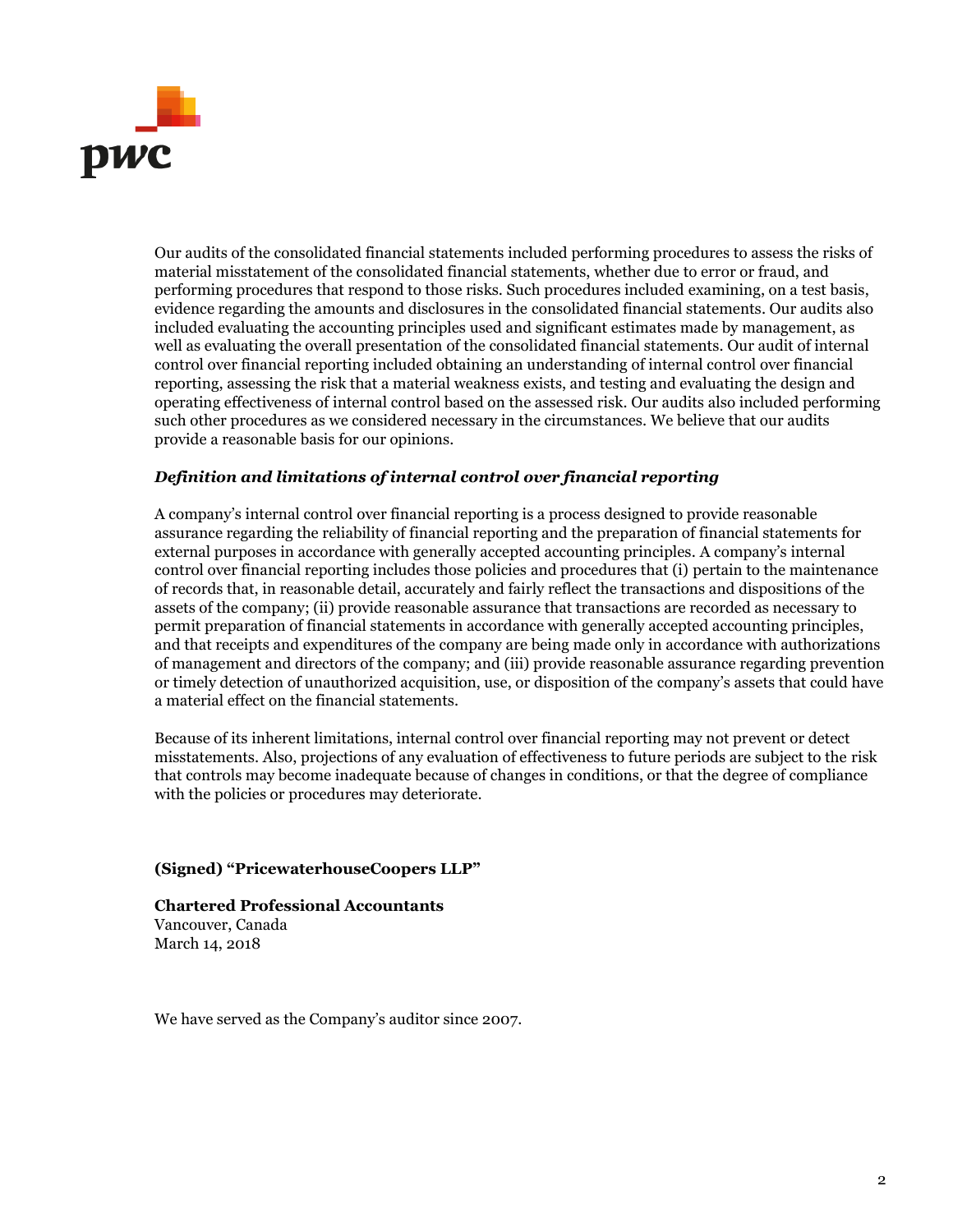## **B2GOLD CORP. CONSOLIDATED STATEMENTS OF OPERATIONS FOR THE YEARS ENDED DECEMBER 31**

(Expressed in thousands of United States dollars, except shares and per share amounts)

|                                                                               | 2017          | 2016          |
|-------------------------------------------------------------------------------|---------------|---------------|
| Gold revenue                                                                  | \$<br>638,677 | \$<br>683,293 |
| Cost of sales                                                                 |               |               |
| Production costs (Note 19)                                                    | (302, 394)    | (275, 400)    |
| Depreciation and depletion                                                    | (160, 469)    | (172, 324)    |
| Royalties and production taxes                                                | (25, 530)     | (25, 493)     |
| <b>Total cost of sales</b>                                                    | (488, 393)    | (473, 217)    |
| <b>Gross profit</b>                                                           | 150,284       | 210,076       |
| General and administrative                                                    | (43, 613)     | (40, 918)     |
| Share-based payments (Note 12)                                                | (18, 127)     | (13,651)      |
| Gain on sale of Lynn Lake royalty (Note 8)                                    | 6,593         |               |
| Write-down of mineral property interests (Note 8)                             | (4, 150)      | (5,068)       |
| Loss on sale of mineral properties (Note 8)                                   |               | (9,886)       |
| Provision for non-recoverable input taxes                                     | (2, 180)      | (2,767)       |
| Foreign exchange losses                                                       | (1,012)       | (2,737)       |
| Other                                                                         | (1, 145)      | (8,791)       |
| <b>Operating income</b>                                                       | 86,650        | 126,258       |
| Unrealized loss on fair value of convertible notes (Note 10)                  | (11, 144)     | (46, 742)     |
| Community relations                                                           | (5, 512)      | (5,051)       |
| Interest and financing expense                                                | (12,906)      | (10, 184)     |
| Realized loss on derivative instruments (Note 14)                             | (3, 364)      | (13, 962)     |
| Unrealized gain on derivative instruments (Note 14)                           | 9,684         | 22,697        |
| Write-down of long-term investments (Note 7)                                  | (1,613)       | (2,856)       |
| Other                                                                         | 7,101         | (1,630)       |
| Income before taxes                                                           | 68,896        | 68,530        |
| Current income tax, withholding and other taxes (Note 16)                     | (27, 500)     | (25,064)      |
| Deferred income tax recovery (expense) (Note 16)                              | 20,170        | (4,866)       |
| Net income for the year                                                       | \$<br>61,566  | \$<br>38,600  |
| Attributable to:                                                              |               |               |
| Shareholders of the Company                                                   | \$<br>56,852  | \$<br>39,131  |
| Non-controlling interests                                                     | 4,714         | (531)         |
| Net income for the year                                                       | \$<br>61,566  | \$<br>38,600  |
| Earnings per share (attributable to shareholders of the Company) (Note 12)    |               |               |
| Basic                                                                         | \$<br>0.06    | \$<br>0.04    |
| Diluted                                                                       | \$<br>0.06    | \$<br>0.04    |
| Weighted average number of common shares outstanding (in thousands) (Note 12) |               |               |
| Basic                                                                         | 976,366       | 941,737       |
| Diluted                                                                       | 991,413       | 955,145       |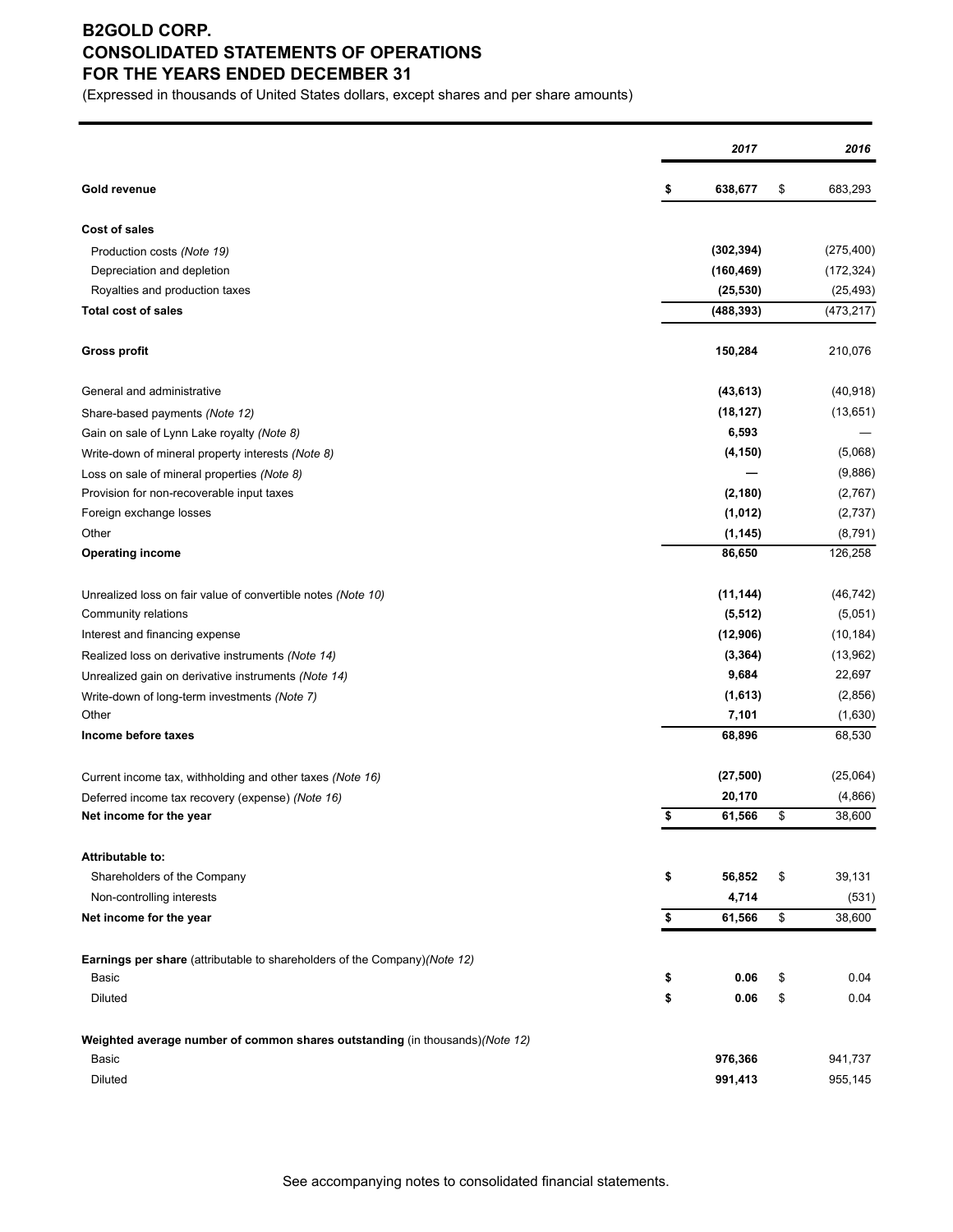## **B2GOLD CORP. CONSOLIDATED STATEMENTS OF COMPREHENSIVE INCOME FOR THE YEARS ENDED DECEMBER 31**

(Expressed in thousands of United States dollars)

|                                                                      |    | 2017   | 2016         |
|----------------------------------------------------------------------|----|--------|--------------|
| Net income for the year                                              | \$ | 61,566 | \$<br>38,600 |
| Other comprehensive income                                           |    |        |              |
| Items that may be reclassified subsequently to net income:           |    |        |              |
| Unrealized gain on investments, net of deferred tax expense (Note 7) |    | 1,141  | 819          |
| Other comprehensive income for the year                              |    | 1,141  | 819          |
| Total comprehensive income for the year                              | S  | 62,707 | \$<br>39,419 |
| Other comprehensive income attributable to:                          |    |        |              |
| Shareholders of the Company                                          | \$ | 1,141  | \$<br>819    |
| Non-controlling interests                                            |    |        |              |
|                                                                      |    | 1,141  | \$<br>819    |
| Total comprehensive income attributable to:                          |    |        |              |
| Shareholders of the Company                                          | \$ | 57,993 | \$<br>39,950 |
| Non-controlling interests                                            |    | 4,714  | (531)        |
|                                                                      | \$ | 62,707 | \$<br>39,419 |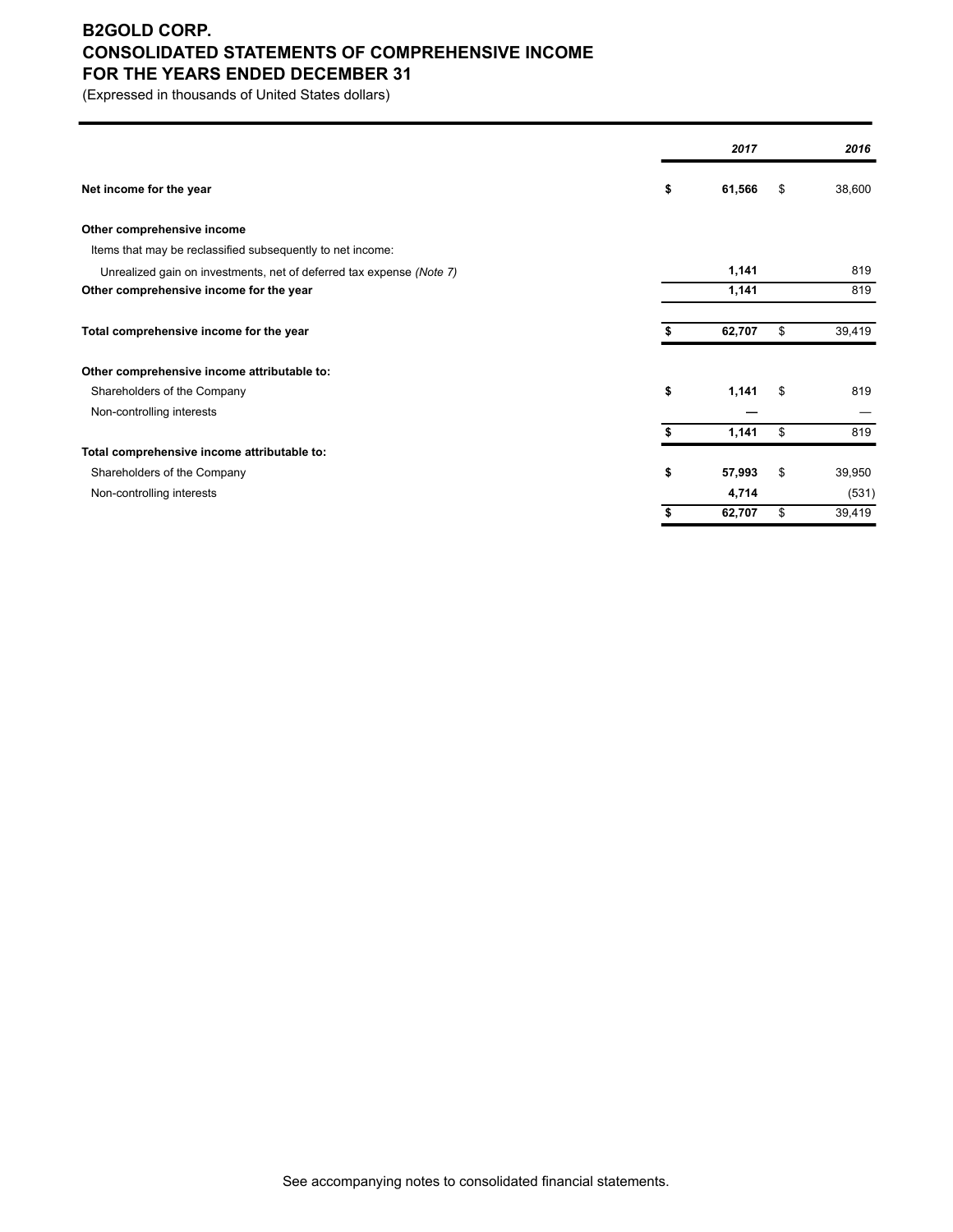## **B2GOLD CORP. CONSOLIDATED STATEMENTS OF CASH FLOWS FOR THE YEARS ENDED DECEMBER 31**

(Expressed in thousands of United States dollars)

|                                                                                    | 2017          | 2016          |
|------------------------------------------------------------------------------------|---------------|---------------|
| <b>Operating activities</b>                                                        |               |               |
| Net income for the year                                                            | \$<br>61,566  | \$<br>38,600  |
| Mine restoration provisions settled (Note 11)                                      | (320)         | (153)         |
| Non-cash charges (Note 17)                                                         | 109,818       | 245,434       |
| Changes in non-cash working capital (Note 17)                                      | (39, 681)     | 2,011         |
| Proceeds from prepaid sales (Note 13)                                              | 30,000        | 120,000       |
| Changes in long-term value added tax receivables                                   | (6, 383)      | 5,919         |
| Cash provided by operating activities                                              | 155,000       | 411,811       |
| Financing activities                                                               |               |               |
| Revolving credit facility, drawdowns net of transaction costs (Note 10)            | 145,341       | 100,000       |
| Repayment of revolving credit facility (Note 10)                                   |               | (125,000)     |
| Fekola equipment loan facility, drawdowns net of transaction costs (Note 10)       | 54,025        |               |
| Repayment of Fekola equipment loan facility (Note 10)                              | (6, 648)      |               |
| Otjikoto equipment loan facility, drawdowns net of transaction costs (Note 10)     | 6,085         | 11,043        |
| Repayment of Otjikoto equipment loan facility (Note 10)                            | (9,697)       | (8,360)       |
| Masbate equipment loan facility, drawdowns net of transaction costs (Note 10)      | 8,114         |               |
| Repayment of Masbate equipment loan facility (Note 10)                             | (437)         |               |
| Repayment of Nicaraguan equipment loans                                            | (1, 556)      | (1,783)       |
| Common shares issued for cash on exercise of stock options (Note 12)               | 26,503        | 39,758        |
| Common shares issued under At-The-Market offering, net of issuance costs (Note 12) |               | 44,467        |
| Interest and commitment fees paid                                                  | (20, 623)     | (18, 336)     |
| Restricted cash movement                                                           | (8,085)       | (1, 319)      |
| Cash provided by financing activities                                              | 193,022       | 40,470        |
| <b>Investing activities</b>                                                        |               |               |
| Expenditures on mining interests:                                                  |               |               |
| Fekola Mine, construction capital                                                  | (222, 395)    | (241, 739)    |
| Fekola Mine, sales proceeds net of pre-production costs                            | 73,387        |               |
| Fekola Mine, development and sustaining capital                                    | (4, 423)      |               |
| Otjikoto Mine, development and sustaining capital                                  | (41, 172)     | (39, 241)     |
| Masbate Mine, development and sustaining capital                                   | (52, 587)     | (31, 892)     |
| Libertad Mine, development and sustaining capital                                  | (23, 806)     | (18,543)      |
| Limon Mine, development and sustaining capital                                     | (16, 048)     | (7, 749)      |
| Gramalote Project, prefeasibility and exploration                                  | (11, 967)     | (11,784)      |
| Other exploration and development (Note 17)                                        | (53, 673)     | (37,036)      |
| Purchase of non-controlling interest                                               | (1,500)       | (6,000)       |
| Cash proceeds from sale of Lynn Lake royalty, net of transaction costs (Note 8)    | 6,593         |               |
| Other                                                                              | 748           | 2,137         |
| Cash used by investing activities                                                  | (346, 843)    | (391, 847)    |
| Increase in cash and cash equivalents                                              | 1,179         | 60,434        |
| Effect of exchange rate changes on cash and cash equivalents                       | 1,618         | (906)         |
| Cash and cash equivalents, beginning of year                                       | 144,671       | 85,143        |
| Cash and cash equivalents, end of year                                             | \$<br>147,468 | \$<br>144,671 |

**Supplementary cash flow information** *(Note 17)*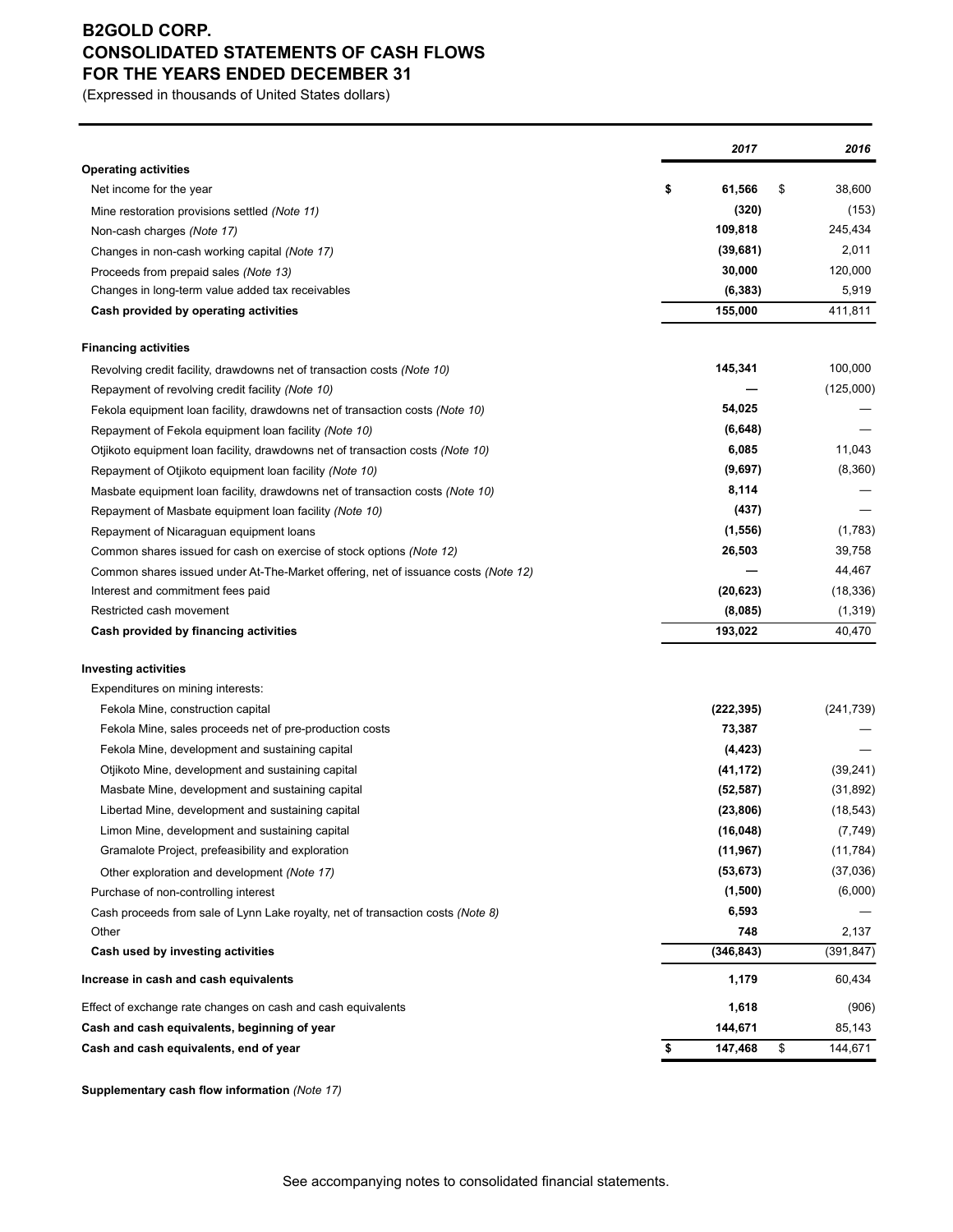## **B2GOLD CORP. CONSOLIDATED BALANCE SHEETS**

(Expressed in thousands of United States dollars)

|                                                                   |                    |          |                    | As at<br>December 31,<br>2017 |      | As at<br>December 31,<br>2016 |
|-------------------------------------------------------------------|--------------------|----------|--------------------|-------------------------------|------|-------------------------------|
| <b>Assets</b>                                                     |                    |          |                    |                               |      |                               |
| Current                                                           |                    |          |                    |                               |      |                               |
| Cash and cash equivalents                                         |                    |          | \$                 | 147,468                       | \$   | 144,671                       |
| Accounts receivable, prepaids and other                           |                    |          |                    | 20,603                        |      | 10,723                        |
| Value-added and other tax receivables                             |                    |          |                    | 21,335                        |      | 16,984                        |
| Inventories (Note 6)                                              |                    |          |                    | 206,445                       |      | 104,691                       |
|                                                                   |                    |          |                    | 395,851                       |      | 277,069                       |
| Long-term investments (Note 7)                                    |                    |          |                    | 9,744                         |      | 10,028                        |
| Value-added tax receivables                                       |                    |          |                    | 22,318                        |      | 18,024                        |
| Mining interests (Note 8 and Note 22 – Schedules)                 |                    |          |                    |                               |      |                               |
| - Owned by subsidiaries                                           |                    |          |                    | 2,124,133                     |      | 1,950,356                     |
| - Investments in joint ventures                                   |                    |          |                    | 65,830                        |      | 53,724                        |
| Other assets (Note 9)                                             |                    |          |                    | 39,848                        |      | 26,934                        |
| Deferred income taxes (Note 16)                                   |                    |          |                    | 27,433                        |      |                               |
|                                                                   |                    |          | \$                 | 2,685,157 \$                  |      | 2,336,135                     |
| Liabilities                                                       |                    |          |                    |                               |      |                               |
| Current                                                           |                    |          |                    |                               |      |                               |
| Accounts payable and accrued liabilities                          |                    |          | \$                 | 95.092                        | - \$ | 78,037                        |
| Current income and other taxes payable                            |                    |          |                    | 26,448                        |      | 16,865                        |
| Current portion of derivative instruments at fair value (Note 14) |                    |          |                    | 4,952                         |      | 3,466                         |
| Current portion of long-term debt (Note 10)                       |                    |          |                    | 302,630                       |      | 13,935                        |
| Current portion of prepaid sales (Note 13)                        |                    |          |                    | 60,000                        |      | 57,450                        |
| Current portion of mine restoration provisions (Note 11)          |                    |          |                    | 1,819                         |      |                               |
| Other current liabilities                                         |                    |          |                    | 3,603                         |      | 6,288                         |
|                                                                   |                    |          |                    | 494,544                       |      | 176,041                       |
| Derivative instruments at fair value (Note 14)                    |                    |          |                    |                               |      | 6,439                         |
| Long-term debt (Note 10)                                          |                    |          |                    | 399,551                       |      | 472,845                       |
| Prepaid sales (Note 13)                                           |                    |          |                    | 30,000                        |      | 62,550                        |
| Mine restoration provisions (Note 11)                             |                    |          |                    | 96,627                        |      | 81,162                        |
| Deferred income taxes (Note 16)                                   |                    |          |                    | 81,518                        |      | 74,072                        |
| <b>Employee benefits obligation</b>                               |                    |          |                    | 14,708                        |      | 7,860                         |
| Other long-term liabilities                                       |                    |          |                    | 1,816                         |      | 602                           |
|                                                                   |                    |          |                    | 1,118,764                     |      | 881,571                       |
| <b>Equity</b>                                                     |                    |          |                    |                               |      |                               |
| Shareholders' equity                                              |                    |          |                    |                               |      |                               |
| Share capital (Note 12)                                           |                    |          |                    |                               |      |                               |
| Issued: 980,932,908 common shares (Dec 31, 2016 - 964,892,433)    |                    |          |                    | 2,197,267                     |      | 2,151,993                     |
| Contributed surplus                                               |                    |          |                    | 60,039                        |      | 56,191                        |
| Accumulated other comprehensive loss                              |                    |          |                    | (94, 294)                     |      | (95, 435)                     |
| Deficit                                                           |                    |          |                    | (610, 908)                    |      | (667, 760)                    |
|                                                                   |                    |          |                    | 1,552,104                     |      | 1,444,989                     |
| Non-controlling interests                                         |                    |          |                    | 14,289                        |      | 9,575                         |
|                                                                   |                    |          |                    | 1,566,393                     |      | 1,454,564                     |
|                                                                   |                    |          | \$                 | 2,685,157 \$                  |      | 2,336,135                     |
| Commitments (Note 21)<br>Approved by the Board                    | "Clive T. Johnson" | Director | "Robert J. Gayton" |                               |      | Director                      |

See accompanying notes to consolidated financial statements.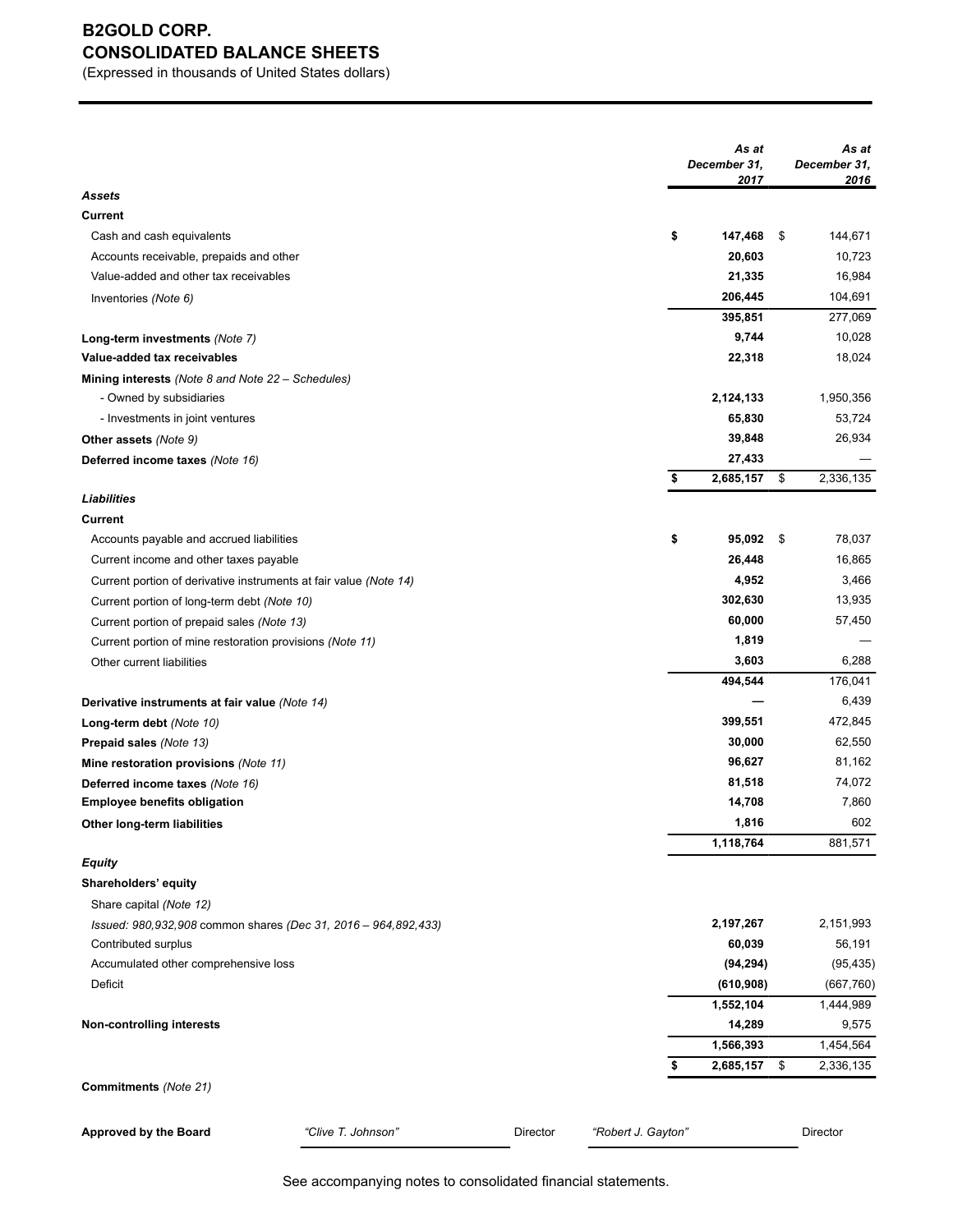## **B2GOLD CORP. CONSOLIDATED STATEMENTS OF CHANGES IN EQUITY FOR THE YEARS ENDED DECEMBER 31**

(Expressed in thousands of United States dollars)

|                                                                         |                           | 2017                    |                        |                                               |                |                                  |                 |
|-------------------------------------------------------------------------|---------------------------|-------------------------|------------------------|-----------------------------------------------|----------------|----------------------------------|-----------------|
|                                                                         | <b>Shares</b><br>('000's) | <b>Share</b><br>capital | Contributed<br>surplus | Accumulated<br>other<br>comprehensive<br>loss | <b>Deficit</b> | Non-<br>controlling<br>interests | Total<br>equity |
| Balance at December 31, 2016                                            | 964,892                   | $$2,151,993$ \$         | 56,191 \$              | $(95, 435)$ \$                                | $(667,760)$ \$ | 9,575                            | \$1,454,564     |
| Net income for the year                                                 |                           |                         |                        |                                               | 56,852         | 4,714                            | 61,566          |
| Unrealized gain on investments, net of<br>deferred tax expense (Note 7) |                           |                         |                        | 1,141                                         |                |                                  | 1,141           |
| Shares issued on exercise of<br>stock options (Note 12)                 | 13,343                    | 25,658                  |                        |                                               |                |                                  | 25,658          |
| Shares pending issuance on exercise<br>of stock options                 | 174                       | 410                     |                        |                                               |                |                                  | 410             |
| Shares issued on vesting of RSUs<br>(Note 12)                           | 1,760                     | 3,584                   | (3,584)                |                                               |                |                                  |                 |
| Shares issued for purchase of non-<br>controlling interest              | 764                       | 2,000                   |                        |                                               |                |                                  | 2,000           |
| Share-based payments (Note 12)                                          |                           |                         | 21,054                 |                                               |                |                                  | 21,054          |
| Transfer to share capital on exercise of<br>stock options               |                           | 13,622                  | (13, 622)              |                                               |                |                                  |                 |
| Balance at December 31, 2017                                            | 980,933                   | $$2,197,267$ \$         | 60,039 \$              | $(94, 294)$ \$                                | $(610,908)$ \$ | 14,289                           | \$1,566,393     |

|                                                                                     |                           | 2016                    |                        |                                               |                 |                                  |                    |
|-------------------------------------------------------------------------------------|---------------------------|-------------------------|------------------------|-----------------------------------------------|-----------------|----------------------------------|--------------------|
|                                                                                     | <b>Shares</b><br>('000's) | <b>Share</b><br>capital | Contributed<br>surplus | Accumulated<br>other<br>comprehensive<br>loss | <b>Deficit</b>  | Non-<br>controlling<br>interests | Total<br>equity    |
| Balance at December 31, 2015                                                        | 927,073                   | $$2,036,778$ \$         | 70,051 \$              | $(96, 254)$ \$                                | $(706, 891)$ \$ |                                  | 8,855 \$ 1,312,539 |
| Net income (loss) for the year                                                      |                           |                         |                        |                                               | 39,131          | (531)                            | 38,600             |
| Unrealized gain on investments, net of<br>deferred tax expense (Note 7)             |                           |                         |                        | 819                                           |                 |                                  | 819                |
| Shares issued under At-The-Market<br>offering (Note 12)                             | 14,847                    | 44,204                  |                        |                                               |                 |                                  | 44,204             |
| Shares issued on exercise of stock<br>options (Note 12)                             | 19,458                    | 39,758                  |                        |                                               |                 |                                  | 39,758             |
| Shares pending issuance on exercise<br>of stock options                             | 365                       | 843                     |                        |                                               |                 |                                  | 843                |
| Shares issued on vesting of RSUs<br>(Note 12)                                       | 2,533                     | 4,984                   | (4,984)                |                                               |                 |                                  |                    |
| Shares issued for mineral interests                                                 | 616                       | 1,716                   |                        |                                               |                 |                                  | 1,716              |
| Shares issued from incentive trust<br>(Note 12)                                     |                           | 16                      |                        |                                               |                 |                                  | 16                 |
| Share-based payments (Note 12)                                                      |                           |                         | 14,818                 |                                               |                 |                                  | 14,818             |
| Non-controlling interest related to<br>Kronk Resources Inc.                         |                           |                         |                        |                                               |                 | 1,251                            | 1,251              |
| Transfer to share capital on exercise of<br>stock options and incentive plan shares |                           | 23,694                  | (23, 694)              |                                               |                 |                                  |                    |
| Balance at December 31, 2016                                                        | 964,892                   | $$2,151,993$ \$         | 56,191 \$              | $(95, 435)$ \$                                | $(667,760)$ \$  |                                  | 9,575 \$ 1,454,564 |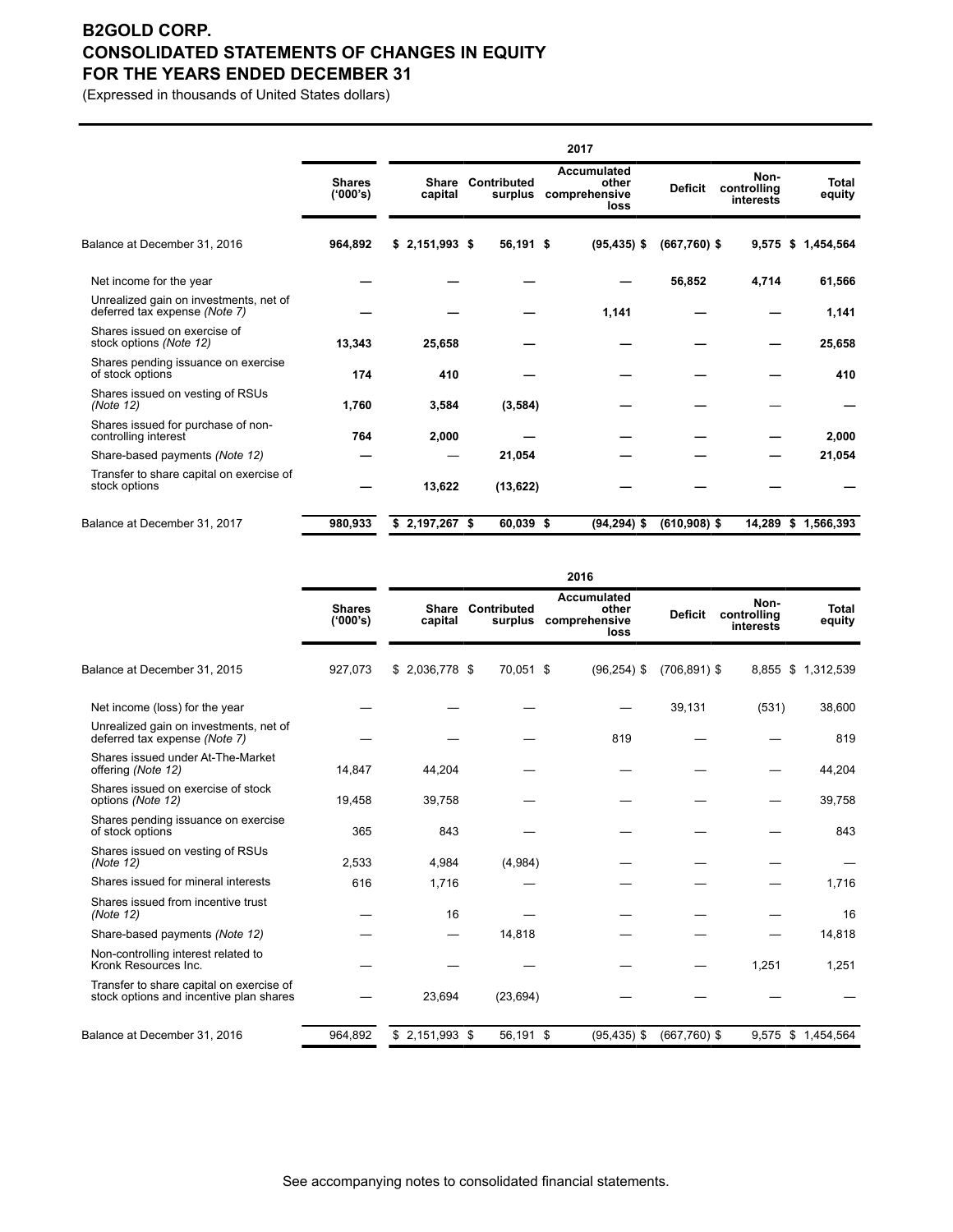## *1 Nature of operations*

B2Gold Corp. ("B2Gold" or the "Company") is a Vancouver-based gold producer with five operating mines (one in Mali, one in Namibia, one in the Philippines and two in Nicaragua) and a portfolio of other evaluation and exploration assets in Mali, Burkina Faso, Colombia, Namibia, Nicaragua and Finland.

The Company operates the Fekola Mine in Mali, which commenced commercial production on November 30, 2017, the Otjikoto Mine in Namibia, the Masbate Mine in the Philippines, and the Libertad Mine and the Limon Mine in Nicaragua. The Company presently has an effective 81% interest in the Kiaka gold project in Burkina Faso, and a 49% joint venture interest in the Gramalote property in Colombia.

B2Gold is a public company which is listed on the Toronto Stock Exchange under the symbol "BTO", the NYSE MKT LLC under the symbol "BTG" and the Namibian Stock Exchange under the symbol "B2G". B2Gold's head office is located at Suite 3100, Three Bentall Centre, 595 Burrard Street, Vancouver, British Columbia, V7X 1J1.

## *2 Basis of preparation*

These consolidated financial statements have been prepared in accordance with International Financial Reporting Standards ("IFRS") as issued by the International Accounting Standards Board ("IASB"), effective as of December 31, 2017. These consolidated financial statements were authorized for issue by the Board of Directors on March 13, 2018.

## *3 Recent accounting pronouncements*

## *Accounting standards and amendments issued but not yet adopted*

## *IFRS 15 – Revenue from contracts with customers*

The IASB has issued IFRS 15, Revenue from Contracts with Customers, which is effective for annual periods commencing on or after January 1, 2018. This new standard establishes a new control-based revenue recognition model which could change the timing of revenue recognition. The Company has evaluated the effect the standard will have on its sales recorded in its consolidated financial statements and expects that there will be no material impact to the timing or amounts of revenue recognized in its statement of operations.

## *IFRS 9 – Financial Instruments*

The final version of IFRS 9, Financial Instruments, was issued in July 2014 to replace IAS 39, Financial Instruments: Recognition and Measurement. IFRS 9 has two measurement categories for financial assets: amortized cost and fair value. In addition, this new standard amends some of the requirements of IFRS 7, Financial Instruments: Disclosures, including added disclosures about investments in equity instruments measured at fair value in OCI and guidance on financial liabilities and derecognition of financial instruments. The standard is effective for annual periods beginning on or after January 1, 2018. Retrospective application is required, but there is no requirement to restate comparative periods disclosed.

Upon adoption of IFRS 9, the Company's long-term investments (Note 7), which are currently classified as available-for-sale, will be designated as financial assets at fair value through other comprehensive income. Long-term investments will be recorded initially at fair value, with subsequent changes in the fair value recognized in the statement of other comprehensive income and not reclassified to net income upon disposition. Based on the Company's preliminary calculations, this designation will result in a reclassification a \$34.6 million loss from deficit to accumulated other comprehensive loss, all within equity, on January 1, 2018.

In addition, the treatment of the Company's convertible senior subordinated notes (the "notes"), which are designated at fair value through profit and loss (Note 10), will change upon adoption of IFRS 9. The new standard requires that the portion of the change in the fair value of the notes relating to the change in the Company's credit risk be recorded through statement of other comprehensive income. Based on the Company's preliminary calculations, this change will result in a reclassification of \$10.8 million from deficit to accumulated comprehensive loss, all within equity, on January 1, 2018.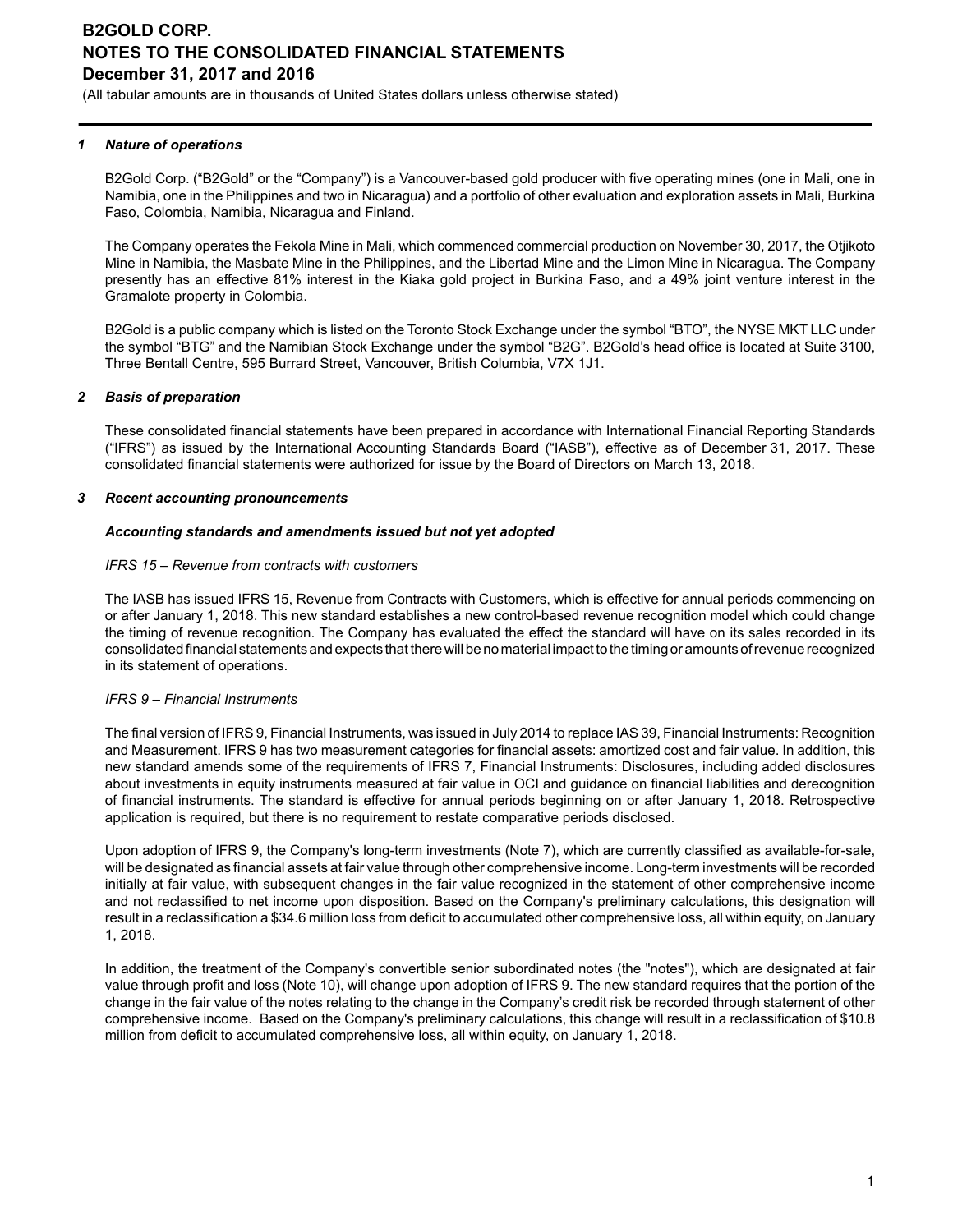(All tabular amounts are in thousands of United States dollars unless otherwise stated)

## *IFRS 16 – Leases*

The IASB has issued IFRS 16, *Leases*, which is effective for annual periods commencing on or after January 1, 2019. This new standard eliminates the classification of leases as either operating leases or finance leases and introduces a single lessee accounting model which requires the lessee to recognize assets and liabilities for all leases with a term of longer than 12 months. Early adoption is permitted provided IFRS 15 has already been adopted or is applied from the same date. The Company is currently evaluating the effect the standard will have on its consolidated financial statements.

## *4 Summary of significant accounting policies*

The significant accounting policies used in the preparation of these financial statements are as follows:

## *Principles of consolidation*

The financial statements of the Company consolidate the accounts of B2Gold and its subsidiaries. All intercompany transactions, balances, and unrealized gains and losses from intercompany transactions are eliminated on consolidation.

The Company's most significant wholly owned and partially owned subsidiaries are presented below:

|                          |                                                                | % interest |
|--------------------------|----------------------------------------------------------------|------------|
| -                        | Fekola SA ("Fekola") (Note 8)                                  | 100        |
| $\blacksquare$           | B2Gold Namibia (Pty) Ltd. ("Otjikoto")                         | 90         |
| $\overline{\phantom{a}}$ | Philippines Gold Processing & Refining Corporation ("Masbate") | 100        |
| $\overline{\phantom{a}}$ | Desarrollo Minero de Nicaragua, S.A. ("Libertad")              | 100        |
| -                        | Triton Minera S.A. ("Limon")                                   | 95         |
| $\overline{\phantom{a}}$ | Kiaka Gold SA ("Kiaka")                                        | 100        |
|                          | Mocoa Ventures Ltd. ("Mocoa")                                  | 100        |

Subsidiaries are entities controlled by the Company. Control exists when the Company has power over an investee, when the Company is exposed, or has rights, to variable returns from the investee and when the Company has the ability to affect those returns through its power over the investee. Subsidiaries are fully consolidated from the date on which control is obtained by B2Gold and are de-consolidated from the date that control ceases.

The Company's Gramalote property located in Colombia operates as an incorporated joint venture with AngloGold Ashanti Limited ("AngloGold") which is accounted for as a jointly controlled entity ("JCE"). The Company does not control, either directly or indirectly, this JCE. B2Gold accounts for its interest in this JCE using the equity method.

The Company established a trust arrangement under its Incentive Plan (Note 12) for the benefit of its directors, officers, employees and service providers. The Company consolidates this trust as it has the power to control its financial and operating policies and obtain the benefits from its activities.

During the year ended December 31, 2016, the Company determined that, in accordance with IFRS 10, it gained control of Kronk Resources Inc. ("Kronk"), a related private company incorporated in Ontario. As a result, the Company has included the results of Kronk in its consolidated results for the year ended December 31, 2017. Kronk has \$0.9 million in cash and cash equivalents that is restricted for its own activities and not available for use by B2Gold.

## *Business combinations*

A business combination requires that the assets acquired and liabilities assumed constitute a business. A business consists of inputs and processes applied to those inputs that have the ability to create outputs. Although businesses usually have outputs, outputs are not required for an integrated set to qualify as a business as the Company considers other factors to determine whether the set of activities or assets is a business.

Business combinations are accounted for using the acquisition method whereby acquired assets and liabilities are recorded at fair value as of the date of acquisition with the excess of the purchase consideration over such fair value being recorded as goodwill. Non-controlling interest in an acquisition may be measured at either fair value or at the non-controlling interest's proportionate share of the fair value of the acquiree's net identifiable assets.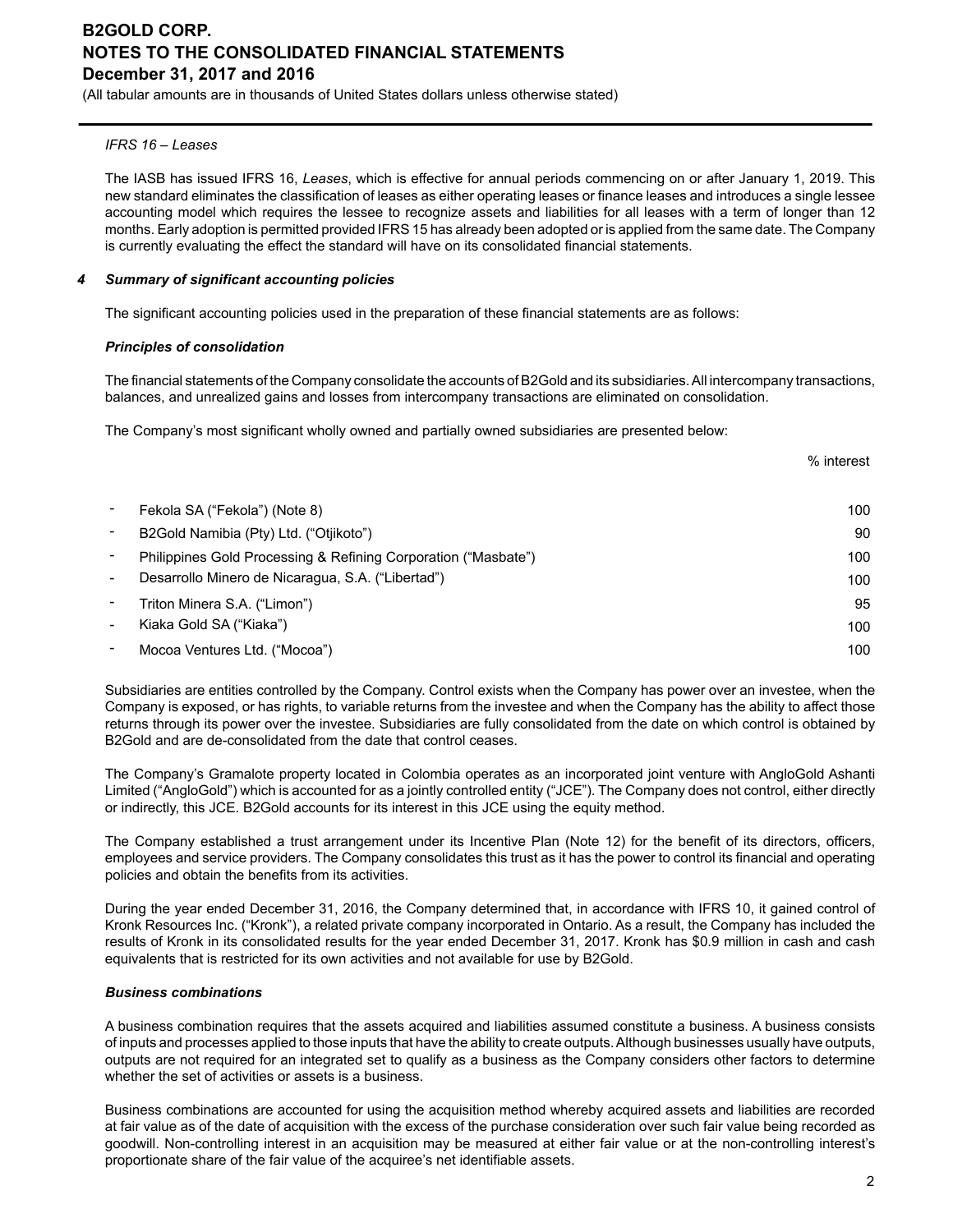(All tabular amounts are in thousands of United States dollars unless otherwise stated)

The excess of (i) total consideration transferred by the Company, measured at fair value, including contingent consideration, and (ii) the non-controlling interests in the acquiree's, over the acquisition-date fair value of the net of the assets acquired and liabilities assumed, is recorded as goodwill. If the fair value attributable to the Company's share of the identifiable net assets exceeds the cost of acquisition, the difference is recognized as a gain in the consolidated statement of operations.

Should the consideration be contingent on future events, the preliminary cost of the acquisition recorded includes management's best estimate of the fair value of the contingent amounts expected to be payable. Provisional fair values allocated at the reporting date are finalized within one year of the acquisition date with retroactive restatement to the acquisition date as required.

Transaction costs, other than those associated with the issue of debt or equity securities, which the Company incurs in connection with a business combination, are expensed as incurred.

## *Goodwill*

Goodwill arising on the Company's acquisitions includes (but is not limited to): (i) the ability of the Company to capture certain synergies through management of the acquired operation within the Company; (ii) the potential to increase reserves and resources through exploration activities; and (iii) the requirement to record a deferred tax liability for the difference between the assigned fair values and the tax bases of assets acquired and liabilities assumed.

Goodwill is not amortized. The Company performs an annual impairment test for goodwill and when events or changes in circumstances indicate that the related carrying amount may not be recoverable. If the carrying amount of a cash generating unit ("CGU") to which goodwill has been allocated exceeds the recoverable amount, an impairment loss is recognized for the amount in excess. The impairment loss is allocated first to reduce the carrying amount of goodwill allocated to the CGU to \$nil and then to the other assets of the CGU based on the relative carrying amounts of those assets. Impairment losses recognized for goodwill are not reversed in subsequent periods should its value recover.

Goodwill is allocated to CGUs for the purpose of impairment testing. The allocation is made to those cash generating units or groups of CGUs that are expected to benefit from the business combination in which the goodwill arose. If the composition of one or more cash generating units to which goodwill has been allocated changes due to a reorganization, the goodwill is reallocated to the units affected.

## *Investments in joint arrangements*

A joint arrangement is a contractual arrangement whereby two or more parties undertake an economic activity that is subject to joint control. Joint control is the contractually agreed sharing of control such that significant operating and financial decisions require the unanimous consent of the parties sharing control.

The Company's joint arrangements consist of jointly controlled entities (involving the establishment of a corporation) and are accounted for using the equity method. The equity method involves recording the initial investment at cost. Additional funding into an investee is recorded as an increase in the carrying value of the investment. The carrying amount is adjusted by the Company's share of post-acquisition net income or loss, dilution gains or losses, depreciation, amortization or impairment.

## *Foreign currency translation*

## *Functional and presentation currency*

Items included in the financial statements of each of the group's entities are measured using the currency of the primary economic environment in which the entity operates ("the functional currency"). The consolidated financial statements are presented in United States dollars, which is the group's presentation currency. The Company's mining operations operate primarily within an economic environment where the functional currency is the United States dollar.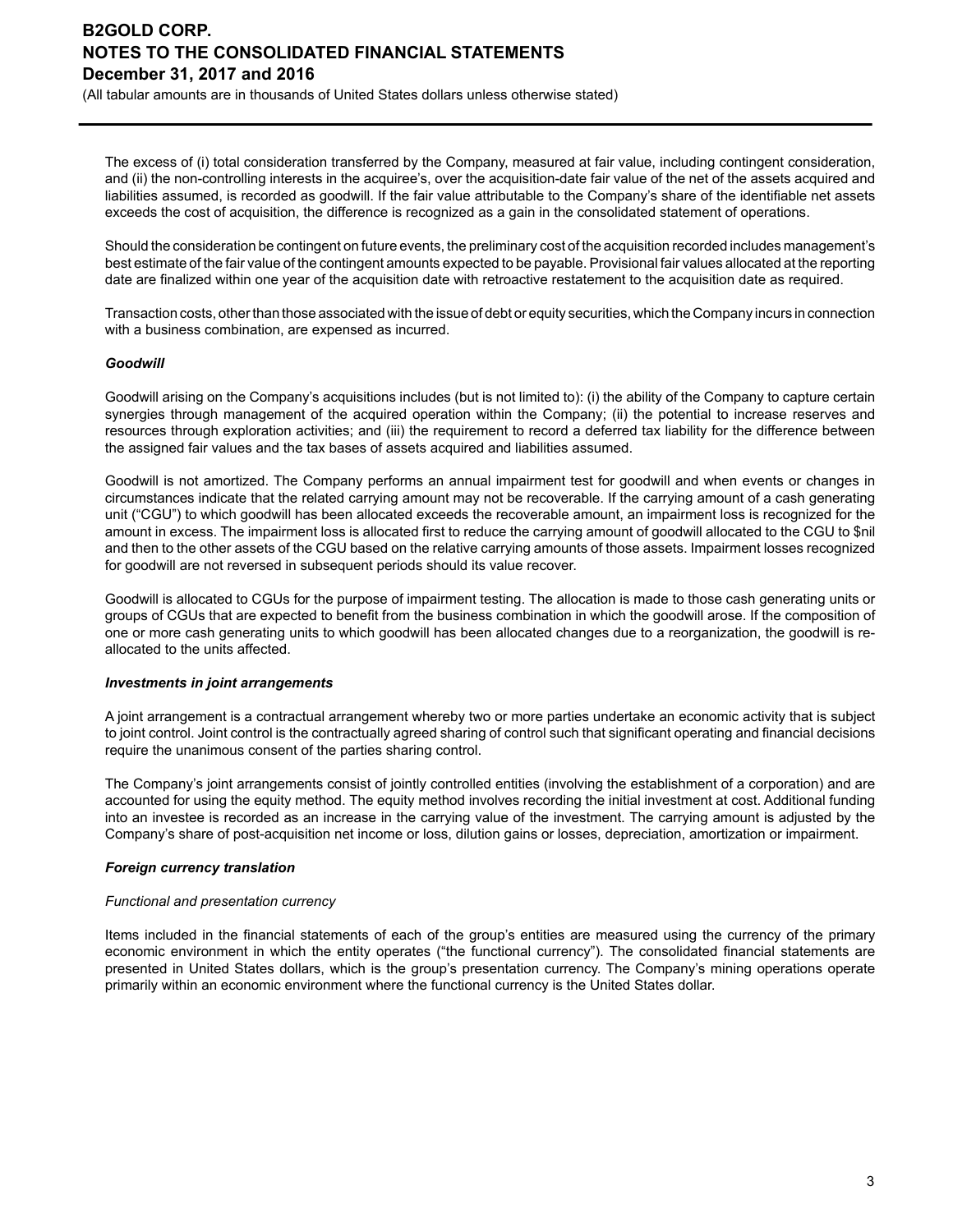(All tabular amounts are in thousands of United States dollars unless otherwise stated)

## *Transactions and balances*

Transactions denominated in foreign currencies are translated into the United States dollar as follows:

- Monetary assets and liabilities are translated at the rates of exchange at the consolidated balance sheet date;
- Non-monetary assets and liabilities are translated at historical exchange rates prevailing at each transaction date;
- Revenue and expenses are translated at the exchange rate at the date of the transaction, except depreciation, depletion and amortization, which are translated at historical exchange rates, and share-based compensation expense, which is translated at the rates of exchange applicable at the date of grant of the share-based compensation; and
- Exchange gains and losses on translation are included in earnings. When the gain or loss on certain non-monetary items, such as long-term investments classified as available-for-sale, is recognized in other comprehensive income ("OCI"), the translation differences are also recognized in OCI.

#### *Group companies*

For any subsidiaries or joint ventures whose functional currency differs from the United States dollar, foreign currency balances and transactions are translated into the United States dollar as follows:

- Assets and liabilities are translated at the rates of exchange at the consolidated balance sheet date;
- Revenue and expenses are translated at average exchange rates throughout the reporting period or at rates that approximate the actual exchange rates; items such as depreciation are translated at the monthly average exchange rate; and
- Exchange gains and losses on translation are included in OCI.

The exchange gains and losses are recognized in earnings upon the substantial disposition, liquidation or closure of the entity that gave rise to such amounts.

## *Financial instruments*

The Company recognizes financial assets and liabilities on the balance sheet when the Company becomes party to the contractual provisions of the instrument.

## *Cash and cash equivalents*

Cash and cash equivalents include cash on hand, deposits held with banks, and other short-term highly liquid investments with original maturities of three months or less. Cash and cash equivalents are classified as loans and receivables.

#### *Accounts receivable, accounts payable and accrued liabilities*

Accounts receivable, accounts payable and accrued liabilities are non-interest bearing and are initially measured at fair value, subsequently recorded at amortized cost which approximate fair value due to the short term to maturity. Where necessary, accounts receivable are net of allowances for uncollectable amounts. Accounts receivable are classified as loans and receivables and accounts payable and accrued liabilities are classified as financial liabilities.

#### *Lease liabilities*

Lease liabilities are interest bearing and are initially measured at the present value and subsequently recorded at amortized cost. Lease liabilities are designated as financial liabilities.

#### *Debt*

The Company recognizes all financial liabilities initially at fair value and classifies them as either fair value through profit and loss or loans and borrowings, as appropriate. Debt classified as loan and borrowings is subsequently measured at amortized cost, calculated using the effective interest rate method. Debt designated as fair value through profit and loss is measured at fair value on each financial period-end date with gains and losses flowing through the statement of operations.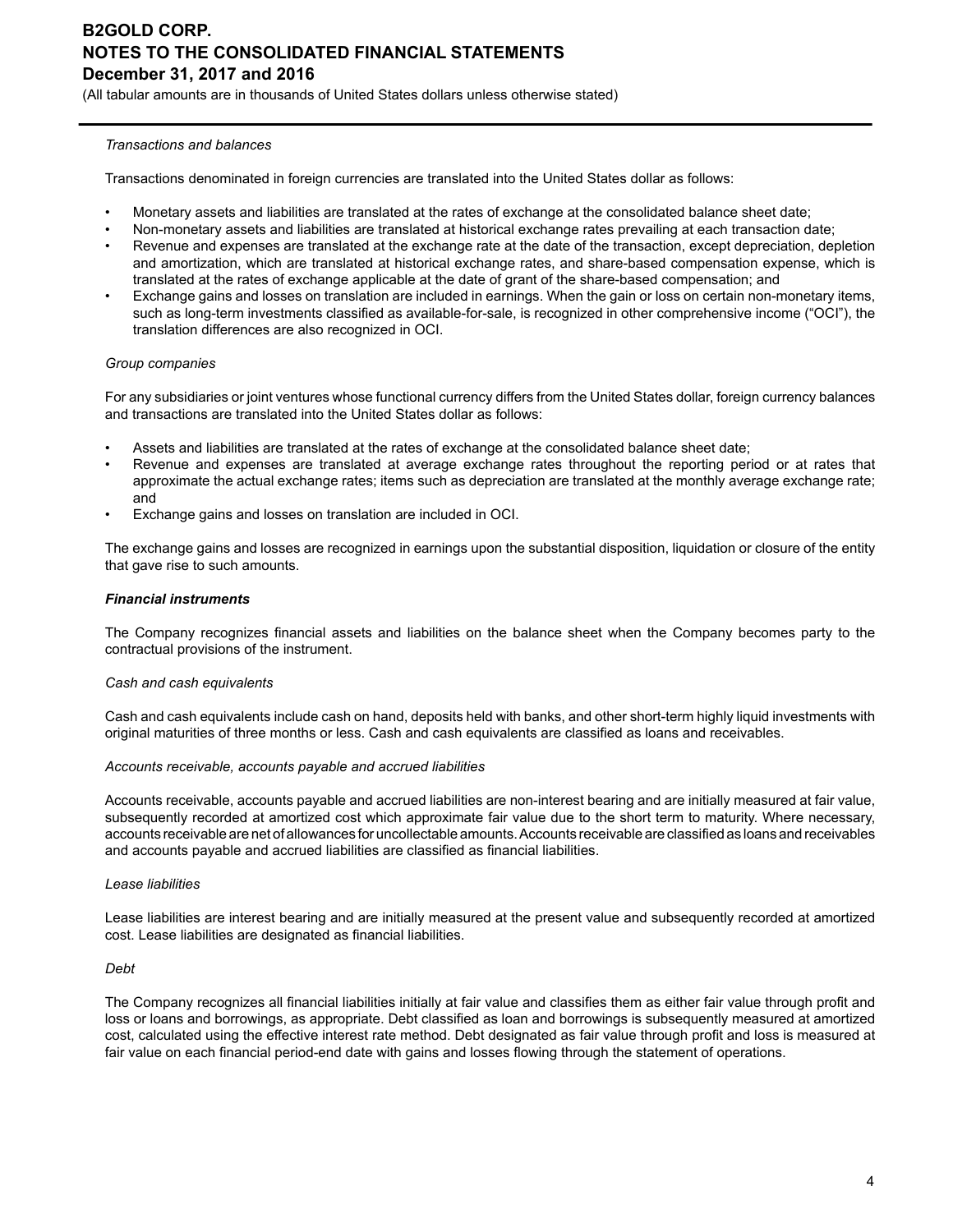(All tabular amounts are in thousands of United States dollars unless otherwise stated)

## *Derivative instruments*

Derivative instruments, including embedded derivatives, are recorded at "fair value through profit or loss" and accordingly recorded on the balance sheet date at fair value. Unrealized gains and losses on derivatives held for trading are recorded as part of other gains or losses in earnings. Fair values for derivative instruments are determined using valuation techniques, using assumptions based on market conditions existing at the balance sheet date.

#### *Impairment of financial assets*

At each reporting date, the Company assesses whether there is objective evidence that a financial asset is impaired. If such evidence exists, the Company recognizes an impairment loss. The loss is the difference between the amortized cost of the loan or receivable and the present value of the estimated future cash flows, discounted using the instrument's original effective interest rate. The carrying amount of the asset is reduced by this amount either directly or indirectly through the use of an allowance account.

Impairment losses on financial assets carried at amortized cost are reversed in subsequent periods if the amount of the loss decreases and the decrease can be related objectively to an event occurring after the impairment was recognized.

#### *Inventories*

Gold and silver bullion, in-process and stockpile inventories are recorded at the lower of average cost and net realizable value. The cost of finished goods and work-in-progress comprises raw materials, direct labour, and other direct costs, as well as stripping in the production stage and related production overheads (based on normal operating capacity) including applicable depreciation on property, plant and equipment. Net realizable value is the estimated selling price less applicable selling expenses.

When inventories have been written down to net realizable value, a new assessment of net realizable value is made in each subsequent period. When the circumstances that caused the write down no longer exist, the amount of the write down is reversed.

Materials and supplies inventories are valued at the lower of average cost and net realizable value. Cost includes acquisition, freight and other directly attributable costs.

## *Mining interests*

Mining interests include property, plant and equipment, mineral properties and mine development costs, deferred stripping, exploration and evaluation expenditures, capitalized borrowing costs and impairment.

## *Property, plant and equipment*

Property, plant and equipment are recorded at cost. Repairs and maintenance expenditures are charged to operations; major improvements and replacements which extend the useful life of an asset are capitalized. Property, plant and equipment are amortized over the life of the mine using the units-of-production ("UOP") method based on the recoverable ounces from the estimated proven and probable reserves and a portion of the measured and indicated resources that are reasonably expected to be converted to proven and probable reserves. Mobile equipment, tailings dam and equipment are depreciated on a straightline basis over three to six years as appropriate, net of residual value. The Company allocates the amount initially recognized in respect of an item of property, plant and equipment to its significant parts and depreciates separately each such part. Residual values, method of amortization and useful lives of the assets are reviewed annually and adjusted if appropriate.

During the commissioning phase of a new mine, pre-production expenditures, net of incidental revenue, are capitalized to plant and equipment.

#### *Mineral properties and mine development costs*

Mineral properties and mine development costs are stated at cost less accumulated depreciation and impairment losses. When production commences, these costs are amortized using the UOP method, based on recoverable ounces from the estimated proven and probable reserves and a portion of measured and indicated resources that are reasonably expected to be converted to proven and probable reserves.

Capitalization of costs incurred ceases when the mining property is capable of commencement of mining operations in the manner intended by management. Costs incurred prior to this point, including depreciation of related plant and equipment, are capitalized and proceeds from sales of ounces produced during this period are offset against capitalized costs.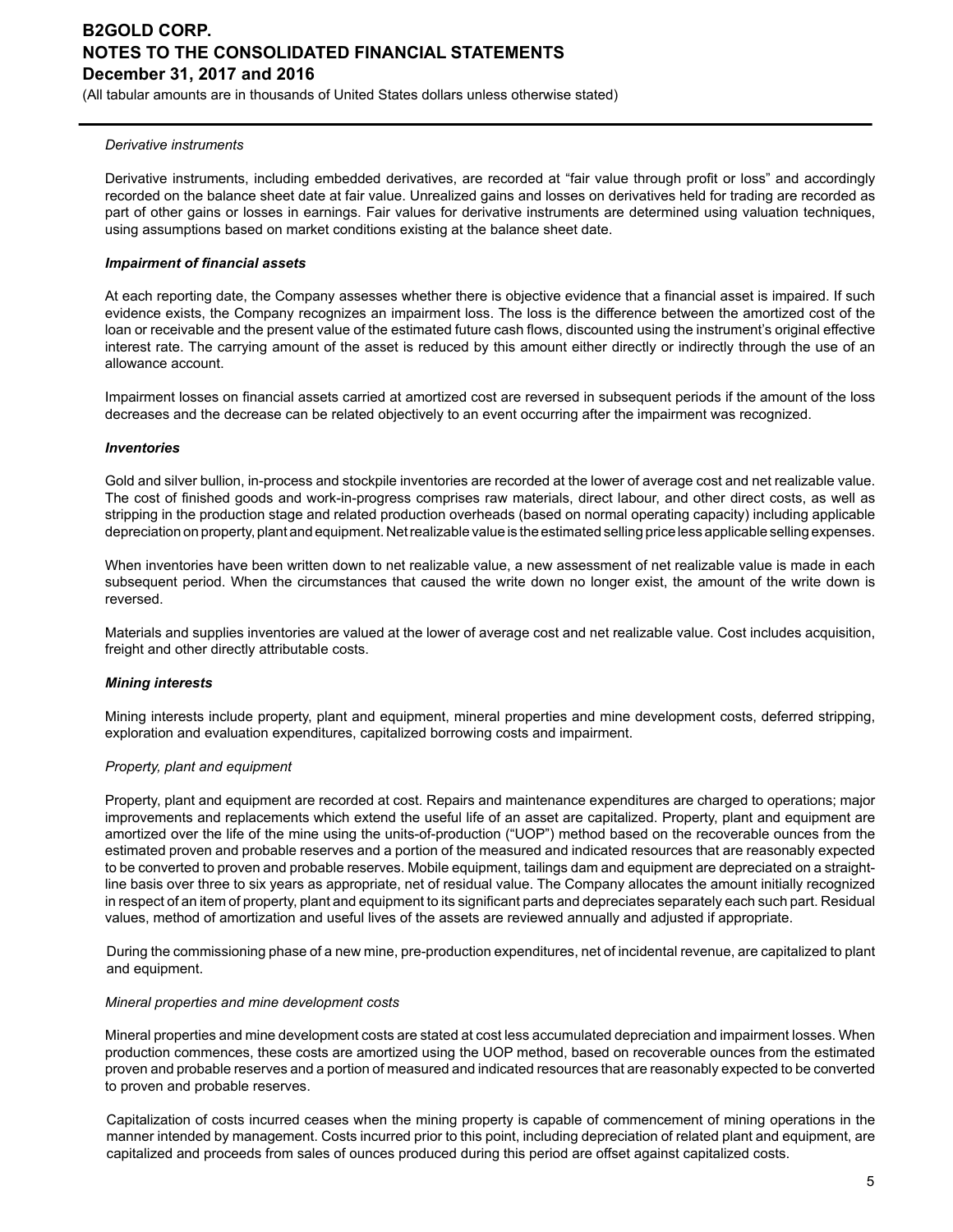(All tabular amounts are in thousands of United States dollars unless otherwise stated)

The Company applies judgment in its assessment of when a mine is capable of operating in the manner intended by management which takes account of the design of the mine and the nature of the initial commissioning phase of the mine.

Non-recoverable costs for projects determined not to be commercially feasible are expensed in the period in which the determination is made or when the carrying value of the project is determined to be impaired.

## *Deferred stripping*

Stripping costs incurred during the production phase of a mine are considered production costs and are included in the cost of inventory produced during the period in which stripping costs are incurred, unless the stripping activity can be shown to be a betterment of the mineral property. Betterment occurs when stripping activity increases future output of the mine by providing access to additional reserves. Stripping costs incurred to prepare the ore body for extraction are capitalized as mine development costs and are amortized on a UOP basis over the reserves and resources to which they relate.

## *Exploration and Evaluation Expenditures*

The Company defers the cost of acquiring, maintaining its interest, exploring and developing mineral properties as exploration and evaluation until the properties are placed in production, abandoned, sold or considered to be impaired in value. Once the technical feasibility and commercial viability of the extraction of mineral reserves or resources from a particular mineral property has been determined, exploration and evaluation expenditures are reclassified to "mineral properties and mine development costs". If no mineable ore body is discovered, such costs are expensed in the period in which it is determined the property has no future economic value. Exploration costs that do not relate to any specific property are expensed as incurred.

The establishment of technical feasibility and commercial viability of a mineral property is assessed based on a combination of factors, such as but not limited to:

- The extent to which mineral reserves or mineral resources have been identified through a feasibility study or similar level document;
- The results of optimization studies and further technical evaluation carried out to mitigate project risks identified in the feasibility study;
- The status of environmental permits; and
- The status of mining leases or permits.

In addition, commercial viability is deemed to be achieved when the Company determines that the project will provide a satisfactory return relative to its perceived risks. Ore reserves and resources may be declared for an undeveloped mining project before its commercial viability has been fully determined. Evaluation costs may continue to be capitalized during the period between declaration of reserves and approval to mine as further work is undertaken in order to refine the development case to maximize the project's returns.

## *Borrowing costs*

Borrowing costs attributable to the acquisition or construction of qualifying assets that take a substantial period of time to make ready for their intended use are added to the cost of the assets, until such time as the assets are substantially complete and ready for their intended use. The amount of borrowing costs capitalized cannot exceed the actual amount of borrowing costs incurred in a period. All other borrowing costs are expensed in the period in which they are incurred.

## *Impairment*

The carrying amounts of non-current assets are tested for impairment when events or changes in circumstances indicate that the carrying amount may not be recoverable. If there are indicators of impairment, the recoverable amount of the asset is estimated in order to determine the extent of the impairment. An impairment loss is recognized for the amount by which the asset's carrying amount exceeds its recoverable amount and is recorded as an expense in the statement of operations.

The recoverable amount is the higher of an asset's "fair value less costs of disposal" and "value-in-use". Where the asset does not generate cash flows that are independent from other assets, the recoverable amount of the cash-generating unit to which the asset belongs is determined. "Fair value less costs of disposal" is determined as the amount that would be obtained from the sale of the asset in an arm's length transaction between knowledgeable and willing parties. For mining assets this would generally be determined based on the present value of the estimated future cash flows arising from the continued development, use or eventual disposal of the asset. In assessing these cash flows and discounting them to the present value, assumptions used are those that an independent market participant would consider appropriate. In assessing "value-in-use", the estimated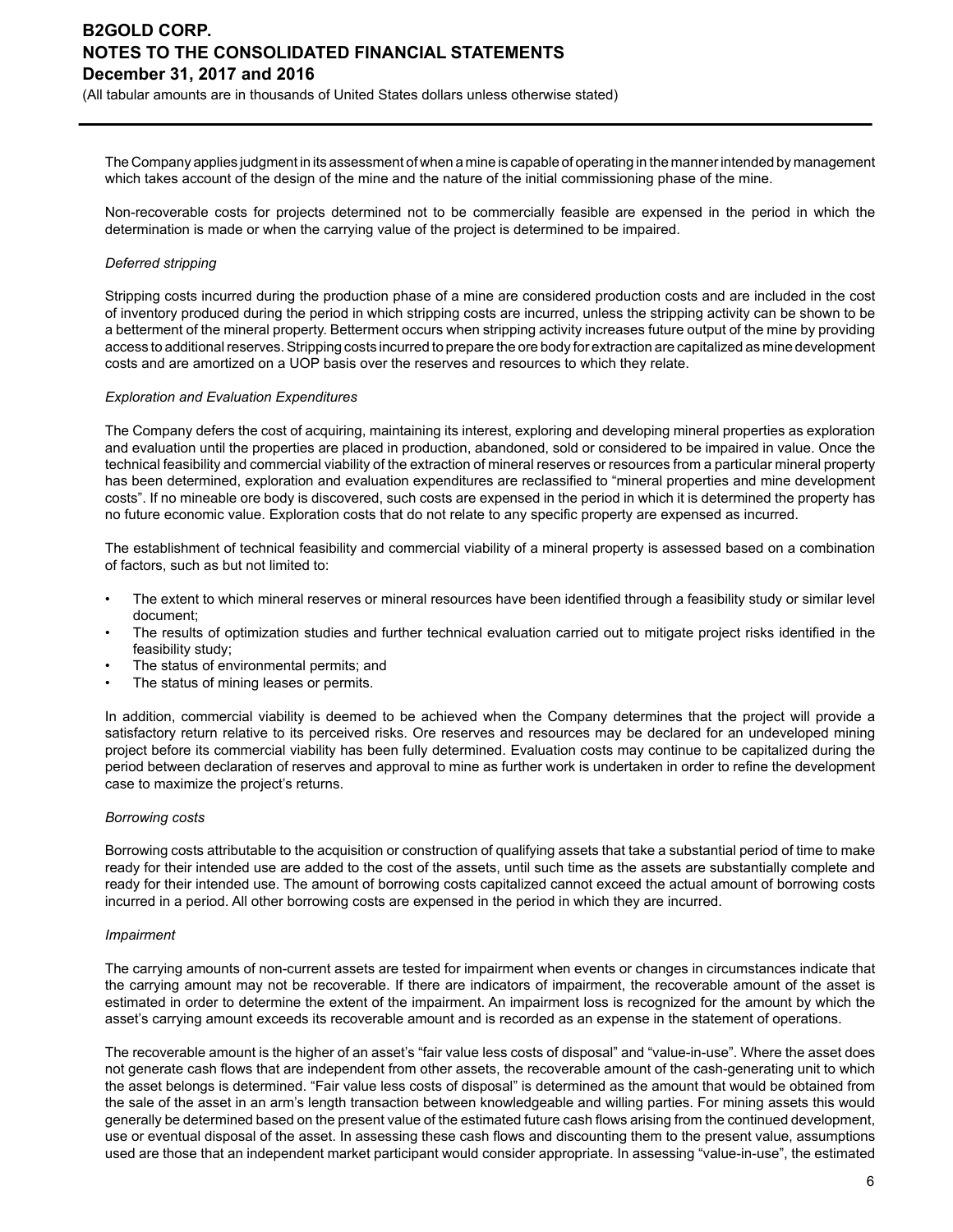(All tabular amounts are in thousands of United States dollars unless otherwise stated)

future cash flows expected to arise from the continuing use of the assets in their present form and from their disposal are discounted to their present value using a pre-tax discount rate that reflects current market assessments of the time value of money and risks specific to the asset.

Impairment losses are evaluated for potential reversals when events or circumstances warrant such consideration. Where an impairment loss is subsequently reversed, the amount of such reversal is limited such that, the revised carrying amount of the asset or cash-generating unit does not exceed the carrying amount that would have been determined had no impairment loss been recognized for the asset or cash-generating unit in the prior years. A reversal of an impairment loss is recognized into earnings immediately.

## *Long-term investments*

Investments in entities that are not subsidiaries, joint ventures or investments in associates are designated as available-forsale investments. These investments are measured at fair value on acquisition and at each reporting date. Any unrealized holding gains and losses related to these investments are excluded from net earnings and are included in OCI until an investment is sold and gains or losses are realized, or there is objective evidence that the investment is impaired. When there is evidence that an investment is impaired, the cumulative loss that was previously recognized in OCI is reclassified from accumulated OCI to the consolidated statement of operations.

#### *Leases*

The determination of whether an arrangement is, or contains, a lease is based on the substance of the arrangement at inception date. It requires consideration as to whether the fulfilment of the arrangement is dependent on the use of a specific asset or assets or the arrangement conveys a right to use the asset.

A reassessment is made after inception of the lease only if one of the following applies:

- (a) There is a change in contractual terms, other than a renewal or extension of the arrangement;
- (b) A renewal option is exercised or extension granted, unless the term of the renewal or extension was initially included in the lease term;
- (c) There is a change in the determination of whether fulfilment is dependent on a specified asset; or
- (d) There is a substantial change to the asset.

Where a reassessment is made, lease accounting shall commence or cease from the date when the change in circumstances gave rise to the reassessment for scenarios (a), (c) or (d) and at the date of the renewal or extension period for scenario (b).

#### *Company as a lessee*

Finance leases, which transfer to the Company substantially all the risks and rewards incidental to ownership of the leased item, are capitalized at the commencement of the lease term (the date from which the lessee is entitled to exercise its right to use the leased asset) at the fair value of the leased asset or, if lower, at the present value of the minimum lease payments.

Capitalized leased assets are depreciated over the shorter of the estimated useful life of the asset and the lease term, if there is no reasonable certainty that the Company will obtain ownership by the end of the lease term.

Alease is classified as an operating lease if it does not transfer substantially all of the risks and rewards incidental to ownership.

Operating lease payments are recognized as an expense in the statement of operations on a straight line basis over the lease term.

## *Mine restoration provisions*

Future obligations to retire an asset including site closure, dismantling, remediation and on-going treatment and monitoring are initially recognized and recorded as a liability based on estimated future cash flows discounted at a risk free rate. The measurement determination is based on estimated future cash flows, the current risk-free discount rate, and an estimated inflation factor. The value of restoration provisions is adjusted at each reporting period for changes to factors including the expected amount of cash flows required to discharge the liability, the timing of such cash flows and the risk-free interest rate. The liability is added to the carrying amount of the associated asset, and this additional carrying amount is depreciated over the life of the asset. The liability is accreted to full value over time through periodic charges to earnings. This unwinding of the discount is expensed in the statement of operations. As reclamation work is performed or liabilities are otherwise settled, the recorded amount of the liability is reduced.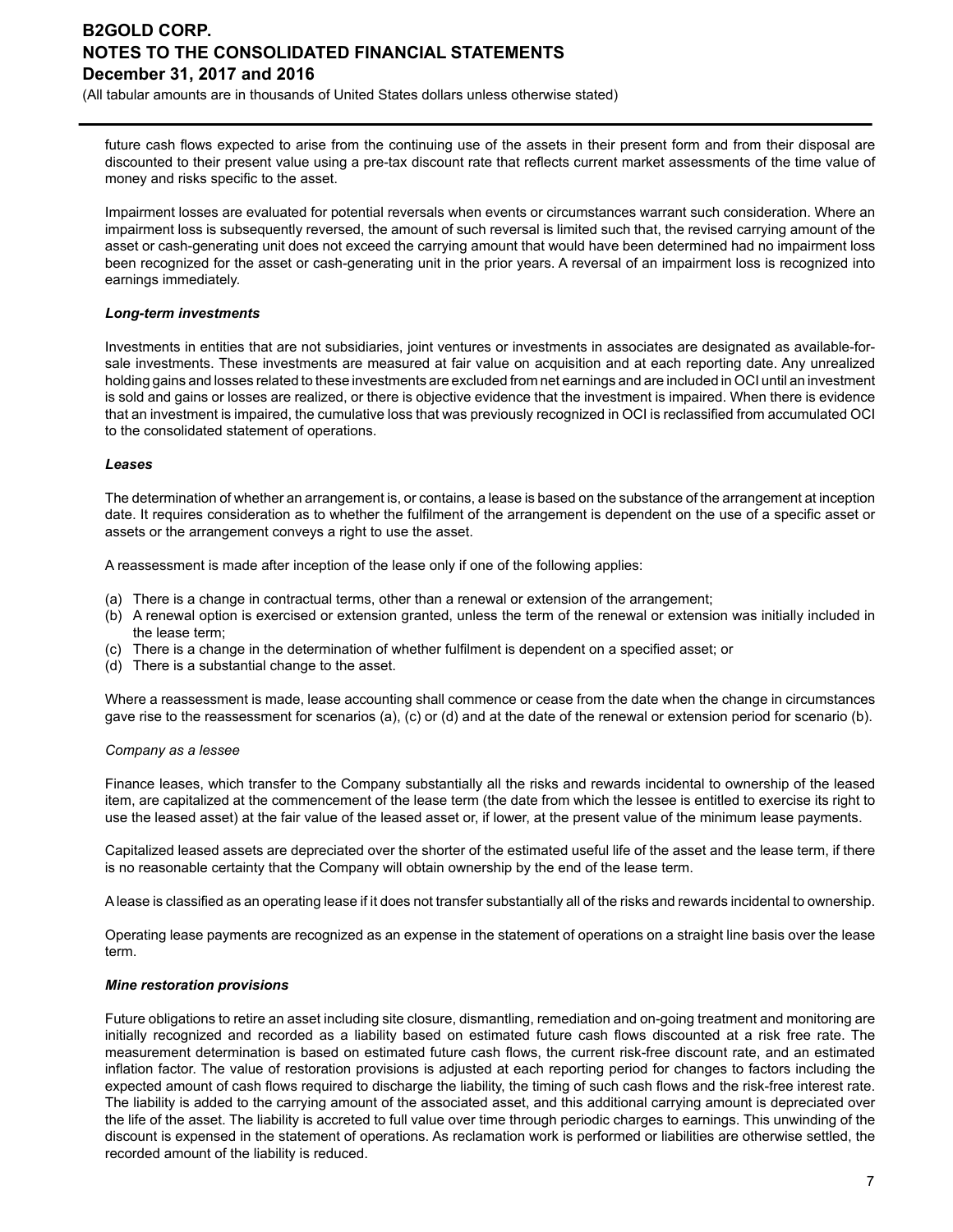## **B2GOLD CORP. NOTES TO THE CONSOLIDATED FINANCIAL STATEMENTS December 31, 2017 and 2016** (All tabular amounts are in thousands of United States dollars unless otherwise stated)

#### *Share-based payments*

The cost of stock options and other equity-settled share-based payment arrangements is recorded based on the estimated fair-value at the grant date and charged to earnings over the vesting period.

The Company grants stock options to certain employees and directors. Each tranche is considered a separate award with its own vesting period and grant date fair value. The fair value of each tranche is measured at the date of grant using the Black-Scholes option pricing model. Compensation expense is recognized over the tranche's vesting period by a charge to earnings, with a corresponding increase to contributed surplus based on the number of awards expected to vest. The number of awards expected to vest is reviewed at least annually, with any impact being recognized immediately.

## *Current and deferred income taxes*

Income tax comprises current and deferred tax. Income tax is recognized in the statement of operations except to the extent that it relates to items recognized directly in equity, in which case the income tax is also recognized directly in equity. Taxes on income in interim periods are recorded using the tax rate that would be applicable to expected annual profit.

Current tax is the expected tax payable on taxable income for the year, using tax rates enacted or substantively enacted, at the end of the reporting period.

Deferred tax is recognized in respect of temporary differences arising between the tax bases of assets and liabilities and their carrying amounts in the financial statements. Deferred income tax is determined on a non-discounted basis using tax rates and laws that have been enacted or substantively enacted at the balance sheet date and are expected to apply when the deferred tax asset or liability is reversed. Deferred tax assets are recognized to the extent that it is probable that the assets can be recovered.

Deferred income tax is provided on temporary differences arising on investments in subsidiaries and associates, except, in the case of subsidiaries, where the timing of the reversal of the temporary difference is controlled by the Company and it is probable that the temporary difference will not reverse in the foreseeable future. As an exception, deferred tax assets and liabilities are not recognized if the temporary differences arise from the initial recognition of goodwill or an asset or liability in a transaction (other than in a business combination) that affects neither accounting profit nor taxable profit.

Deferred income tax assets and liabilities are presented as non-current.

#### *Revenue*

Gold revenue is recognized when it is probable that the economic benefits will flow to the Company, delivery has occurred, the sales price is reasonably determinable, and collectability is reasonably assured. These criteria are generally met at the time the product is delivered to the customer and, depending on the delivery conditions, title and risk have passed to the customer and acceptance of the product, when contractually required, has been obtained. Gold revenue is measured based on the price specified in the sales contract, net of discounts, at the time of sale.

Silver revenue is accounted for as a by-product and is recorded as a credit to operating costs.

#### *Earnings per share*

Basic earnings per share is calculated by dividing the net income (loss) for the year attributable to shareholders of the Company by the weighted average number of common shares outstanding during the year.

Diluted earnings per share is calculated using the treasury share method whereby all "in-the-money" options, warrants and equivalents are assumed to have been exercised at the beginning of the year and the proceeds from the exercise are assumed to have been used to purchase common shares at the average market price during the period. Diluted earnings per share excludes all dilutive potential common shares if their effect is anti-dilutive.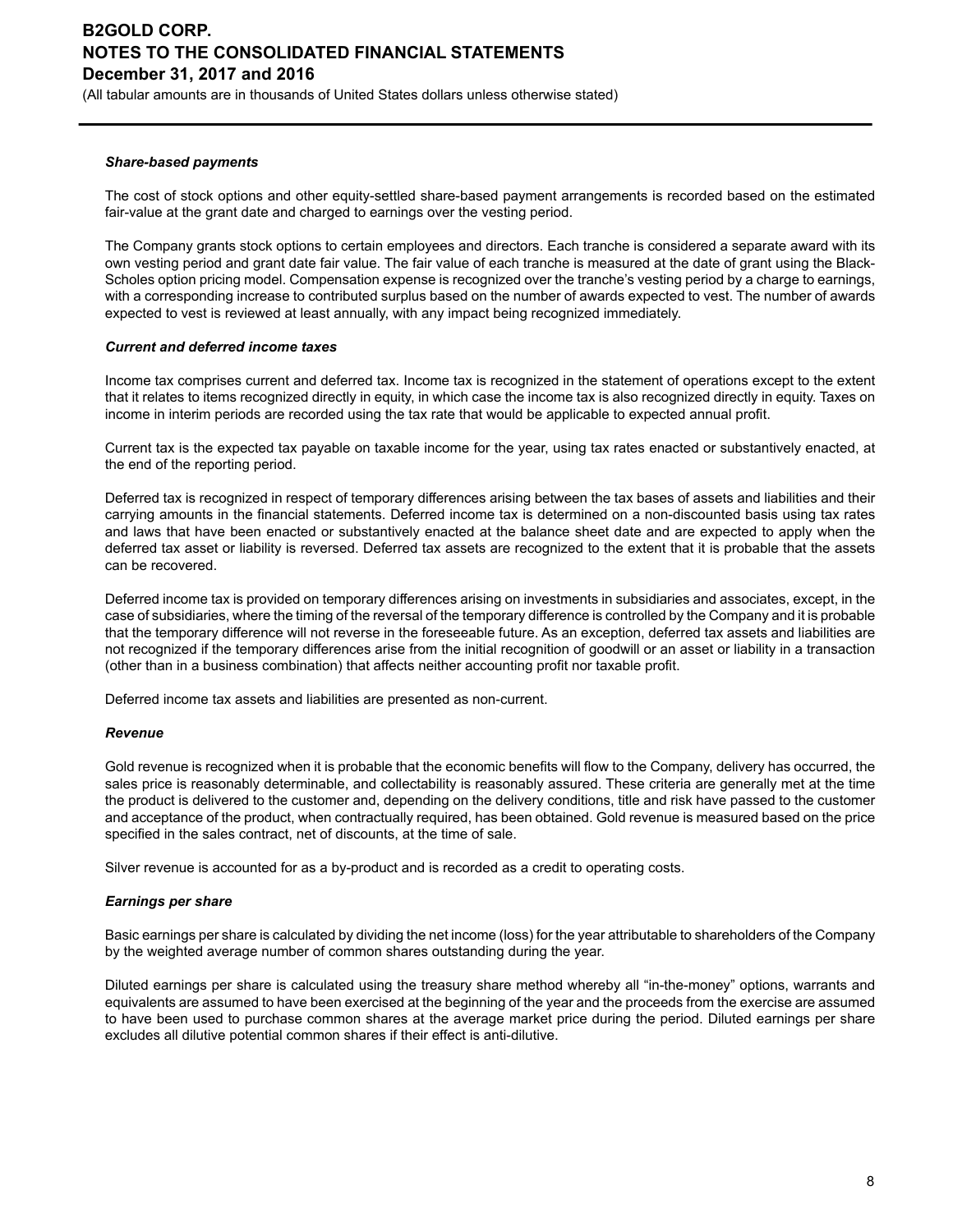(All tabular amounts are in thousands of United States dollars unless otherwise stated)

## *5 Significant accounting judgements and estimates*

The preparation of these financial statements in conformity with IFRS requires estimates and assumptions that affect the amounts reported. Those estimates and assumptions concerning the future may differ from actual results. The following are the estimates, assumptions and areas of judgment applied by management that most significantly affect the Company's financial statements. These sources of estimation uncertainty have a significant risk of causing a material adjustment to the carrying amounts of assets and liabilities within the next financial year.

## *Ore reserve and resource estimates*

Ore reserves are estimates of the amount of ore that can be economically and legally extracted from the Company's mining properties. The Company estimates its ore reserves and mineral resources based on information compiled by appropriately qualified persons relating to the geological data on the size, depth and shape of the ore body, and requires complex geological judgments to interpret the data. The estimation of recoverable reserves is based upon factors such as estimates of foreign exchange rates, commodity prices, future capital requirements, metallurgical recoveries, permitting and production costs along with geological assumptions and judgments made in estimating the size, and grade of the ore body. Changes in the reserve or resource estimates may impact the carrying value of mining interests, mine restoration provisions, recognition of deferred tax assets, depreciation and amortization charges and royalties receivable.

## *Value-added tax receivables*

The Company incurs indirect taxes, including value-added tax, on purchases of goods and services at its operating mines and development projects. Indirect tax balances are recorded at their estimated recoverable amounts within current or long-term assets, net of provisions, and reflect the Company's best estimate of their recoverability under existing tax rules in the respective jurisdictions in which they arise. Management's assessment of recoverability considers the probable outcomes of claimed deductions and/or disputes. The provisions and balance sheet classifications made to date may be subject to change and such change may be material.

#### *Deferred income taxes and valuation allowances*

The Company is periodically required to estimate the tax basis of assets and liabilities. Where applicable tax laws and regulations are either unclear or subject to varying interpretations, it is possible that changes in these estimates could occur that materially affect the amounts of deferred income tax assets and liabilities recorded in the financial statements. Changes in deferred tax assets and liabilities generally have a direct impact on earnings in the period that the changes occur.

Each period, the Company evaluates the likelihood of whether some portion or all of each deferred tax asset will not be realized. This evaluation is based on historic and future expected levels of taxable income, the pattern and timing of reversals of taxable temporary timing differences that give rise to deferred tax liabilities, and tax planning initiatives. Levels of future taxable income are affected by, among other things, market gold prices, production costs, quantities of proven and probable gold reserves, interest rates and foreign currency exchange rates.

## *Impairment of long-lived assets*

Long-lived assets are tested for impairment, or reversal of a previous impairment, if there is an indicator of impairment or a subsequent reversal. Calculating the estimated recoverable amount of CGUs for long-lived asset requires management to make estimates and assumptions with respect to future production levels, mill recoveries, operating and capital costs in its lifeof-mine plans, future metal prices, foreign exchange rates, and discount rates. Changes in any of the assumptions or estimates used in determining the recoverable amount could impact the analysis. Such changes could be material.

## *Exploration and evaluation expenditures*

The application of the Company's accounting policy for exploration and evaluation expenditures requires judgment in determining whether it is likely that future economic benefits are likely either from future exploitation or sale or where activities have not reached a stage which permits a reasonable assessment of the existence of reserves. The deferral policy requires management to make certain estimates and assumptions about future events or circumstances, in particular whether an economically viable mine can be established. Estimates and assumptions made may change if new information becomes available. If, after an expenditure is capitalized, information becomes available suggesting that the recovery of expenditure is unlikely, the amount capitalized is written off in the statement of operations in the period when the new information becomes available.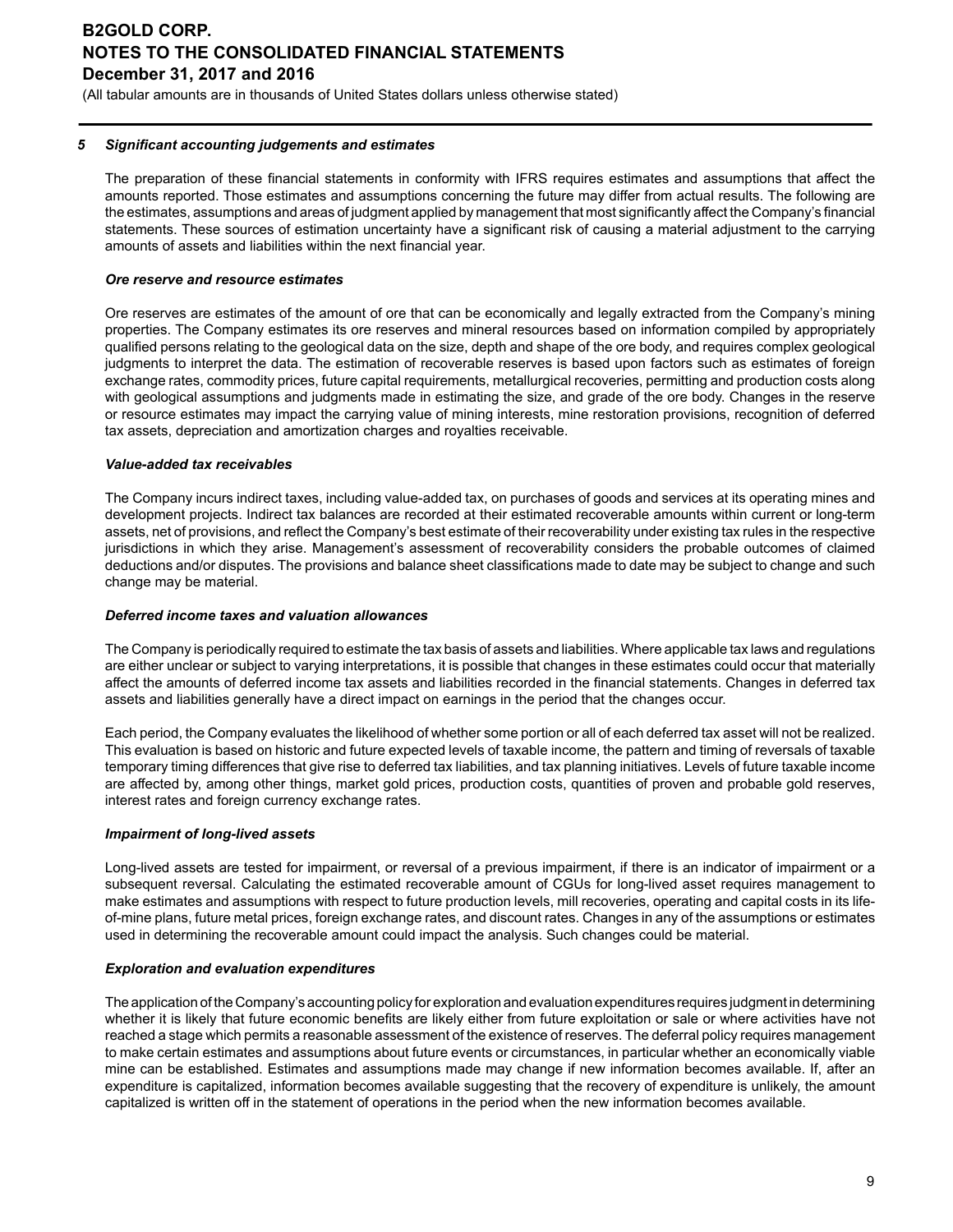(All tabular amounts are in thousands of United States dollars unless otherwise stated)

#### *6 Inventories*

|                          | 2017<br>\$ | 2016<br>\$ |
|--------------------------|------------|------------|
| Gold and silver bullion  | 47,916     | 21,220     |
| In-process inventory     | 11,464     | 8,365      |
| Ore stock-pile inventory | 55,498     | 15,874     |
| Materials and supplies   | 91,567     | 59,232     |
|                          | 206,445    | 104,691    |

Ore stock-pile inventory includes amounts for the Fekola Mine of \$38.5 million (2016 - nil), for the Otjikoto Mine of \$12.6 million (2016 – \$6.6 million), and for the Masbate Mine of \$3.9 million (2016 - \$8.8 million).

#### *7 Long-term investments*

|                                     |        | 2017                              |              |                   | 2016   |                                 |             |                   |
|-------------------------------------|--------|-----------------------------------|--------------|-------------------|--------|---------------------------------|-------------|-------------------|
|                                     | Cost   | <b>Total</b><br><b>Impairment</b> | <b>AOCI</b>  | <b>Fair Value</b> |        | Total<br><b>Cost Impairment</b> | <b>AOCI</b> | <b>Fair Value</b> |
|                                     | \$     | \$                                | \$           | \$                | \$     | \$                              | S           | \$                |
| Available-for-sale investments:     |        |                                   |              |                   |        |                                 |             |                   |
| Calibre Mining Corp.                | 7.844  | (4, 330)                          | 2,012        | 5,526             | 7.844  | (4,330)                         | 2,059       | 5,573             |
| RTG Mining Inc.                     | 13,400 | (12,095)                          | 1,283        | 2,588             | 13,400 | (10, 977)                       |             | 2,423             |
| St. Augustine Gold &<br>Copper Ltd. | 20,193 | (18, 658)                         | 91           | 1,626             | 20.193 | (18, 163)                       |             | 2,030             |
| <b>Goldstone Resources</b><br>Ltd.  | 20     | (18)                              | $\mathbf{2}$ | 4                 | 20     | (18)                            |             | 2                 |
| Balance, end of year                | 41,457 | (35, 101)                         | 3,388        | 9,744             | 41,457 | (33, 488)                       | 2.059       | 10.028            |

The Company holds available-for-sale investments in certain public companies, as disclosed in the table above. The Company, through its acquisition of CGA Mining Limited in 2013 acquired investments in the securities of St. Augustine Gold & Copper Ltd. and RTG Mining Inc.

During 2017, the Company recorded an impairment loss totalling \$1.6 million (2016 - \$2.9 million) in the statement of operations, as a result of a significant further decline in the fair value of its available-for-sale equity securities. At December 31, 2017, the Company recorded a \$1.1 million unrealized gain net of related deferred income taxes of \$0.2 million (2016 - \$0.8 million unrealized gain net of related deferred income taxes of \$0.3 million) in the statement of other comprehensive income ("OCI"), as a result of a change in the fair value of its investments.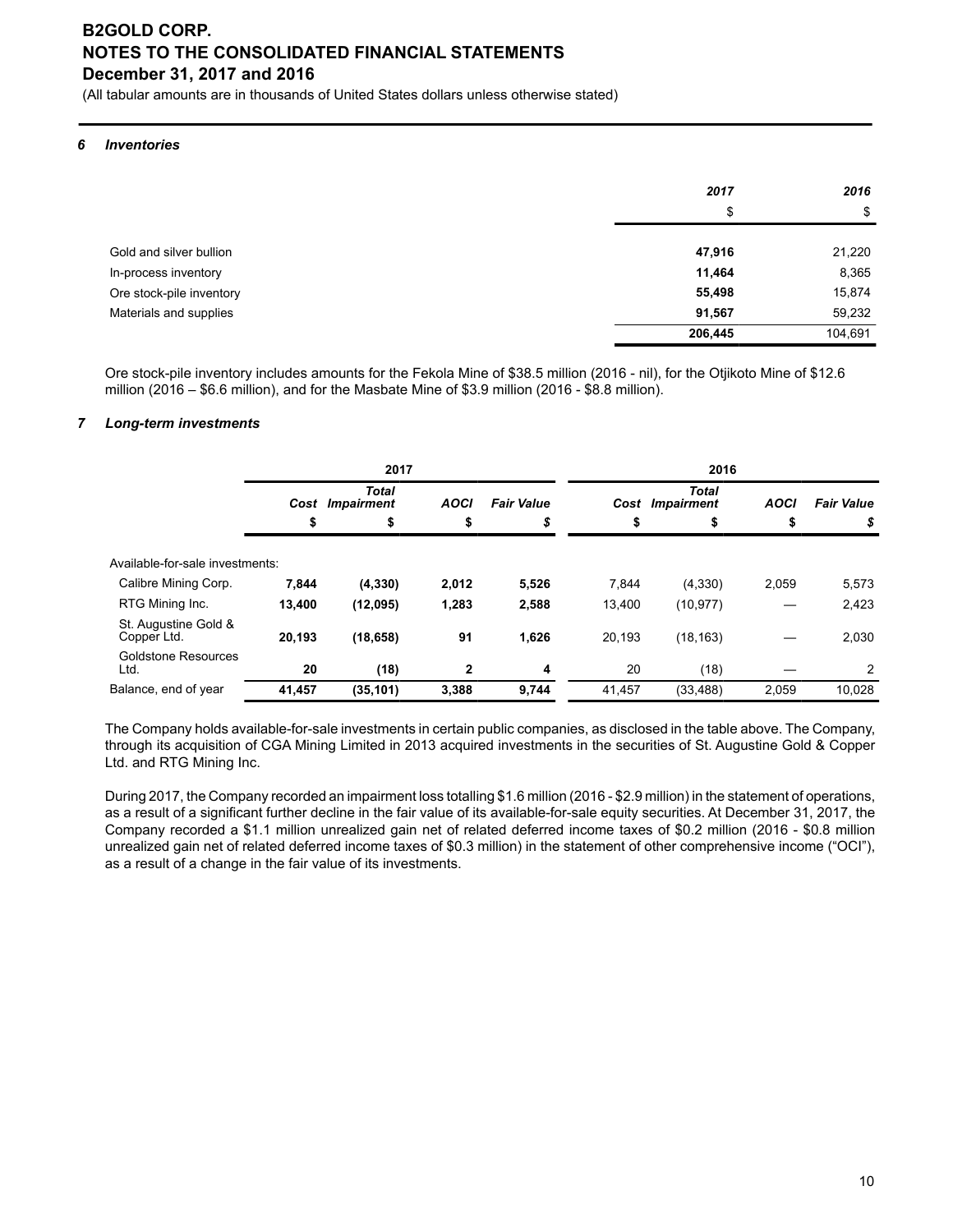(All tabular amounts are in thousands of United States dollars unless otherwise stated)

## *8 Mining interests*

|                                                                           | 2017       | 2016                   |
|---------------------------------------------------------------------------|------------|------------------------|
|                                                                           | \$         | \$                     |
| Property, plant and equipment (depletable)                                |            |                        |
| Fekola Mine, Mali                                                         |            |                        |
| Cost                                                                      | 1,094,784  |                        |
| Accumulated depreciation and depletion                                    | (35, 477)  |                        |
|                                                                           | 1,059,307  |                        |
| Otjikoto Mine, Namibia                                                    |            |                        |
| Cost                                                                      | 527,069    | 481,378                |
| Accumulated depreciation and depletion                                    | (163, 153) | (95, 698)              |
|                                                                           | 363,916    | 385,680                |
| Masbate Mine, Philippines                                                 |            |                        |
| Cost, net of impairment                                                   | 625,722    | 517,457                |
| Accumulated depreciation and depletion                                    | (193, 925) | (165, 224)             |
|                                                                           | 431,797    | 352,233                |
| Libertad Mine, Nicaragua                                                  |            |                        |
| Cost, net of impairment                                                   | 335,651    | 300,816                |
| Accumulated depreciation and depletion                                    | (263, 838) | (226, 488)             |
|                                                                           | 71,813     | 74,328                 |
| Limon Mine, Nicaragua                                                     |            |                        |
| Cost, net of impairment                                                   | 173,358    | 151,186                |
| Accumulated depreciation and depletion                                    | (127, 740) | (107, 255)             |
|                                                                           | 45,618     | 43,931                 |
| Masbate undeveloped mineral interests, net of impairment (non-depletable) |            | 60,880                 |
| Mine under construction (non-depletable)                                  |            |                        |
| Fekola, Mali                                                              |            | 908,855                |
|                                                                           |            |                        |
| Exploration and evaluation properties (non-depletable)                    |            |                        |
| Kiaka, Burkina Faso                                                       | 69,989     | 64,907                 |
| Mocoa, Colombia                                                           | 29,041     | 29,004                 |
| Fekola Regional, Mali                                                     | 17,211     | 9,326                  |
| Toega, Burkina Faso                                                       | 10,603     | 4,819                  |
| Ondundu, Namibia                                                          | 5,246      | 2,130                  |
| Other                                                                     | 18,881     | 13,776                 |
|                                                                           | 150,971    | 123,962                |
| Corporate & other                                                         |            |                        |
| Office, furniture and equipment, net                                      | 711        | 487                    |
|                                                                           | 2,124,133  | $\overline{1,}950,356$ |
| Investments in joint ventures (accounted for using the equity method)     |            |                        |
| Gramalote, Colombia, net of impairment                                    | 65,830     | 53,724                 |
|                                                                           | 2,189,963  | 2,004,080              |

## *Fekola*

On November 30, 2017, management determined that the Fekola Mine achieved commercial production. Effective December 1, 2017, revenues and production costs relating to Fekola gold production were recorded in the statement of operations. Sales proceeds relating to the pre-commercial production period of \$100.9 million net of costs of \$27.5 million were offset against the amounts capitalized for the Fekola Mine property, plant and equipment.

Prior to commercial production being reached, the Company capitalized interest costs on its borrowings attributable to funds spent on Fekola in the amount of \$20.1 million (2016 - \$10.7 million). This interest was calculated using an effective interest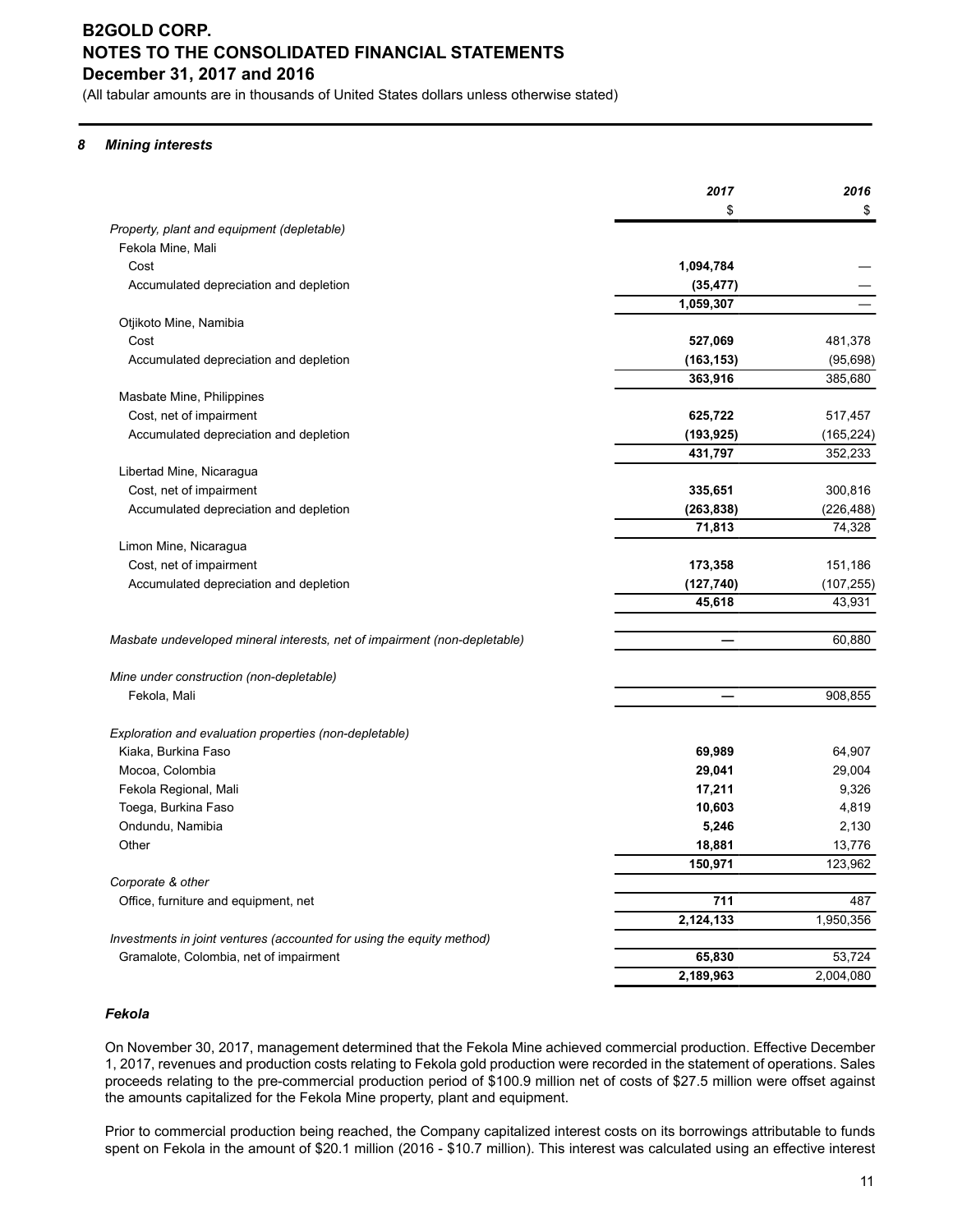(All tabular amounts are in thousands of United States dollars unless otherwise stated)

rate based on the Company's aggregate borrowings which includes the convertible senior subordinated notes and the revolving credit facility (Note 10).

In 2016, pursuant to applicable mining law, the Company formed a new 100% owned subsidiary company Fekola SA, which now holds the Company's interest in the Fekola Mine. Upon signing of a shareholder's agreement between the Company and the State of Mali (the "Fekola Shareholder Agreement"), the Company will contribute a 10% free carried interest to the State of Mali. The State of Mali also has the option to purchase an additional 10% of Fekola SA which it has confirmed its intent to exercise. The Company has signed a mining convention in the form required under the 2012 Mining Code (the "Fekola Convention") that relates to, among other things, the ownership, permitting, reclamation bond requirements, development, operation and taxation applicable to the Fekola Mine with the State of Mali. In August 2017 the Company finalized certain additional agreements with the State of Mali including the Fekola Shareholders Agreement and an amendment to the Fekola Mining convention to address and clarify certain issues under the 2012 Mining Code. The Fekola Mining Convention, as amended, will govern the procedural and economic parameters pursuant to which the Company will operate the Fekola Mine.

## *Masbate*

As reported by the Company on February 2, 2017, the Department of Natural Resources announced further results of its mining audits of metallic mines in the Philippines and the Masbate Mine was not among the mines announced to be suspended or closed. The Company believes that it continues to be in compliance with Philippine's laws and regulations.

During the year ended December 31, 2017, the Company reclassified \$60.9 million (2016 - \$11.8 million) from the Masbate undeveloped mineral interest to the Masbate Mine based on the conversion of undeveloped mineral interests to resource ounces expected to be processed.

## *Sale of Lynn Lake Royalty*

On June 7, 2017, the Company completed the sale of all of its rights, title and interest to a 2% net smelter returns royalty ("NSR"), covering Alamos Gold Inc.'s Lynn Lake properties in Manitoba for Cdn. \$9 million in cash upon closing and a further contingent payment of up to Cdn. \$6 million due 24 months after the property enters commercial production. The Lynn Lake royalty had been acquired by B2Gold in connection with the acquisition of Central Sun Mining Inc. ("Central Sun") in March 2009. For accounting purposes, no value of the total purchase price relating to the business combination with Central Sun had been allocated to the NSR, based upon an evaluation of the likely cash flows arising from the NSR. In the period since the original accounting for the business combination the Company previously determined that the NSR did not fulfill the threshold for recognition as an asset as it did not have sufficient assurance over the likelihood of future cash flows from the NSR to record an asset, consistent with the original business combination accounting. As a result, in the second quarter of 2017, the Company recorded a \$6.6 million pre-tax gain on disposal of the NSR, net of related transaction costs of \$0.1 million. No amount was recorded with respect to the contingent consideration due upon the commencement of commercial production.

## *Calibre*

On December 8, 2016, the Company restructured its 51% interest in a joint operation in Nicaragua with Calibre Mining Corp. In exchange for its 51% interest in the joint operation, the Company received 23.5 million common shares of Calibre valued at \$2.1 million and a 1.5% net smelter returns royalty agreement to which no value was assigned. The Company realized a loss of \$9.9 million on the sale, which was recorded in the statement of operations for the year ended December 31, 2016.

## *Chile*

During the year ended December 31, 2016, the Company elected not to continue with the Pampa Paciencia and Cerro Barco projects in Chile. As a result, the Company wrote-off expenditures totalling \$3.7 million related to these projects during the year ended December 31, 2016.

## *Other*

During the year-ended December 31, 2017, the Company wrote-off \$4.2 million relating to other mineral properties in Namibia and Mali.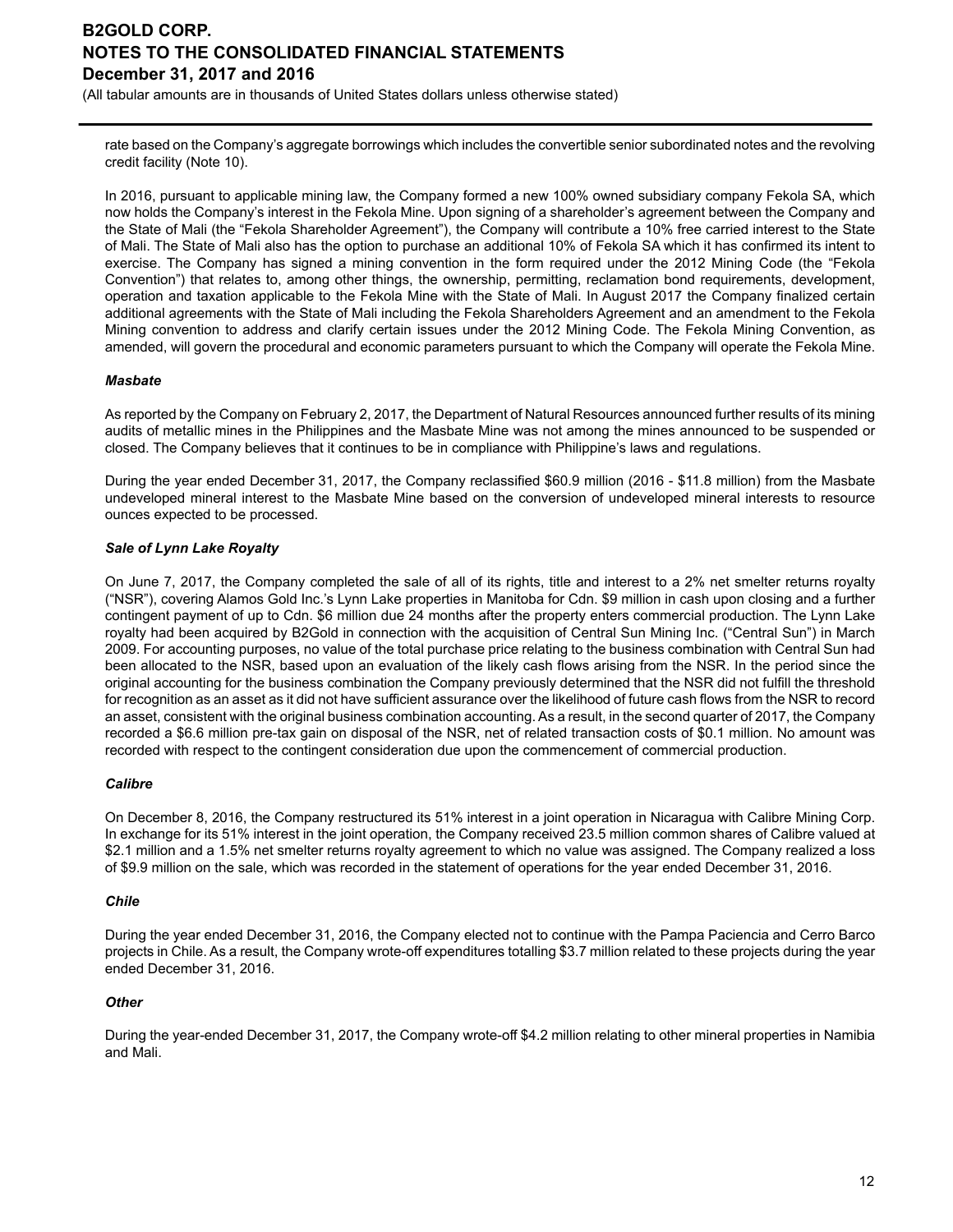(All tabular amounts are in thousands of United States dollars unless otherwise stated)

## *9 Other assets*

|                                                | 2017   | 2016   |
|------------------------------------------------|--------|--------|
|                                                | \$     | \$     |
| Debt service reserve account (Note 10)         | 12,918 | 5,235  |
| Low-grade stockpile                            | 11,727 | 6,909  |
| Loan receivable, including accrued interest    | 7,718  | 7,181  |
| Derivative instruments at fair value (Note 14) | 2,768  | 1,585  |
| Reclamation deposits                           | 2,353  | 2,177  |
| Other                                          | 2,364  | 3,847  |
|                                                | 39,848 | 26,934 |

## *10 Long-term debt*

|                                                                         | 2017       | 2016      |
|-------------------------------------------------------------------------|------------|-----------|
|                                                                         | \$         | \$        |
| Convertible senior subordinated notes:                                  |            |           |
| Principal amount                                                        | 258,750    | 258,750   |
| Fair value adjustment                                                   | 18,900     | 4,043     |
|                                                                         | 277,650    | 262,793   |
| Revolving credit facility:                                              |            |           |
| Principal amount                                                        | 350,000    | 200,000   |
| Less: unamortized transaction costs                                     | (5, 851)   | (3,047)   |
|                                                                         | 344,149    | 196,953   |
| Equipment loans/finance lease obligations:                              |            |           |
| Fekola equipment loan facility (net of unamortized transaction costs)   | 50,569     |           |
| Of ikoto equipment loan facility (net of unamortized transaction costs) | 20,750     | 24,134    |
| Masbate equipment loan facility (net of unamortized transaction costs)  | 7,719      |           |
| Nicaraguan equipment loans                                              | 1,344      | 2,900     |
|                                                                         | 80,382     | 27,034    |
|                                                                         | 702,181    | 486,780   |
| Less: current portion                                                   | (302, 630) | (13, 935) |
|                                                                         | 399,551    | 472,845   |

## *Convertible senior subordinated notes*

On August 23, 2013, the Company issued convertible senior subordinated notes ("the notes") with an aggregate principal amount of \$258.8 million. The notes bear interest at a rate of 3.25% per annum, payable semi-annually on April 1st and October 1st of each year commencing from April 1, 2014. The notes will mature on October 1, 2018. The notes are subordinated in right of payment to any existing and future senior indebtedness, including indebtedness under the revolving credit facility. The notes will rank senior in right of payment to any future subordinated borrowings. The notes are effectively junior to any secured indebtedness and the notes are structurally subordinated to all indebtedness and other liabilities of the Company's subsidiaries.

Holders of the notes may convert the notes at their option at any time from July 1, 2018 to the maturity date. The notes will be convertible, at the holder's option, at a conversion rate of 254.2912 common shares for every \$1,000 principal amount of notes (equal to an initial conversion price of approximately \$3.93 per common share), subject to adjustments in certain events. In addition, the holder has the right to exercise the conversion option from January 1, 2014 to July 1, 2018, if (i) the market price of B2Gold common shares for at least 20 trading days during a period of 30 consecutive trading days ending on the last trading day of the preceding calendar quarter is greater than or equal to 130% of the conversion price on each applicable trading day, (ii) during the 5 business day period after any consecutive 5 trading day period (the "measurement period") in which the trading price per \$1,000 principal amount of the notes for each trading day in the measurement period was less than 98% of the product of the last reported sales price of B2Gold common shares and the conversion rate on each such trading day, (iii) the notes are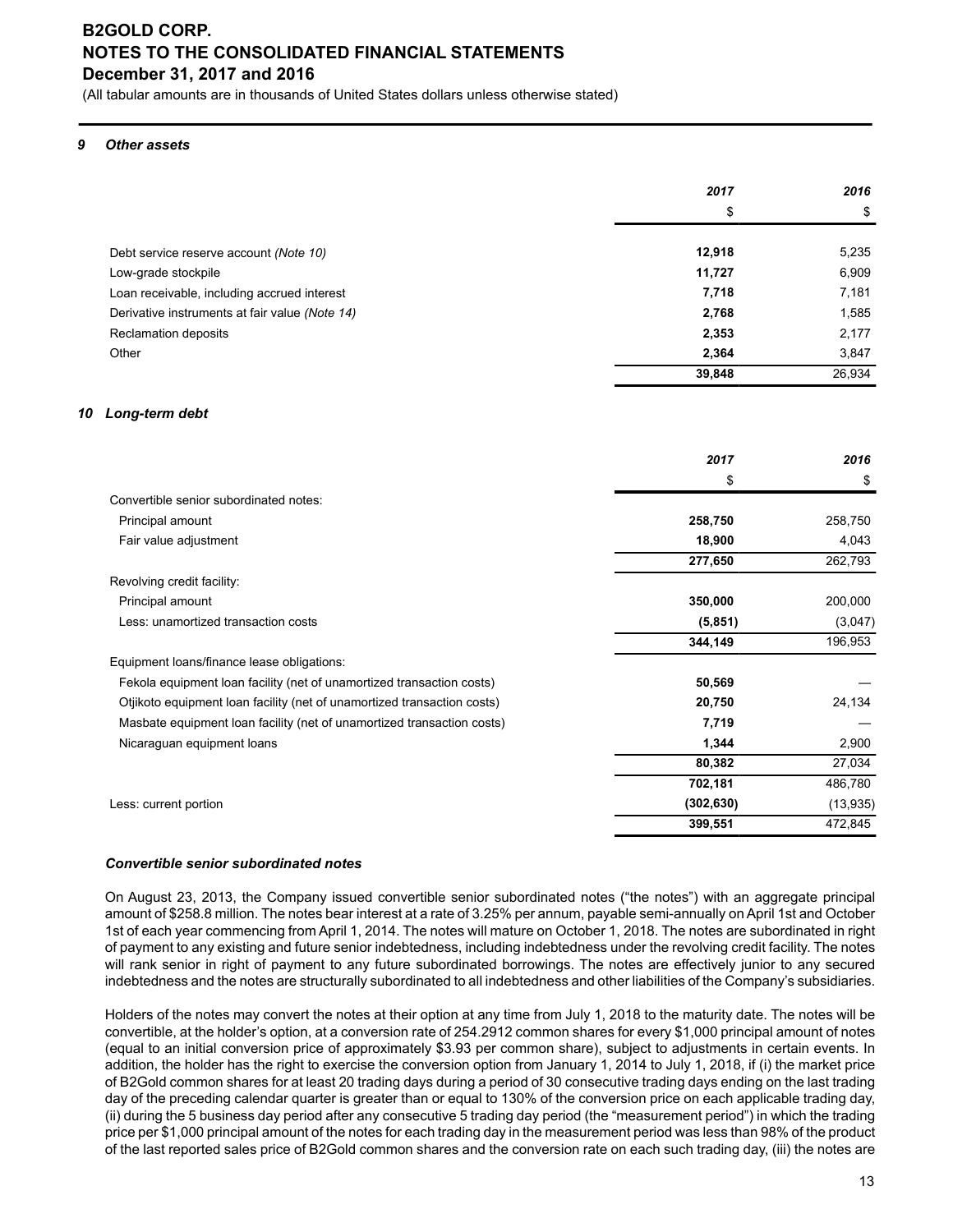(All tabular amounts are in thousands of United States dollars unless otherwise stated)

called for redemption or (iv) upon occurrence of certain corporate events. The Company may upon conversion by the holder, elect to settle in either cash, common shares, or a combination of cash and common shares, subject to certain circumstances.

The Company could not redeem the notes prior to October 6, 2016, except in the event of certain changes in Canadian tax law. On or after October 6, 2016, the Company could redeem for cash, subject to certain conditions, any or all of the notes, at its option, if the last reported sales price of the Company's common shares for at least 20 trading days during any 30 consecutive trading day period ending within 5 trading days immediately preceding the date on which the Company provides notice of redemption exceeds 130% of the conversion price on each applicable trading day. The Company may also redeem the notes, if certain tax laws related to Canadian withholding tax change subject to certain further conditions.

For accounting purposes, the Company has designated the notes at fair value through profit or loss ("FVTPL"). The equity conversion option was not separately classified as equity, since the Company has the ability to settle the option at fair value in cash, common shares or a combination of cash and common shares in certain circumstances. The Company does not separately account for the fair value of the equity conversion option as a derivative, as it has designated the entire amount owing under the notes as a liability accounted for at FVTPL. The notes were initially recognized at fair value on the balance sheet with all subsequent changes in fair value being recorded immediately in the statement of operations.

The notes are measured at fair value on each financial reporting period-end date. The fair value of the notes is determined from the quoted price of the notes that are traded in an over-the-counter broker market. The fair value measurement is categorized in Level 2 of the fair value hierarchy for disclosure of the method used to estimate fair value under IFRS 13 "Fair Value Measurement" (as the Company is valuing the notes using the quoted price of the notes traded by other parties as assets in the over-the-counter broker market). Interest expense related to the notes is disclosed as part of the overall change in fair value of the notes in the statement of operations.

The loss on fair value of convertible notes recorded in the statement of operations for the year ended December 31, 2017 was \$11.1 million (2016 – \$46.7 million). For 2017, the change in fair value of the notes recognized in the statement of operations is stated after reducing it by \$12.1 million of interest expense (2016 - \$7.2 million) which was attributable to eligible expenditures at the Fekola Mine.

Interest payments for the year ended December 31, 2017 were \$8.4 million (2016 – \$8.4 million).

## *Revolving credit facility*

On May 20, 2015 and as amended on June 10, 2015, March 11, 2016 and May 10, 2016, the Company signed a credit agreement with a syndicate of international banks for a revolving credit facility (the "RCF") for an aggregate amount of \$350 million. The RCF also incorporated an accordion feature whereby, upon receipt of additional binding commitments, the facility could be increased to \$450 million any time prior to the maturity date. On May 8, 2017, Canadian Imperial Bank of Commerce joined the RCF Bank Lending Syndicate and the aggregate amount of the RCF increased from \$350 million to \$425 million. On July 7, 2017, the Company entered into an amended and restated credit agreement with its syndicate of international banks ("amended RCF") for an aggregate amount of \$500 million, representing a \$75 million increase from the principal amount of \$425 million. The amended RCF also allows for an accordion feature whereby upon receipt of additional binding commitments, the facility may be increased to \$600 million any time prior to the maturity date.

The amended RCF bears interest on a sliding scale of between LIBOR plus 2.25% to 3.25% based on the Company's consolidated net leverage ratio. Commitment fees for the undrawn portion of the facility are also on a similar sliding scale basis of between 0.50% and 0.925%. The term of the amended RCF is four years, maturing on July 7, 2021. From January 1, 2018, to October 1, 2018, for such time as the indebtedness outstanding under the Company's existing convertible notes is greater than \$100 million, then the sliding scale interest will temporarily increase to a sliding scale range of between LIBOR plus 2.50% to 4.00%. The increase in the sliding scale rate will cease upon the earlier of (1) reduction of outstanding indebtedness under the Company's convertible notes to \$100 million or less, and (2) maturity of the convertible notes on October 1, 2018.

The Company has provided security on the amended RCF in the form of a general security interest over the Company's assets and pledges creating a charge over the shares of certain of the Company's direct and indirect subsidiaries. In connection with the existing RCF, the Company must also maintain certain net tangible worth and ratios for leverage and interest coverage. As at December 31, 2017, the Company was in compliance with these debt covenants.

At December 31, 2017, the Company had drawn down \$350 million under the amended RCF with a balance of \$150 million remaining available for future drawdowns.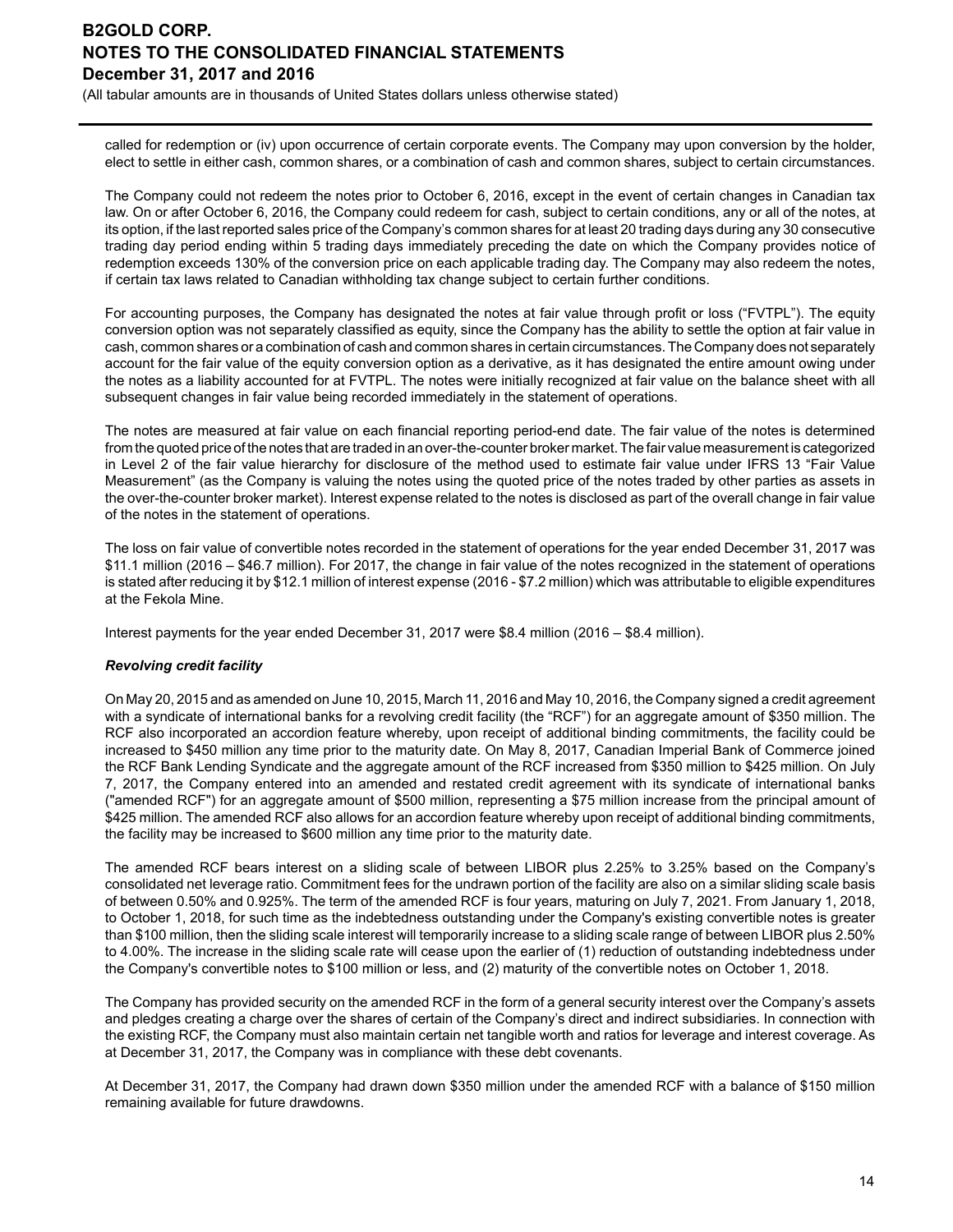(All tabular amounts are in thousands of United States dollars unless otherwise stated)

For the year ended December 31, 2017, the interest and financing expense relating to the amended RCF recognized in the statement of operations was reduced by \$7.9 million (2016 - \$3.5 million), which was attributable to eligible expenditures at the Fekola Mine and capitalized to the carrying amount of the property.

Subsequent to December 31, 2017, the Company repaid \$50 million under the amended RCF leaving an undrawn and available balance of \$200 million.

## *Fekola equipment loan facility*

During 2016, the Company entered into a Euro 71.4 million term equipment facility with Caterpillar Financial SARL, as Mandated Lead Arranger, and Caterpillar Financial Services Corporation, as original lender. The aggregate principal amount of up to Euro 71.4 million is available to the Company's majority-owned subsidiary, Fekola SA (the "Borrower") to finance or refinance the mining fleet and other mining equipment at the Company's Fekola Mine in Mali. During the year ended December 31, 2017, the Company drew down Euro 49.4 million (\$54.4 million equivalent) under the facility.

The equipment facility is available for a period that commenced on February 13, 2017, (the "Financial Close Date") and ends on the earlier of the day when the equipment facility is fully drawn and 30 months from the Financial Close Date. The equipment facility may be drawn in instalments of not less than Euro 5 million, and each such instalment shall be treated as a separate equipment loan. As at December 31, 2017, Euro 22.0 million (\$26.4 million equivalent) was available for future drawdowns.

The Borrower is required to maintain a deposit in a debt service reserve account ("DSRA") equal at all times to the total of the principal, interest and other payments that become payable over the next six months. As at December 31, 2017, the balance in the DSRA account was Euro 6.2 million (\$7.5 million equivalent, see Note 9).

Each equipment loan is repayable in 20 equal quarterly instalments. The final repayment date shall be five years from the first disbursement under each equipment loan. The interest rate on each loan is a rate per annum equal to EURIBOR plus a margin of 5.10%. A commitment fee of 1.15% per annum on the undrawn balance of each tranche for the first twenty-four months after December 7, 2016 and 0.5% thereafter is also due, each payable quarterly. In each case, from October 1, 2017, 0.4167% per annum on the undrawn balance of each tranche is also due. The Company and the Company's subsidiary, Mali Mining Investments Limited, have guaranteed the equipment facility and security is given over the equipment of the Borrower which has been financed by the equipment facility, related warranty and insurance, and over the DSRA.

## *Otjikoto equipment loan facility*

On May 30, 2017, the term over which loans may be advanced under the facility was extended to June 30, 2018 and an additional \$6.2 million was made available for drawdown. During the year ended December 31, 2017, the Company drew down the full \$6.2 million under the facility (2016 - \$11.0 million).

Each loan is repayable in 20 equal quarterly instalments. The final repayment date shall now be the earlier of the date when the last loan advanced under the facility falls due and December 31, 2023. The facility has an interest rate of LIBOR plus a margin of 3.85% on loans advanced under the facility and a commitment fee of 1.2% per annum on the undrawn balance of the facility, each payable quarterly. Transaction costs relating to the facility totalled approximately \$1.7 million and are being recognized over the term of the facility using the effective interest rate method. The principal amount owing under the facility has been presented on the consolidated Balance Sheet net of the unamortized balance of transaction costs.

The Company is required to maintain a deposit in a DSRA equal at all times to the total of the principal, interest and other payments that become payable over the next 6 months. At December 31, 2017, the balance in the DSRA was \$5.4 million (2016 - \$5.2 million) (Note 9).

The indebtedness of the Company under the facility is secured by a Namibian law general notarial bond granting security over all of the movable assets of the Company's wholly owned subsidiary, B2Gold Namibia Minerals (Proprietary) Limited, a Bermudan law debt service reserve account security agreement granting security over the DSRA, a Namibian law cession in securitatem agreement granting security over all of the B2Gold Namibia Minerals (Proprietary) Limited's rights under any existing or future warranty in connection with the purchase of equipment, and by guarantees of the Company and B2Gold Namibia (Proprietary) Limited.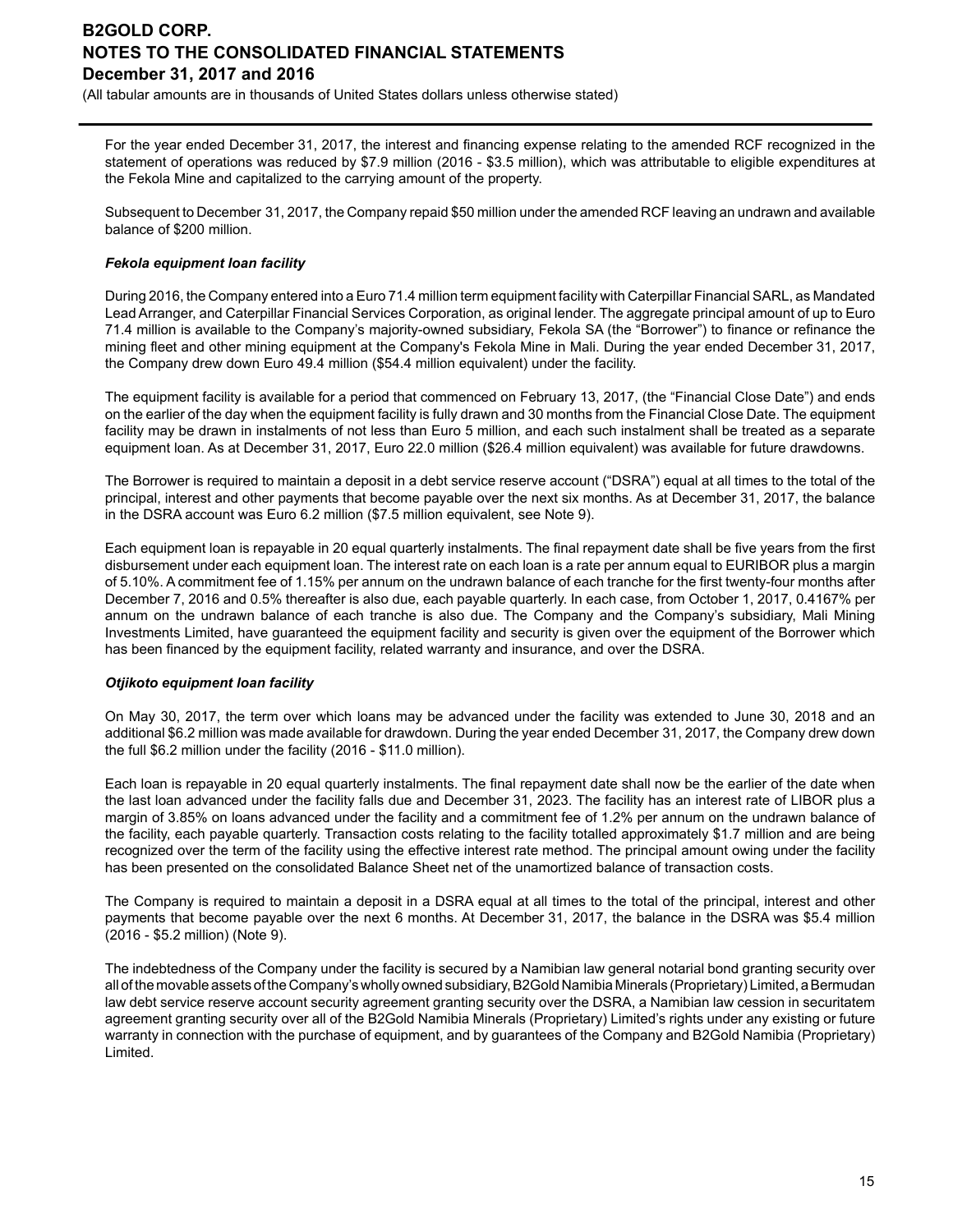(All tabular amounts are in thousands of United States dollars unless otherwise stated)

## *Masbate equipment loan facility*

On June 1, 2017, the Company entered into a \$17.8 million term equipment facility with Caterpillar Financial Services Philippines Inc. The aggregate principal amount is available to the Company's Philippines subsidiaries to finance or refinance the mining fleet and other mining equipment at the Company's Masbate Mine. The equipment facility is available for a period that ends on the earlier of the day when the Equipment Facility is fully drawn and December 31, 2018. The equipment facility may be drawn in installments of not less than \$0.5 million, and each such installment shall be treated as a separate equipment loan.

During the year ended December 31, 2017, the Company drew down \$8.7 million under the facility. As at December 31, 2017, \$9.1 million was available for future drawdowns.

Each equipment loan is repayable in 20 equal quarterly installments. The final repayment date shall be five years from the first disbursement under each equipment loan. The interest rate on each loan is a rate per annum equal to LIBOR plus a margin of 3.85%. A commitment fee of 1.15% per annum on the undrawn balance of each tranche is also due, each payable quarterly. The Company has guaranteed the equipment facilities and security is given over the equipment of the Borrower which has been financed by the equipment facilities.

The following table summarizes the Company's scheduled debt repayments on its outstanding debt as at December 31, 2017:

|                                        | 2018    | 2019   | 2020   | 2021    | 2022  | <b>Total</b> |
|----------------------------------------|---------|--------|--------|---------|-------|--------------|
|                                        | \$      | \$     | \$     | \$      | \$    | \$           |
| Convertible senior subordinated notes: |         |        |        |         |       |              |
| Principal                              | 258,750 |        |        |         |       | 258,750      |
| Interest                               | 8,409   |        |        |         |       | 8,409        |
| Revolving credit facility:             |         |        |        |         |       |              |
| Principal                              |         |        |        | 350,000 |       | 350,000      |
| Interest & commitment fees (estimated) | 22,836  | 17,117 | 17,117 | 8,892   |       | 65,962       |
| Fekola equipment loan facility:        |         |        |        |         |       |              |
| Principal                              | 11,857  | 11,857 | 11,857 | 11,857  | 5,076 | 52,504       |
| Interest (estimated)                   | 2,483   | 1,870  | 1,261  | 644     | 114   | 6,372        |
| Otjikoto equipment loan facility:      |         |        |        |         |       |              |
| Principal                              | 10,319  | 4,869  | 3,453  | 1,958   | 647   | 21,246       |
| Interest (estimated)                   | 795     | 428    | 234    | 84      | 12    | 1,553        |
| Masbate equipment loan facility:       |         |        |        |         |       |              |
| Principal                              | 1,749   | 1,749  | 1,749  | 1,749   | 1,311 | 8,307        |
| Interest (estimated)                   | 400     | 309    | 218    | 126     | 34    | 1,087        |
| Nicaraguan equipment loans:            |         |        |        |         |       |              |
| Principal                              | 1,056   | 247    | 41     |         |       | 1,344        |
| Interest (estimated)                   | 37      | 8      |        |         |       | 45           |
|                                        | 318,691 | 38,454 | 35,930 | 375,310 | 7,194 | 775,579      |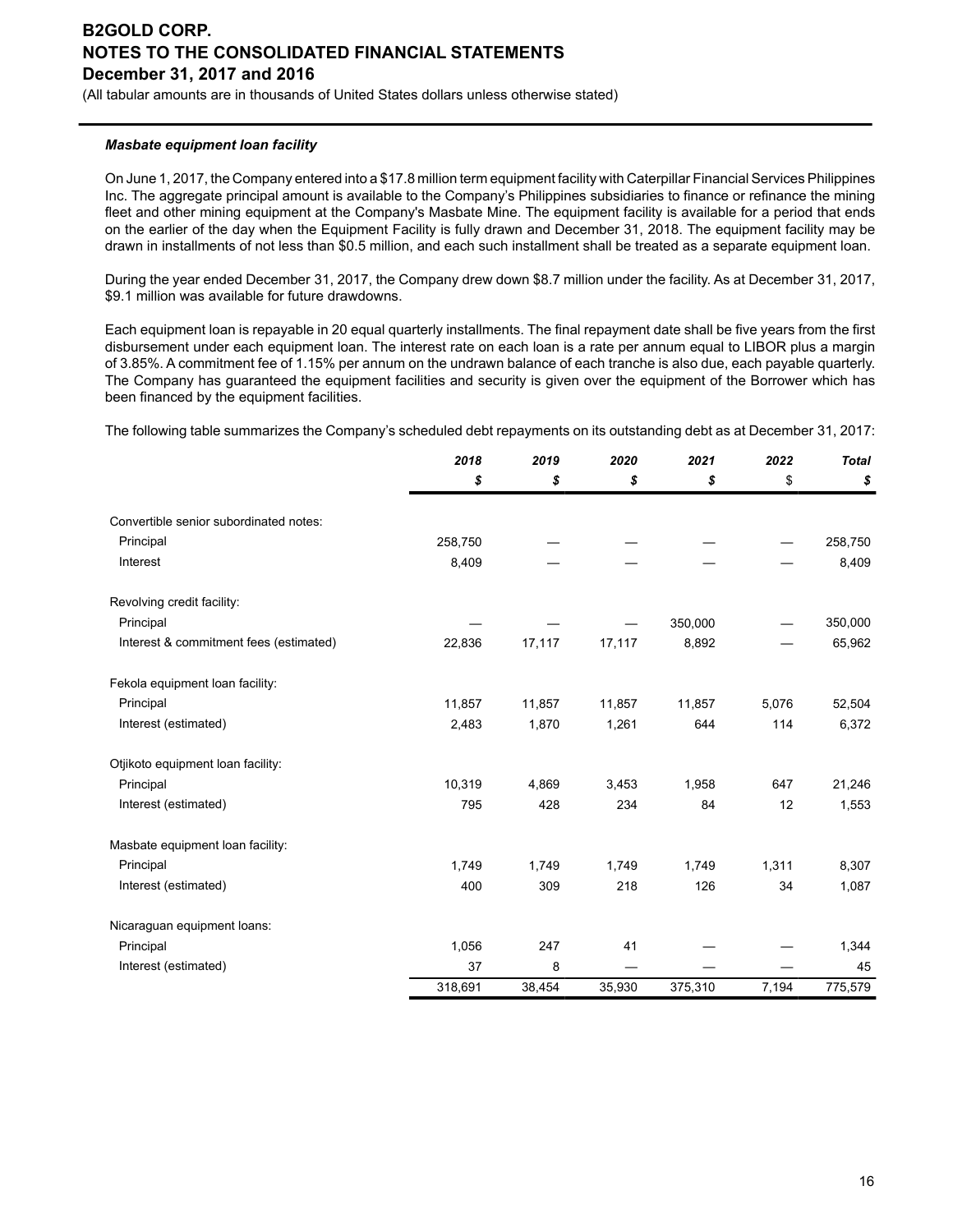(All tabular amounts are in thousands of United States dollars unless otherwise stated)

## *11 Mine restoration provisions*

The Company's mine restoration provisions consist primarily of costs associated with mine reclamation and closure activities. These activities, which tend to be site specific, generally include costs for earthworks, including detoxification and recontouring, revegetation, water treatment and demolition. In calculating the present value of the Company's mine restoration provisions as at December 31, 2017, management used a risk-free rate applicable to each location's functional currency ranging from 2.15% to 2.51% and an inflation rate of 2.1%. The undiscounted cash flows, before inflation adjustments, estimated to settle the mine restoration provisions was approximately \$101.8 million at December 31, 2017. Due to the nature of mine closure plans, cash expenditures are expected to occur over a significant period of time with the majority of the expenditures expected to occur in the years from 2021 to 2041.

The following table shows the movement in the provision for mine restoration provisions:

|                            | 2017    | 2016   |
|----------------------------|---------|--------|
|                            | \$      | \$     |
| Balance, beginning of year | 81,162  | 64,022 |
| Reclamation spending       | (320)   | (153)  |
| Accretion expense          | 1,855   | 1,144  |
| Change in obligation       | 15,749  | 16,149 |
| Balance, end of year       | 98,446  | 81,162 |
| Less: current portion      | (1,819) |        |
|                            | 96,627  | 81,162 |

## *12 Share capital*

The Company's authorized share capital consists of an unlimited number of common shares and an unlimited number of preferred shares. At December 31, 2017, the Company had 980,932,908 common shares outstanding, including 1,705,000 common shares being held in trust under the Company's Incentive Plan (described below). No preferred shares were outstanding.

During 2017, the Company received \$25.7 million (2016 - \$39.8 million) pursuant to the exercise of 13.3 million (2016 – 19.5 million) stock options.

During the year ended December 31, 2016, the Company issued approximately 14.8 million shares for proceeds of \$44.2 million net of transaction costs of \$2.0 million under the Company's At-The-Market offering.

During the year ended December 31, 2016, 1 million common shares were awarded from the trust under the Incentive Plan. In connection with the award, the Company recorded a share-based payments expense of \$2.1 million (the market value of the shares on the date of the award).

## *Stock options*

During 2017, approximately 23.0 million stock options were granted to employees and directors with exercise prices ranging from Cdn. \$3.27 to Cdn. \$4.05 per share. These stock options have a term of five years and vest over a period of up to three years. The estimated fair value when granted of these options totalling \$26.6 million is being recognized over the vesting period. The fair value was calculated using the Black-Scholes option pricing model based on a risk-free annual interest rate of up to 1.3%, an expected life of up to 3 years, an expected volatility ranging from 61% to 62%, and a dividend yield rate of nil.

During 2016, approximately 15.4 million stock options were granted to employees and directors with exercise prices ranging from Cdn. \$1.12 to Cdn. \$3.45 per share. These stock options have a term of five years and vest over a period of up to three years. The estimated fair value when granted of these options totalling \$7.3 million is being recognized over the vesting period. The fair value was calculated using the Black-Scholes option pricing model based on a risk-free annual interest rate of up to 0.7%, an expected life of up to 3 years, an expected volatility of approximately 60% to 63%, and a dividend yield rate of nil.

Option pricing models require the input of highly subjective assumptions regarding the expected volatility. Changes in assumptions can materially affect the fair value estimate.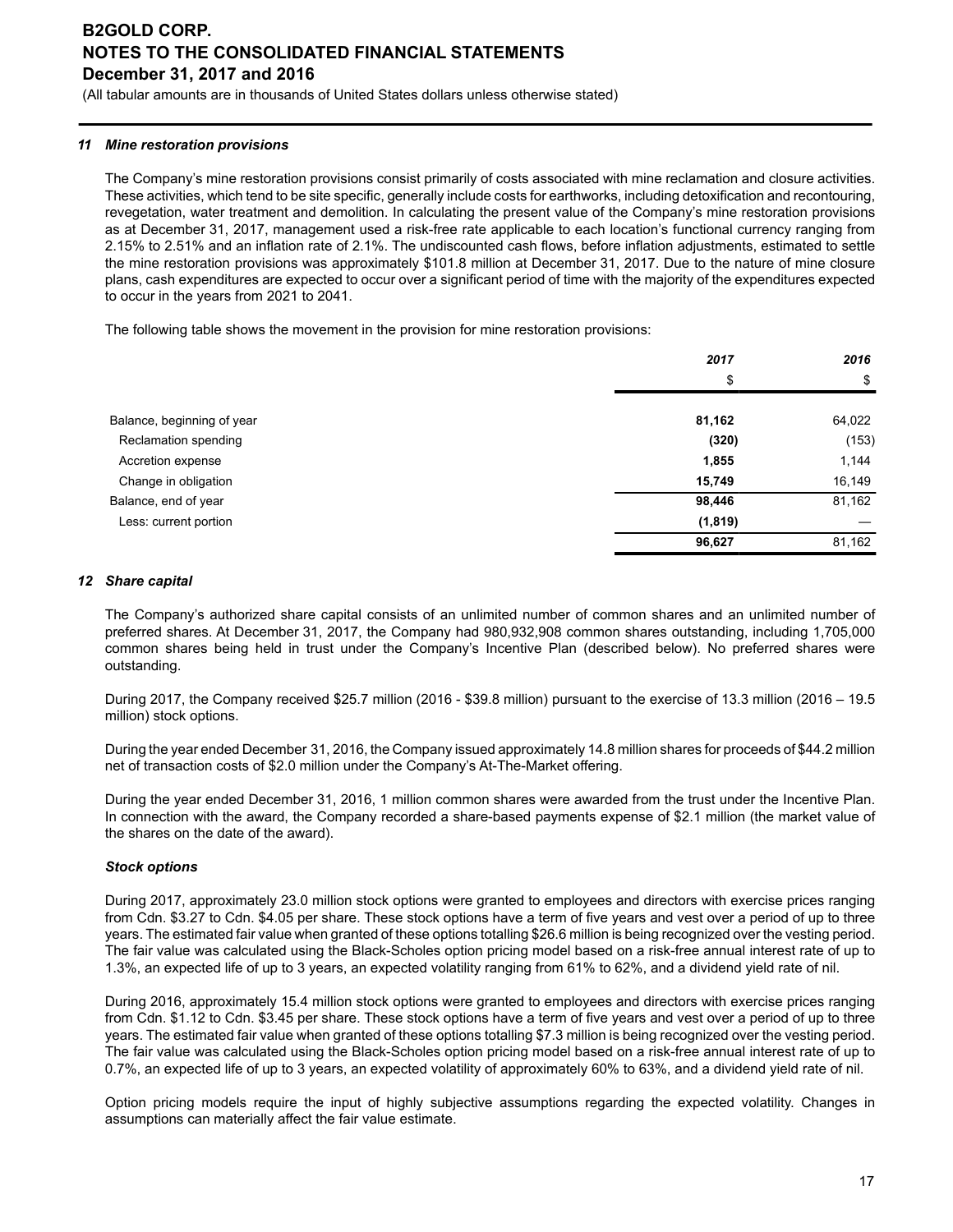(All tabular amounts are in thousands of United States dollars unless otherwise stated)

For the year ended December 31, 2017, share-based payments expense, relating to the vesting of stock options, was \$13.8 million (2016 - \$7.9 million), net of \$3.4 million (2016 - \$1.1 million) capitalized to mining interests.

A summary of changes to stock options outstanding is as follows:

|                                  | <b>Number of</b><br>outstanding<br>options | <b>Weighted-</b><br>average<br>exercise price |
|----------------------------------|--------------------------------------------|-----------------------------------------------|
|                                  | (1000's)                                   | $(in$ $Cdn.$ \$)                              |
| Outstanding at December 31, 2015 | 59,124                                     | 2.69                                          |
| Granted                          | 15,446                                     | 1.52                                          |
| Exercised                        | (19, 458)                                  | 2.66                                          |
| Forfeited or expired             | (4,702)                                    | 3.72                                          |
| Outstanding at December 31, 2016 | 50,410                                     | 2.24                                          |
| Granted                          | 22,968                                     | 3.65                                          |
| Exercised                        | (13,708)                                   | 2.54                                          |
| Forfeited or expired             | (2,068)                                    | 3.27                                          |
| Outstanding at December 31, 2017 | 57,602                                     | 2.70                                          |

During 2017, 13.7 million (2016 – 19.5 million) stock options were exercised. The weighted average share price at the time of exercise was Cdn. \$3.87 (2016 – Cdn. \$3.73).

| Weighted-average<br>exercise price<br>$(in$ $Cdn.\$ | <b>Number of</b><br>exercisable options<br>('000's) | Weighted-average<br>exercise price<br>$(in$ $Cdn.S)$ | <b>Weighted-average</b><br>years to expiry | <b>Number of</b><br>prices outstanding options<br>"000's) | <b>Range of exercise</b><br>$(in \text{ } Cdn.\$)$ |
|-----------------------------------------------------|-----------------------------------------------------|------------------------------------------------------|--------------------------------------------|-----------------------------------------------------------|----------------------------------------------------|
|                                                     |                                                     |                                                      |                                            |                                                           |                                                    |
| 0.84                                                | 211                                                 | 0.84                                                 | 0.62                                       | 211                                                       | $0.84 - 0.99$                                      |
| 1.13                                                | 4,682                                               | 1.13                                                 | 3.09                                       | 9.805                                                     | $1.00 - 1.99$                                      |
| 2.09                                                | 12,760                                              | 2.09                                                 | 2.14                                       | 16.434                                                    | $2.00 - 2.99$                                      |
| 3.34                                                | 12.123                                              | 3.52                                                 | 3.63                                       | 31,077                                                    | $3.00 - 3.99$                                      |
| 4.05                                                | 25                                                  | 4.05                                                 | 4.10                                       | 75                                                        | $4.00 - 4.99$                                      |
| 2.44                                                | 29,801                                              | 2.70                                                 | 3.10                                       | 57,602                                                    |                                                    |
|                                                     |                                                     |                                                      |                                            |                                                           |                                                    |

Stock options outstanding and exercisable as at December 31, 2017 are as follows:

Subsequent to December 31, 2017, the Company issued 1.7 million shares for proceeds of \$3.4 million upon the exercise of stock options.

#### *Restricted share unit plan*

On May 6, 2011, the Company's Board of Directors approved a Restricted Share Unit Plan (the "RSU Plan") whereby restricted share units ("RSUs") may be granted to directors, executive officers and employees of the Company. Adoption of the RSU Plan was part of the Company's continuing effort to build upon and enhance long term shareholder value. The RSU Plan reflects the Company's commitment to a long term incentive compensation structure that aligns the interests of its directors, executive officers and employees with the interests of its shareholders. Once vested, each RSU is redeemable for one common share entitling the holder to receive the common share for no additional consideration.

During the year ended December 31, 2017, the Company granted approximately 1.8 million (2016 – 2.1 million) RSUs to executive officers and employees of the Company. One-third of the RSUs vested immediately on the day of grant, another onethird will vest one year from the grant date with the remainder vesting two years from the grant date. The total estimated fair value of the RSU granted was approximately \$5.1 million (2016 - \$3.3 million) based on the market value of the Company's shares at the grant date. The fair value of each RSU is recorded as a share-based payments expense (and either charged to operations or capitalized to mining interests) over the vesting period.

For the year ended December 31, 2017, share-based payments expense, relating to the vesting of RSUs, was \$3.6 million (2016 - \$3.7 million), net of \$0.3 million (2016 - \$0.1 million) capitalized to mining interests.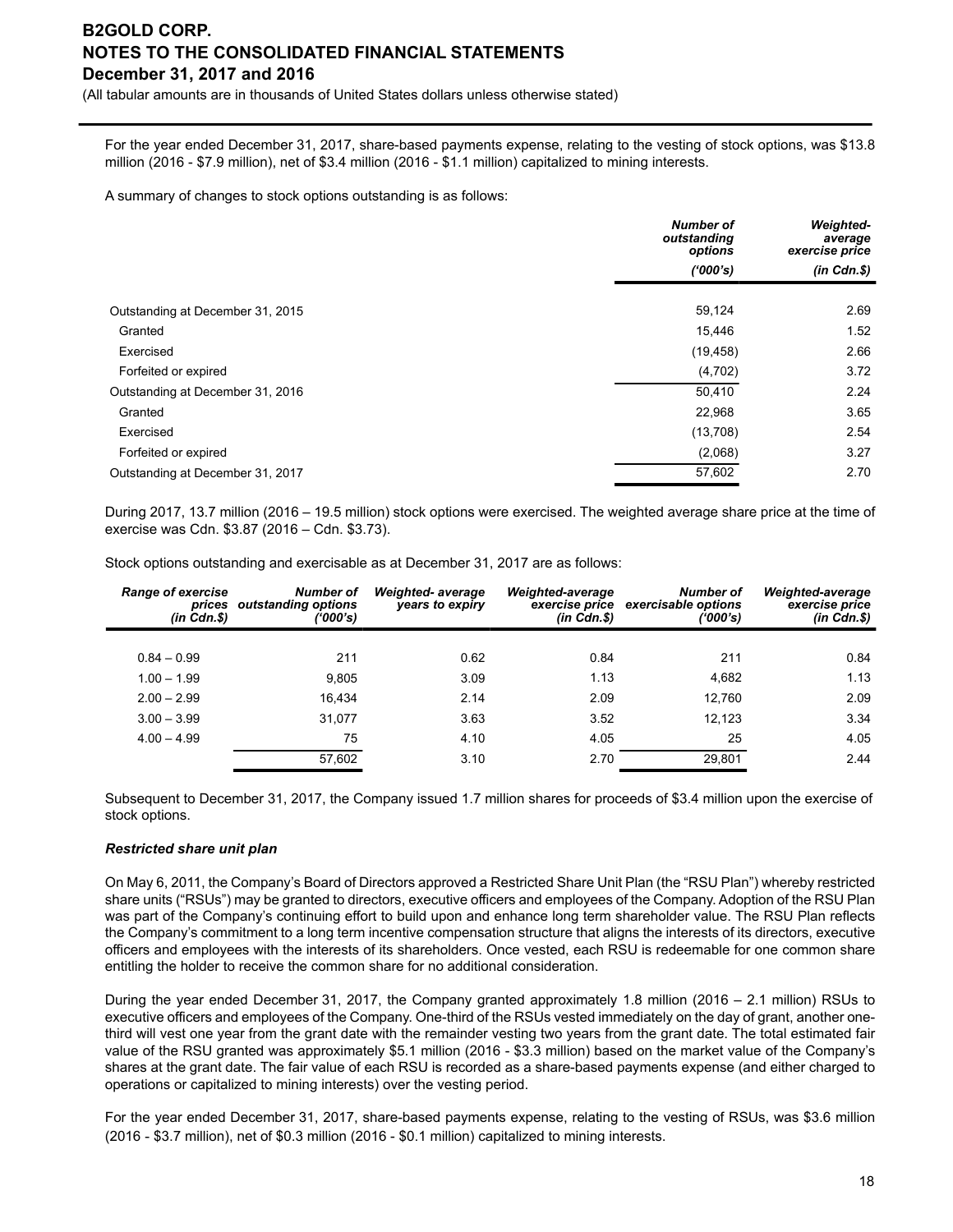(All tabular amounts are in thousands of United States dollars unless otherwise stated)

Summary of changes to RSUs outstanding:

|                                       | <b>Number of</b><br>outstanding<br><b>RSUs</b> |
|---------------------------------------|------------------------------------------------|
|                                       | (1000's)                                       |
|                                       |                                                |
| Outstanding at December 31, 2015      | 1,716                                          |
| Granted                               | 2,054                                          |
| Vested and converted to common shares | (2,533)                                        |
| Outstanding at December 31, 2016      | 1,237                                          |
| Granted                               | 1,793                                          |
| Vested and converted to common shares | (1,760)                                        |
| Outstanding at December 31, 2017      | 1.270                                          |

## *Incentive plan*

On June 29, 2007, the Company established the B2Gold Incentive Plan (the "Incentive Plan") for the benefit of directors, officers, employees and service providers of the Company and issued to the trustees of the Incentive Plan options to acquire 4.955 million common shares. On October 12, 2007, following the exercise of these options, an aggregate of 4.955 million common shares were issued to and paid for by the trustees of the Incentive Plan. These shares were held in trust by the trustees pursuant to the terms of the Incentive Plan. The Company is required under IFRS to consolidate the trust. The Company recognizes a share-based compensation expense with respect to these incentive shares, when these shares are granted to the ultimate beneficiaries by the trust.

During the year ended December 31, 2016, 1 million common shares were awarded from the trust under the Incentive Plan. In connection with the award, the Company recorded a share-based payments expense of \$2.1 million (the market value of the shares on the date of the award).

#### *Deferred share unit plan*

During the year ended December 31, 2017, the Company established a Deferred Share Unit plan (the "DSU plan") for the benefit of the directors of the Company. Pursuant to the plan, eligible directors can elect to receive all or part of their total cash compensation in the form of deferred share units ("DSUs"). The number of DSUs granted to an eligible director is determined by dividing the portion of the compensation to be paid in DSUs by the volume weighted average trading price of the common shares on the stock exchange on which the majority of the volume of trading of the shares occurred over the relevant period for the five trading days immediately preceding the date of grant. In addition, the Board may, at its discretion, grant additional DSUs to plan participants. Each eligible director will be required to hold DSUs received until the eligible director ceases to be a director of the Company, following which the DSUs will be settled in cash.

On December 13, 2017, the Company issued 225,000 DSUs with a fair market value of \$0.6 million to directors of the Company.

#### *Earnings per share*

The following is the calculation of diluted net income for the year:

|                                                                                         | 2017   |   | 2016   |
|-----------------------------------------------------------------------------------------|--------|---|--------|
|                                                                                         |        |   |        |
| Basic and diluted net income for the year (attributable to shareholders of the Company) | 56.852 | S | 39,131 |
|                                                                                         |        |   |        |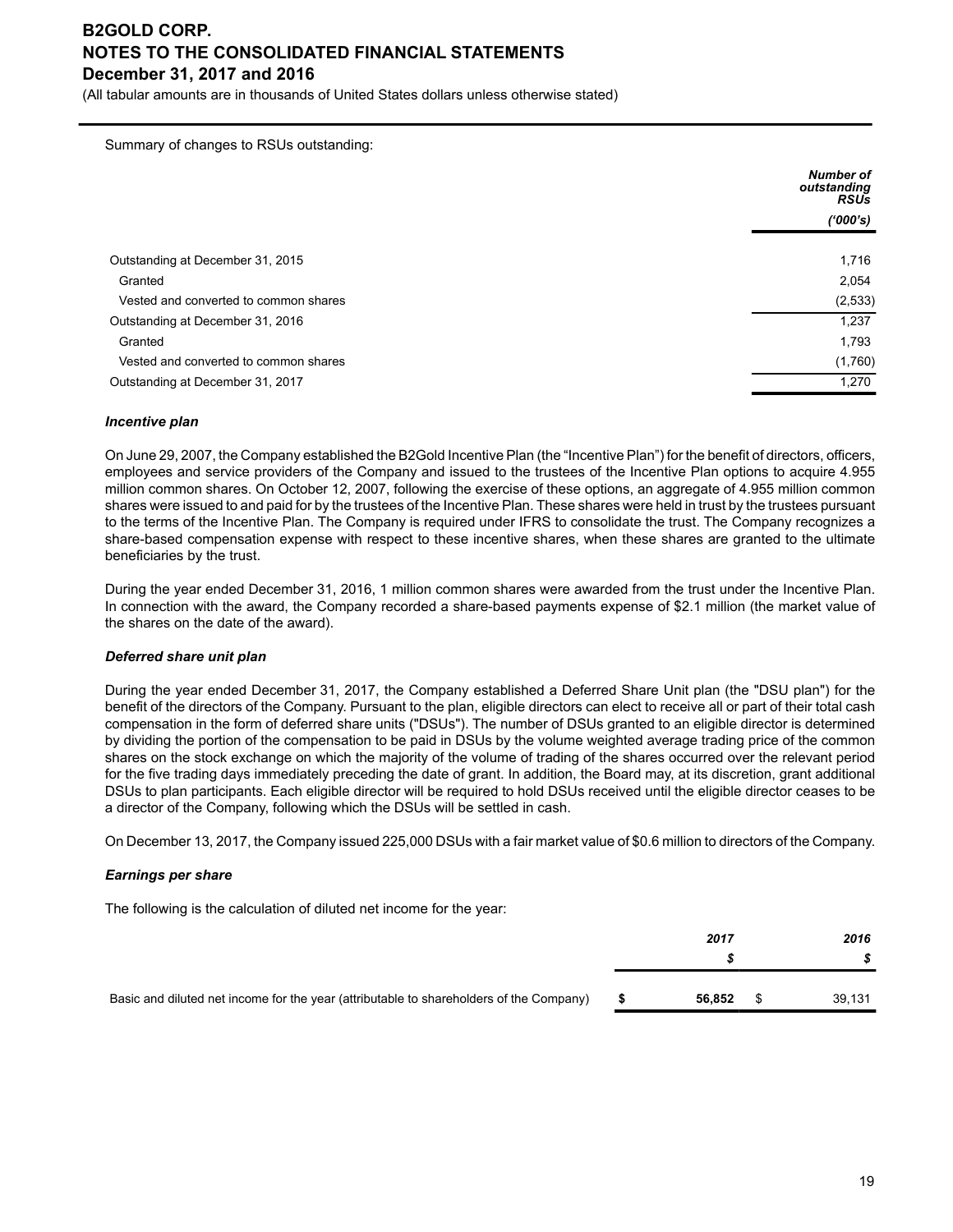(All tabular amounts are in thousands of United States dollars unless otherwise stated)

The following is the calculation of diluted weighted average number of shares outstanding for the year:

|                                                                         |    | 2017    | 2016       |
|-------------------------------------------------------------------------|----|---------|------------|
|                                                                         |    | S       | \$         |
| Basic weighted average number of shares outstanding (in thousands)      |    | 976,366 | 941,737    |
| Effect of dilutive securities:                                          |    |         |            |
| Stock options                                                           |    | 14,627  | 12,638     |
| Restricted share units                                                  |    | 420     | 770        |
| Diluted weighted average number of shares outstanding (in thousands)    |    | 991,413 | 955,145    |
| The following is the basic and diluted earnings per share:              |    |         |            |
|                                                                         |    | 2017    | 2016       |
|                                                                         |    |         | \$         |
| <b>Earnings per share</b> (attributable to shareholders of the Company) |    |         |            |
| Basic                                                                   | \$ | 0.06    | \$<br>0.04 |
| <b>Diluted</b>                                                          | S  | 0.06    | \$<br>0.04 |

## *13 Prepaid Sales*

In March 2016, the Company entered into Prepaid Sales transactions totalling \$120 million, for the delivery of 103,266 ounces, with its RCF Bank Syndicate. The Prepaid Sales, in the form of metal sales forward contracts, allow the Company to deliver pre-determined volumes of gold on agreed future delivery dates in exchange for an upfront cash pre-payment. The full amount of the proceeds was recorded as a Prepaid Sales liability at the time of the transaction. Settlement is in the form of physical deliveries of unallocated gold from any of the Company's mines.

During the year ended December 31, 2017, the Company delivered 51,633 ounces into contracts valued at \$60 million. As the Company physically delivered ounces into the contracts, the portion of the Prepaid Sales relating to the delivered ounces was recognized as gold revenue in the statement of operations. During the year ended December 31, 2017, the Company entered into further Prepaid Sales contracts totalling \$30 million for delivery of 25,282 ounces of gold.

As at December 31, 2017, the Company had \$90 million of outstanding contracts for the delivery of 76,915 ounces with 51,633 ounces to be delivered during 2018 and 25,282 ounces during 2019. As the Company physically delivers ounces into the contracts, the Prepaid Sales liability will be recognised as gold revenue in the statement of operations based on the contract price.

## *14 Derivative financial instruments*

## *Gold forwards*

On June 11, 2015, the Company novated certain executory contracts to the counterparties of the amended RCF (Note 10). The novated contracts were repriced. As a result of the repricing, the contracts are no longer excluded from the scope of IAS 39. These derivative instruments were not designated as hedges by the Company and are recorded at their fair value at the end of each reporting period with changes in fair value recorded in the statement of operations. The Company recognised the full \$14.0 million fair value of the new contracts as a liability on the date of novation.

For the year ended December 31, 2017, the Company recorded an unrealized derivative gain of \$5.1 million (2016 - \$11.4 million) in the statement of operations on these contracts.

As at December 31, 2017, the Company had gold forward contracts with respect to the Otjikoto Mine for the delivery of 35,916 ounces during 2018 at an average price of 15,044 Rand per ounce which are recorded at fair value through the statement of operations. The unrealized fair value of these contracts at December 31, 2017 was \$(5.0) million.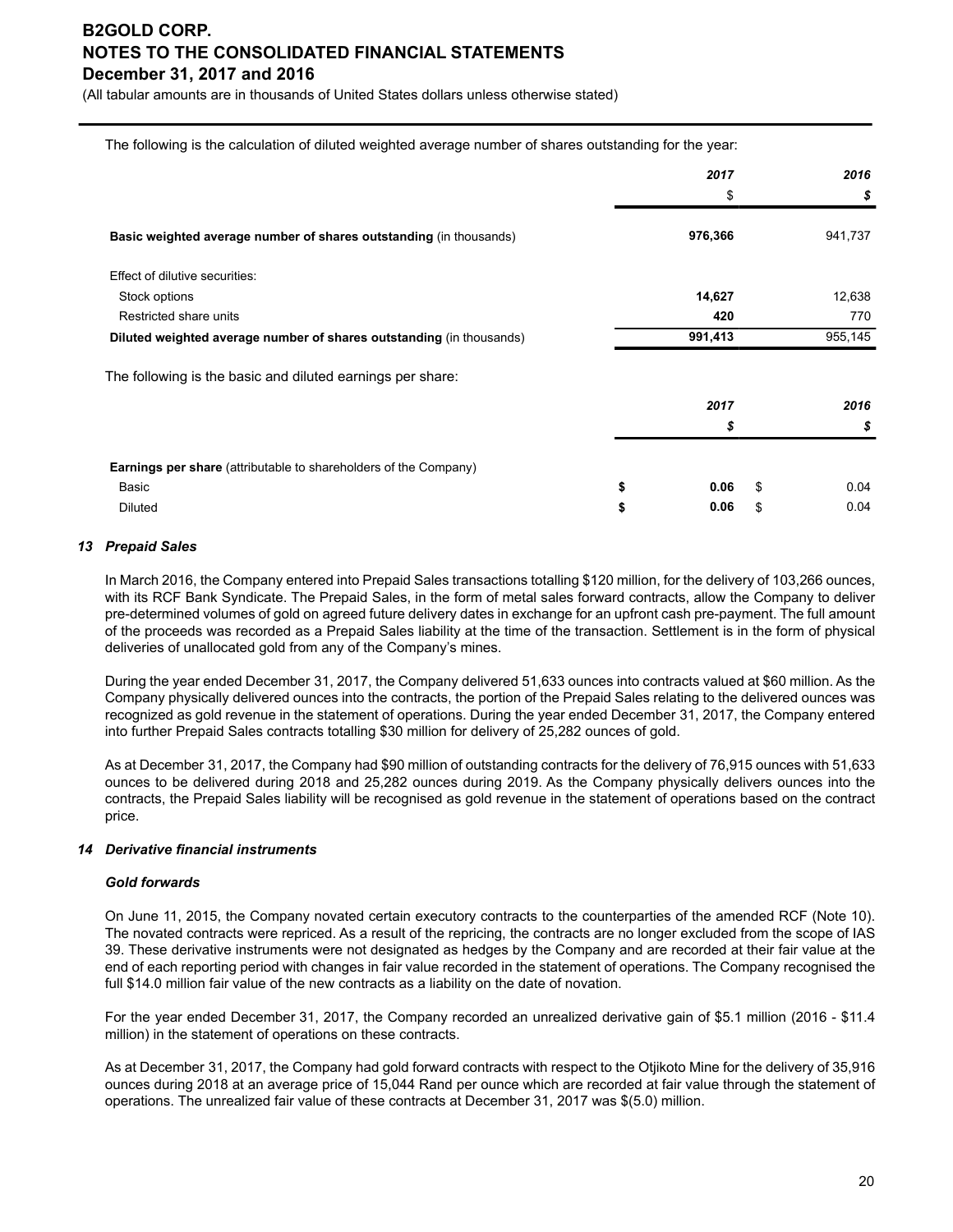(All tabular amounts are in thousands of United States dollars unless otherwise stated)

## *Forward contracts – fuel oil, gas oil, diesel*

During the year ended December 31, 2017, the Company entered into additional series of forward contracts for the purchase of 46,842,000 litres of fuel oil, 29,375,000 of gas oil and 1,079,000 litres of diesel with settlements scheduled between February 2018 and January 2020. These derivative instruments were not designated as hedges by the Company and are being recorded at their fair value at the end of each reporting period with changes in fair value recorded in the statement of operations. Adjustments to the market value are included in the statement of operations.

For the year ended December 31, 2017, the Company recorded an unrealized derivative gain of \$4.6 million (2016 – \$11.0 million) in the statement of operations on these contracts.

The following is a summary, by maturity dates, of the Company's forward contracts outstanding as at December 31, 2017:

|                      | 2018       | 2019       | 2020       | <b>Total</b> |
|----------------------|------------|------------|------------|--------------|
| Forward - fuel oil:  |            |            |            |              |
| Litres (thousands)   | 45,480     | 25,860     | 1,177      | 72,517       |
| Average strike price | \$<br>0.30 | \$<br>0.30 | \$<br>0.29 | \$<br>0.30   |
| Forward - gas oil:   |            |            |            |              |
| Litres (thousands)   | 23,458     | 15,408     | 745        | 39,611       |
| Average strike price | \$<br>0.41 | \$<br>0.41 | \$<br>0.42 | \$<br>0.41   |
| Forward - diesel:    |            |            |            |              |
| Litres (thousands)   | 3,910      | 1,399      | 47         | 5,356        |
| Average strike price | \$<br>0.41 | \$<br>0.43 | \$<br>0.41 | \$<br>0.42   |

The unrealized fair value of these contracts at December 31, 2017 was \$7.4 million.

## *Interest rate swaps*

During the year ended December 31, 2016, the Company entered into a series of interest swaps with a notional amount of \$100 million with settlements scheduled between September 2016 and May 2019. Under these contracts, the Company receives a floating rate equal to the 3 month United States dollar LIBOR rate and pays a fixed rate of 1.04%. These derivative instruments were not designated as hedges by the Company and are being recorded at their fair value at the end of each reporting period with changes in fair value recorded in the statement of operations. The unrealized fair value of these contracts at December 31, 2017 was \$1.2 million.

## *15 Financial instruments*

The Company's financial assets and liabilities consist of cash and cash equivalents, accounts receivable, loan receivable, longterm investments, accounts payable and accrued liabilities, fuel derivative contracts, gold derivative contracts, interest rate swaps, and debt.

## *Fair values*

The Company's financial assets and liabilities are classified based on the lowest level of input significant to the fair value measurement based on the fair value hierarchy:

Level 1 – quoted prices in active markets for identical assets or liabilities;

Level 2 – inputs other than quoted prices included in Level 1 that are observable for the asset or liability, either directly (i.e. as prices) or indirectly (i.e. derived from prices); and

Level 3 – inputs for the asset or liability that are not based on observable market data.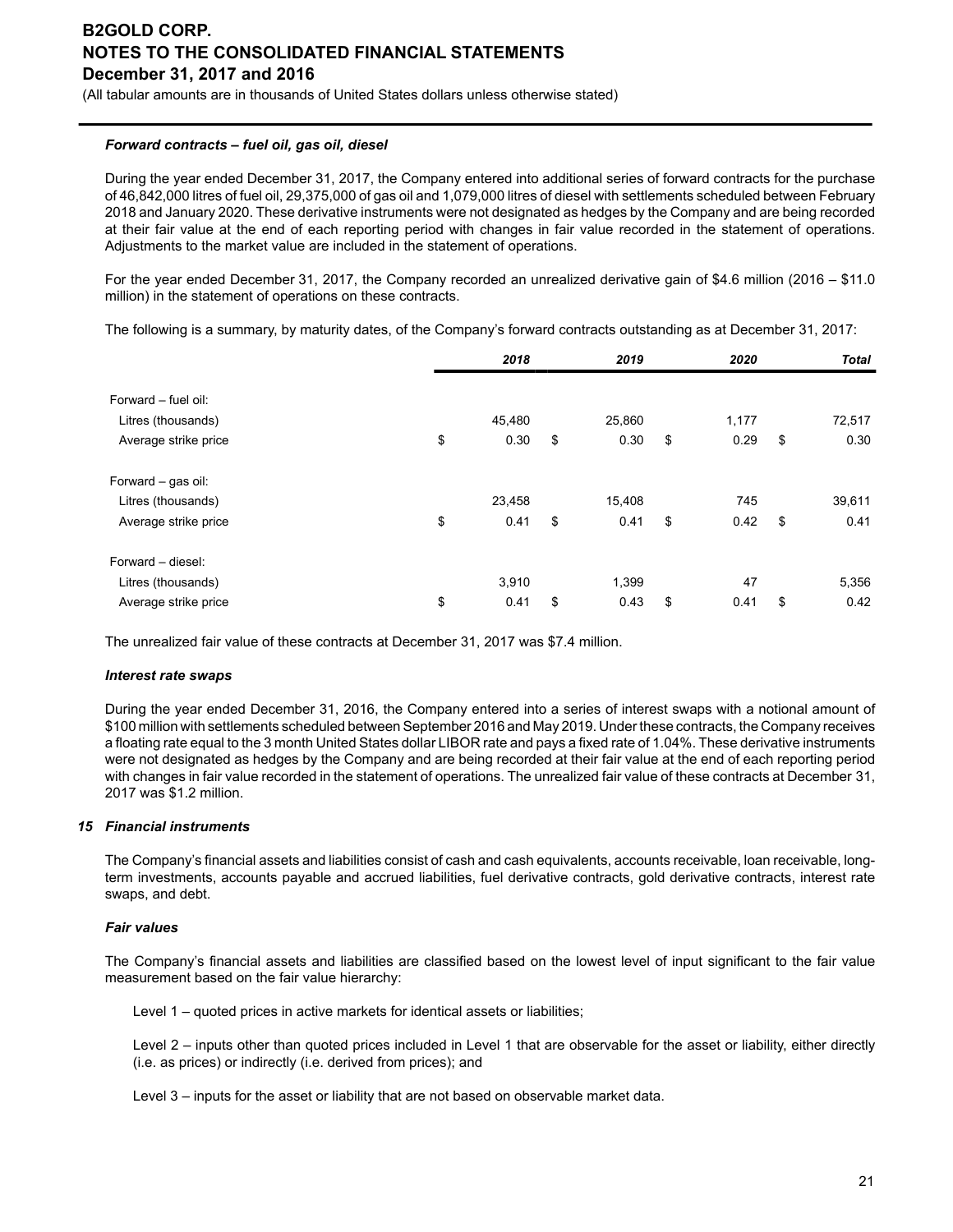(All tabular amounts are in thousands of United States dollars unless otherwise stated)

As at December 31, 2017, the Company's financial assets and liabilities that are measured and recognized at fair value on a recurring basis are categorized as follows:

|                                                 | As at December 31, 2017 |            | As at December 31, 2016 |            |         |         |         |
|-------------------------------------------------|-------------------------|------------|-------------------------|------------|---------|---------|---------|
|                                                 | Level 1                 |            |                         |            | Level 2 | Level 1 | Level 2 |
|                                                 | \$                      | \$         | \$                      | \$         |         |         |         |
| Long-term investments (Note 7)                  | 9.744                   |            | 10,028                  |            |         |         |         |
| Convertible senior subordinated notes (Note 10) |                         | (277, 650) |                         | (262, 793) |         |         |         |
| Gold forward contracts (Note 14)                |                         | (4, 952)   |                         | (10, 017)  |         |         |         |
| Fuel derivative contracts (Note 14)             |                         | 7,366      |                         | 2,760      |         |         |         |
| Interest rate swaps (Note 14)                   |                         | 1,246      |                         | 1,122      |         |         |         |

The fair value of the Company's long-term investments and convertible senior subordinated notes were determined using market quotes from an active market for each investment.

The fair value of the fuel derivative contracts, gold derivative contracts and interest rate swaps was determined using prevailing market rates for instruments with similar characteristics.

The fair value of the Company's other financial instruments approximate their carrying value.

#### *Capital risk management*

The Company's objectives when managing its capital is to ensure it will be able to continue as a going concern while maximizing the return to shareholders. The selling price of gold and minimizing production costs and capital expenditures are key factors in helping the Company reach its capital risk management objectives. The capital structure of the Company includes shareholders' equity and debt.

## *Credit risk*

As at December 31, 2017, the Company's maximum exposure to credit risk was the book value of cash and cash equivalents, accounts receivable, value added and other taxes receivable, loans receivable and counter-party risk for its derivative portfolio. The Company limits its credit exposure on cash and cash equivalents by holding its deposits mainly with high credit quality financial institutions as determined by credit agencies.

## *Liquidity risk*

The Company manages its liquidity risk through its budgeting and forecasting process. Budgets are prepared annually and forecasts are prepared and reviewed on a regular basis, to help determine the funding requirements to support the Company's current operations and expansion and development plans and by managing its capital structure as described above.

As at December 31, 2017, the Company had cash and cash equivalents of \$147.5 million. Cash provided by operating activities totalled \$155.0 million for the year ended December 31, 2017. As at December 31, 2017, the Company had a \$500 million Revolving Credit Facility of which \$350 million had been utilized leaving an undrawn balance of \$150 million.

As at December 31, 2017, the Company had \$26.4 million available under its Fekola equipment loan facility and \$9.1 million available under its Masbate equipment loan facility. The Company had drawn down the full amount available under its Otjikoto equipment loan facility.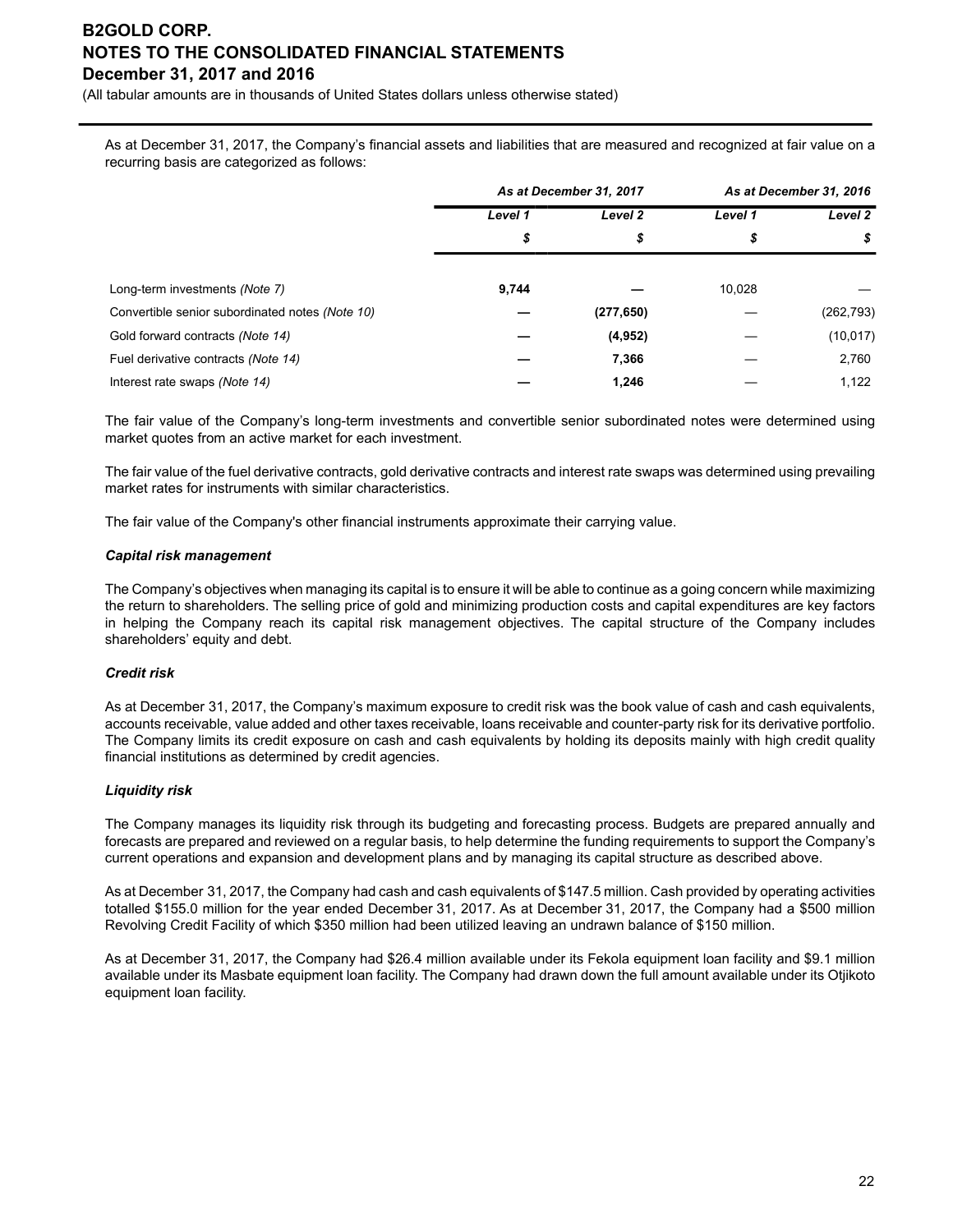(All tabular amounts are in thousands of United States dollars unless otherwise stated)

As at December 31, 2017, the Company's significant commitments are disclosed in the table below. In addition, significant commitments are disclosed in Note 10 for debt repayments and Note 21 for capital expenditure commitments.

|                                          | 2018    | 2019   | 2020   | 2021    | 2022   | <b>Total</b> |
|------------------------------------------|---------|--------|--------|---------|--------|--------------|
|                                          | \$      | \$     | \$     | \$      | \$     | \$           |
| Accounts payable and accrued liabilities | 95,092  |        |        |         |        | 95,092       |
| Derivative liabilities                   | 4,952   |        |        |         |        | 4,952        |
| Convertible senior subordinated notes:   |         |        |        |         |        |              |
| Principal                                | 258,750 |        |        |         |        | 258,750      |
| Interest                                 | 8,409   |        |        |         |        | 8,409        |
| Revolving credit facility:               |         |        |        |         |        |              |
| Principal                                |         |        |        | 350,000 |        | 350,000      |
| Interest & commitment fees (estimated)   | 22,836  | 17,117 | 17,117 | 8,892   |        | 65,962       |
| Fekola equipment loan facility:          |         |        |        |         |        |              |
| Principal                                | 11,857  | 11,857 | 11,857 | 11,857  | 5,076  | 52,504       |
| Interest (estimated)                     | 2,483   | 1,870  | 1,261  | 644     | 114    | 6,372        |
| Otjikoto equipment loan facility:        |         |        |        |         |        |              |
| Principal                                | 10,319  | 4,869  | 3,453  | 1,958   | 647    | 21,246       |
| Interest (estimated)                     | 795     | 428    | 234    | 84      | 12     | 1,553        |
| Masbate equipment loan facility:         |         |        |        |         |        |              |
| Principal                                | 1,749   | 1,749  | 1,749  | 1,749   | 1,311  | 8,307        |
| Interest (estimated)                     | 400     | 309    | 218    | 126     | 34     | 1,087        |
| Nicaraguan equipment loans:              |         |        |        |         |        |              |
| Principal                                | 1,056   | 247    | 41     |         |        | 1,344        |
| Interest (estimated)                     | 37      | 8      |        |         |        | 45           |
|                                          | 418,735 | 38,454 | 35,930 | 375,310 | 7,194  | 875,623      |
| Operating lease commitments              | 3,865   | 1,723  | 1,171  | 1,075   | 392    | 8,226        |
| Capital expenditure commitments          | 10,513  |        |        |         |        | 10,513       |
| Mine restoration provision               | 1,819   |        |        | 9,690   | 9,690  | 21,199       |
| Employee future benefits                 | 1,087   | 1,187  | 1,676  | 117     | 4,566  | 8,633        |
| Other liabilities                        | 2,516   | 1,121  |        |         |        | 3,637        |
|                                          | 438,535 | 42,485 | 38,777 | 386,192 | 21,842 | 927,831      |

## *Market risk*

Market risk includes currency and price risk.

The Company's operations in foreign countries are subject to currency fluctuations and such fluctuations may materially affect the Company's financial position and results. The Company reports its financial results in United States dollars and incurs expenses in European euros, CFAfrancs, Namibian dollars, South African rand, Philippine pesos, Nicaraguan córdobas, United States dollars, Canadian dollars and Colombian pesos. As these exchange rates fluctuate against the United States dollar, the Company will experience foreign exchange gains and losses. The exchange rate between the córdoba and the United States dollar varies according to a pattern set by the Nicaraguan Central Bank. The córdoba has been annually devalued versus the United States dollar by means of a crawling peg mechanism which currently stands at approximately 5%. All of the Company's gold production activities are currently conducted in Mali, Namibia, the Philippines and Nicaragua.

The Company also holds cash and cash equivalents that are denominated in non-United States dollar currencies which are subject to currency risk. As at December 31, 2017, \$92.4 million of the Company's \$147.5 million in cash and cash equivalents was held in United States dollars. A 10% movement in foreign exchange rates versus the United States dollar would result in approximately a \$5.5 million change in the Company's cash position.

The Company maintains a portfolio of fuel derivatives, rand denominated gold forwards, United States dollar denominated gold forwards and LIBOR denominated interest rate swaps that are marked to market through the statement of operations. A 10%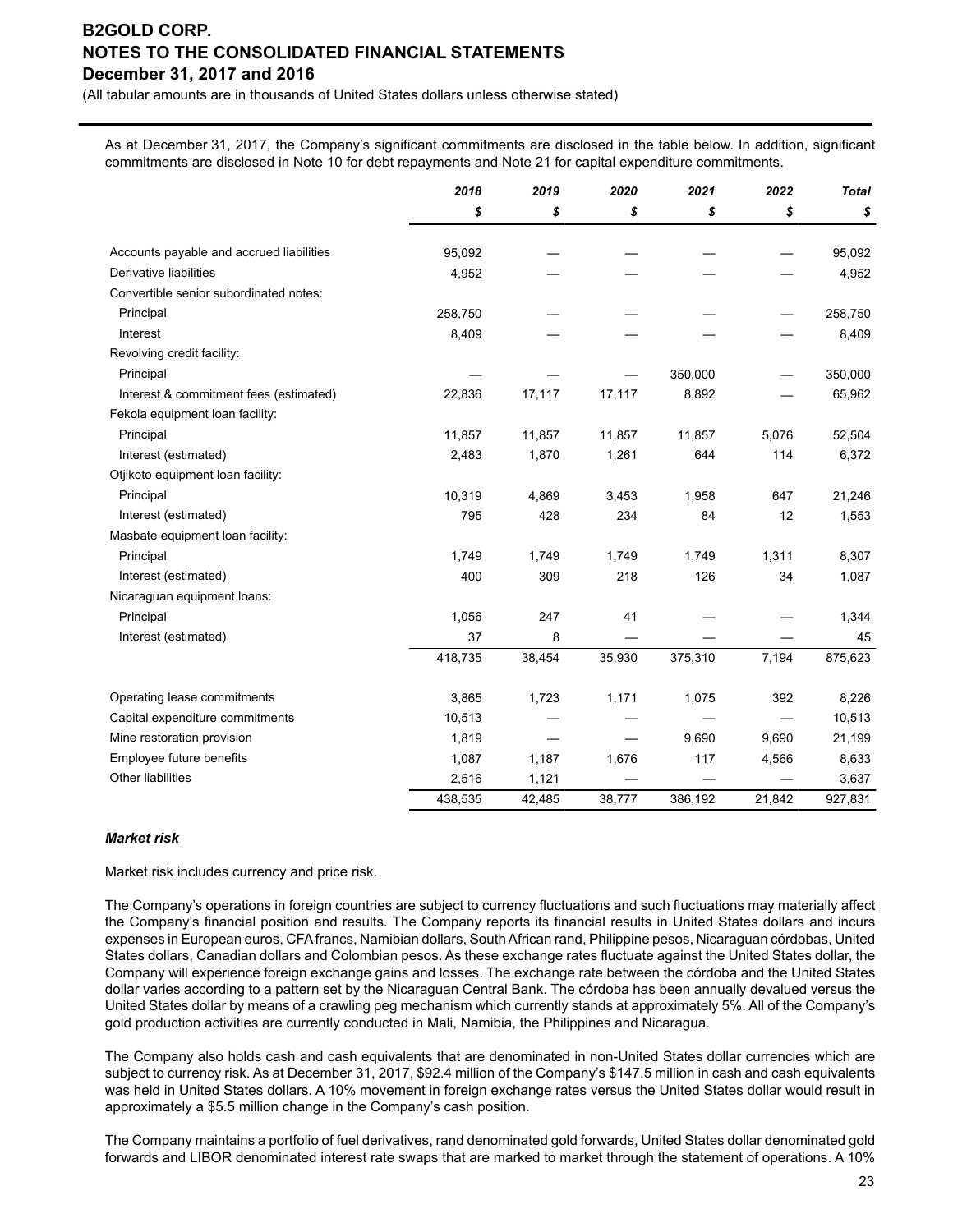(All tabular amounts are in thousands of United States dollars unless otherwise stated)

change in the forward price of fuel would result in a \$4.5 million change in the value of the fuel derivative portfolio. A 10% change in the United States dollar forward price of gold would result a \$5.9 million change in the value of the gold forward portfolio and a 10% change in the rand versus the United States dollar would result in a \$4.9 million change in the value of the gold forward portfolio. The impact of price changes on interest rate swap contracts would result in an insignificant change in their value.

#### *16 Income and other taxes*

Income tax expense differs from the amount that would result from applying the Canadian federal and provincial income tax rates to earnings from operations before taxes. These differences result from the following items:

|                                                                   | 2017      | 2016      |
|-------------------------------------------------------------------|-----------|-----------|
|                                                                   | \$        | \$        |
| Consolidated income before income taxes                           | 68,896    | 68,530    |
| Canadian federal and provincial income tax rates                  | 26.00%    | 26.00%    |
| Income tax expense at statutory rates                             | 17,913    | 17,818    |
| Increase (decrease) attributable to:                              |           |           |
| Effects of different foreign statutory tax rates and tax holidays | (23, 358) | (32, 634) |
| Non-deductible expenditures                                       | 15,218    | 9,831     |
| Losses for which no tax benefit has been recorded                 | 19,880    | 24,017    |
| Benefit of tax holiday extension                                  |           | (4,802)   |
| Withholding tax and minimum tax                                   | 10,152    | 11,669    |
| Change due to foreign exchange                                    | (30, 607) | (169)     |
| Change in accruals for tax audits                                 | (649)     | 3,704     |
| Changes in estimates of deferred tax assets                       | 131       |           |
| Non-deductible portion of losses (gains)                          | (500)     | 1,744     |
| Amounts under provided for in prior years                         | (850)     | (1,248)   |
| Income tax expense                                                | 7,330     | 29,930    |
|                                                                   |           |           |
| Current income tax, withholding and other taxes                   | 27,500    | 25,064    |
| Deferred income tax expense (recovery)                            | (20, 170) | 4,866     |
| Income tax expense                                                | 7,330     | 29,930    |

Total income tax expense (recovery) attributable to geographical jurisdiction is as follows:

|             | 2017      | 2016   |
|-------------|-----------|--------|
|             | \$        | \$     |
| Namibia     | 13,492    | 14,010 |
| Mali        | (22, 155) | 5,911  |
| Nicaragua   | 4,440     | 3,646  |
| Philippines | 12,493    | 4,718  |
| Canada      | (188)     | (270)  |
| Other       | (752)     | 1,915  |
|             | 7,330     | 29,930 |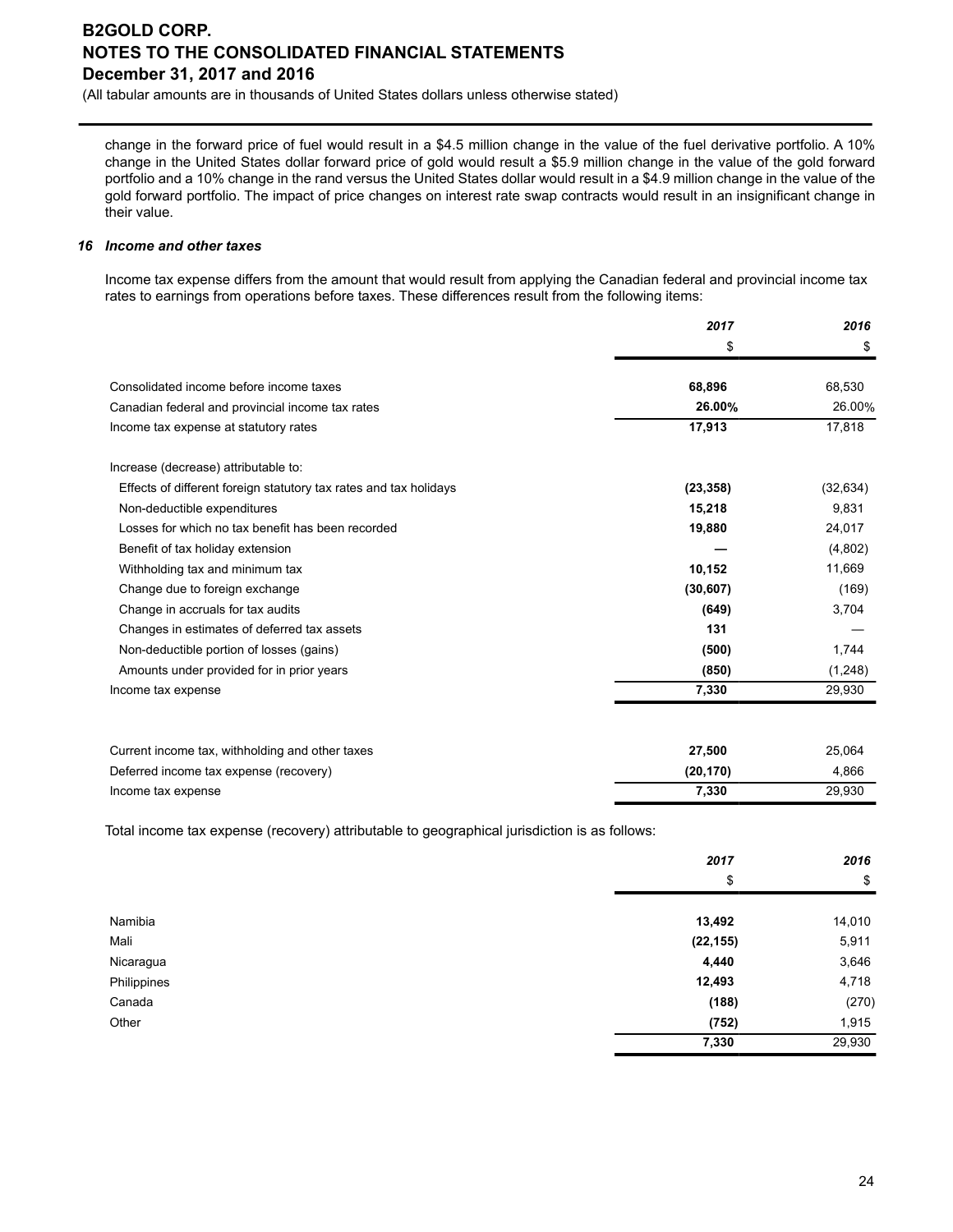(All tabular amounts are in thousands of United States dollars unless otherwise stated)

The composition of the Company's net deferred income tax (liabilities) assets and deferred tax expense (recovery) is as follows:

|                                | Deferred tax (liabilities)/assets |                               | Deferred income tax expense/<br>(recovery) |         |  |
|--------------------------------|-----------------------------------|-------------------------------|--------------------------------------------|---------|--|
|                                | As at<br>December 31.<br>2017     | As at<br>December 31.<br>2016 | 2017                                       | 2016    |  |
|                                | \$                                | \$                            | \$                                         | \$      |  |
| Operating loss carry-forwards  | 58,042                            | 69,087                        | 11,045                                     | (1,253) |  |
| Current assets and liabilities | 789                               | (22)                          | (811)                                      | (86)    |  |
| <b>Derivatives</b>             | 1,857                             | 3,757                         | 1,900                                      | 4,264   |  |
| Mining interests               | (131, 792)                        | (157, 397)                    | (25, 605)                                  | 7,007   |  |
| Long term debt                 |                                   |                               |                                            | (5,401) |  |
| Mine restoration provisions    | 19,398                            | 15,240                        | (4, 158)                                   | (548)   |  |
| Other                          | (2,379)                           | (4,737)                       | (2, 358)                                   | 1,150   |  |
| Deferred tax charged to equity |                                   |                               | (183)                                      | (267)   |  |
|                                | (54, 085)                         | (74, 072)                     | (20, 170)                                  | 4,866   |  |

Represented on the balance sheet as:

|                        | 2017<br>\$ | 2016<br>\$ |
|------------------------|------------|------------|
| Deferred tax asset     | (27, 433)  |            |
| Deferred tax liability | 81,518     | 74,072     |
| Balance, end of year   | 54,085     | 74,072     |

The Company has the following unrecognized deferred tax assets:

|                                    | 2017    | 2016    |
|------------------------------------|---------|---------|
|                                    | \$      | \$      |
| Capital and non-capital tax losses | 112,886 | 105,221 |
| Current assets                     | 111     | 225     |
| Debt and share issue costs         | 864     | 2,166   |
| Mine restoration provisions        | 11,470  | 9,039   |
| Mining interests and other         | 2,769   | 4,340   |
| Long-term debt                     | 7,805   | 3,653   |
|                                    | 135,905 | 124,644 |

The Company has not recognized the potential deferred tax assets of \$135.9 million (2016 - \$124.6 million) as it is not probable that future taxable profits will be available against which the Company can utilize the potential deferred tax assets.

The change for the year in the Company's net deferred tax liability was as follows:

|                                        | 2017<br>\$ | 2016<br>\$ |
|----------------------------------------|------------|------------|
| Balance, beginning of year             | 74,072     | 68,939     |
| Deferred income tax expense (recovery) | (20, 170)  | 4,866      |
| Amount charged to OCI                  | 183        | 267        |
|                                        | (19, 987)  | 5,133      |
| Balance, end of year                   | 54,085     | 74,072     |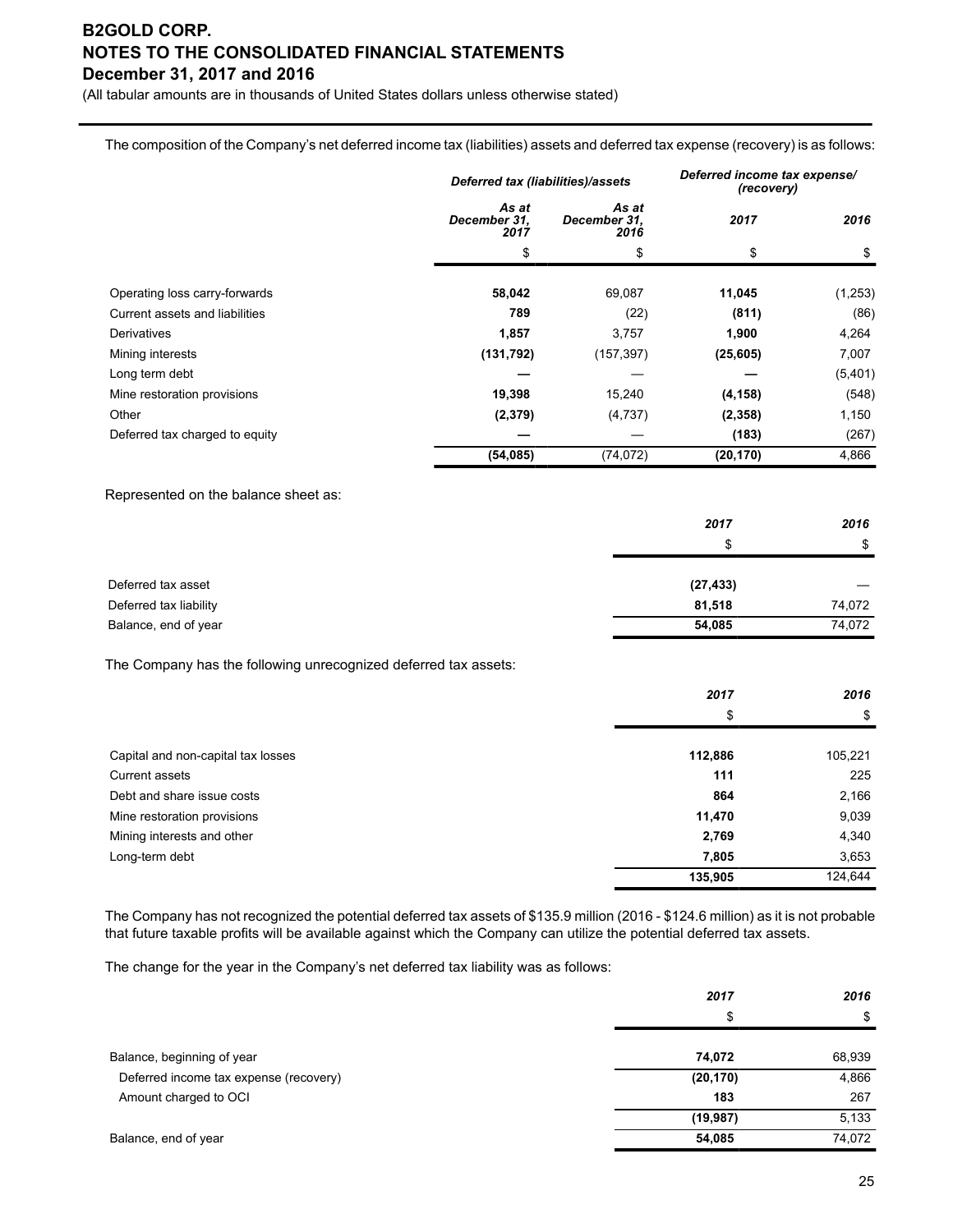(All tabular amounts are in thousands of United States dollars unless otherwise stated)

At December 31, 2017, the Company had tax losses which are not recognized as deferred tax assets. The Company recognizes the tax benefit of the tax losses only to the extent of anticipated future taxable income that can be reduced by tax losses. The gross amount of the tax losses for which a tax benefit has not been recorded expire as follows:

| Year of   | Canada<br>Colombia |       | Nicaragua | <b>Total</b> |
|-----------|--------------------|-------|-----------|--------------|
| expiry    | \$                 | \$    | \$        | \$           |
|           |                    |       |           |              |
| 2018      |                    |       | 5,030     | 5,030        |
| 2027      | 125                |       |           | 125          |
| 2028      | 568                |       |           | 568          |
| 2029      | 4,536              |       |           | 4,536        |
| 2030      | 10,602             |       |           | 10,602       |
| 2031      | 7,809              |       |           | 7,809        |
| 2032      | 13,200             |       |           | 13,200       |
| 2033      | 5,535              |       |           | 5,535        |
| 2034      | 30,130             |       |           | 30,130       |
| 2035      | 37,226             |       |           | 37,226       |
| 2036      | 40,370             |       |           | 40,370       |
| 2037      | 38,232             |       |           | 38,232       |
| No expiry |                    | 3,746 | 18,952    | 22,698       |
| Total     | 188,333            | 3,746 | 23,982    | 216,061      |

At December 31, 2017 the Company had capital losses in Canada of \$406.9 million which have no expiry date and can be applied against future capital gains.

During the year ended December 31, 2017 the Company paid \$11.6 million (2016 - \$8.7 million) of income taxes in cash.

## *17 Supplementary cash flow information*

Supplementary disclosure of cash flow information is provided in the table below:

## *Non-cash (credits) charges:*

|                                                              | 2017      | 2016      |
|--------------------------------------------------------------|-----------|-----------|
|                                                              | \$        | \$        |
| Depreciation and depletion                                   | 160,469   | 172,324   |
| Delivery into prepaid sales (Note 13)                        | (60,000)  |           |
| Share-based payments (Note 12)                               | 18,127    | 13,651    |
| Gain on sale of Lynn Lake royalty (Note 8)                   | (6, 593)  |           |
| Write-down of mineral property interests (Note 8)            | 4,150     | 5,068     |
| Provision for non-recoverable input taxes                    | 2,180     | 2,767     |
| Unrealized loss on fair value of convertible notes (Note 10) | 11,144    | 46,742    |
| Loss on sale of mineral properties (Note 8)                  |           | 9,886     |
| Unrealized gain on derivative instruments (Note 14)          | (9,684)   | (22, 697) |
| Write-down of long-term investments (Note 7)                 | 1,613     | 2,856     |
| Deferred income tax (recovery) expense (Note 16)             | (20, 170) | 4,866     |
| Accretion of mine restoration provisions (Note 11)           | 1,855     | 1,144     |
| Other                                                        | 6,727     | 8,827     |
|                                                              | 109,818   | 245,434   |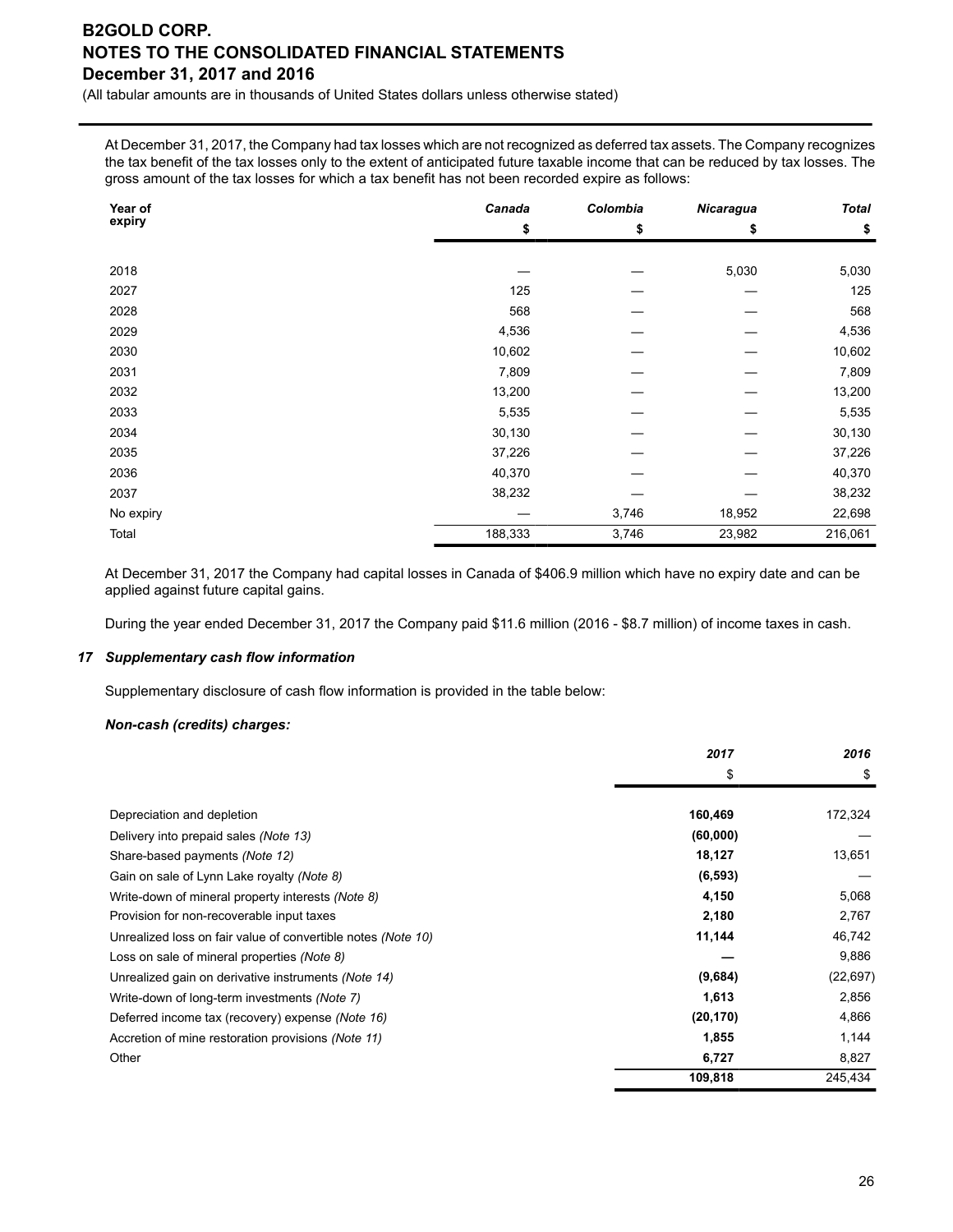(All tabular amounts are in thousands of United States dollars unless otherwise stated)

## *Changes in non-cash working capital:*

|                                          | 2017      | 2016      |
|------------------------------------------|-----------|-----------|
|                                          | \$        | \$        |
| Accounts receivable and prepaids         | (6,768)   | 3,728     |
| Value-added and other tax receivables    | (4, 441)  | 1,713     |
| Inventories                              | (58,059)  | (17, 855) |
| Accounts payable and accrued liabilities | 20,386    | 10,429    |
| Current taxes payables                   | 9,201     | 3,996     |
|                                          | (39, 681) | 2,011     |

## *Other exploration and development:*

|                              | 2017      | 2016     |
|------------------------------|-----------|----------|
|                              | \$        | \$       |
|                              |           |          |
| Fekola Mine, exploration     | (8, 441)  | (3,698)  |
| Otjikoto Mine, exploration   | (1, 220)  | (1,994)  |
| Masbate Mine, exploration    | (4,668)   | (4, 492) |
| Libertad Mine, exploration   | (6, 751)  | (4,269)  |
| Limon Mine, exploration      | (6, 362)  | (3, 453) |
| Kiaka Project, exploration   | (4,512)   | (3,229)  |
| Fekola Regional, exploration | (6, 245)  | (5, 165) |
| Ondundu Project, exploration | (3, 116)  | (1,572)  |
| Toega Project, exploration   | (5,784)   | (3,007)  |
| Other                        | (6, 574)  | (6, 157) |
|                              | (53, 673) | (37,036) |

## *Non-cash investing and financing activities:*

|                                                                         | 2017     | 2016   |  |
|-------------------------------------------------------------------------|----------|--------|--|
|                                                                         | \$       | \$     |  |
|                                                                         |          |        |  |
| Common shares issued for mineral property interests                     |          | 1.716  |  |
| Share-based payments, capitalized to mineral property interests         | 3,622    | 1.167  |  |
| Interest expense, capitalized to mining interests                       | 20,052   | 10.675 |  |
| Change in current liabilities relating to mineral property expenditures | (6, 759) | 11.253 |  |
| Common shares issued for purchase of non-controlling interest           | (2,000)  |        |  |
| Foreign exchange loss on Fekola equipment loan facility                 | (4,776)  |        |  |

## *18 Compensation of key management*

Key management includes the Company's directors, members of the Executive Committee and members of Senior Management. Compensation to key management included:

|                                           | 2017<br>\$ | 2016<br>\$ |
|-------------------------------------------|------------|------------|
| Salaries and short-term employee benefits | 6,841      | 9,232      |
| Share-based payments                      | 6,075      | 6,544      |
|                                           | 12,916     | 15,776     |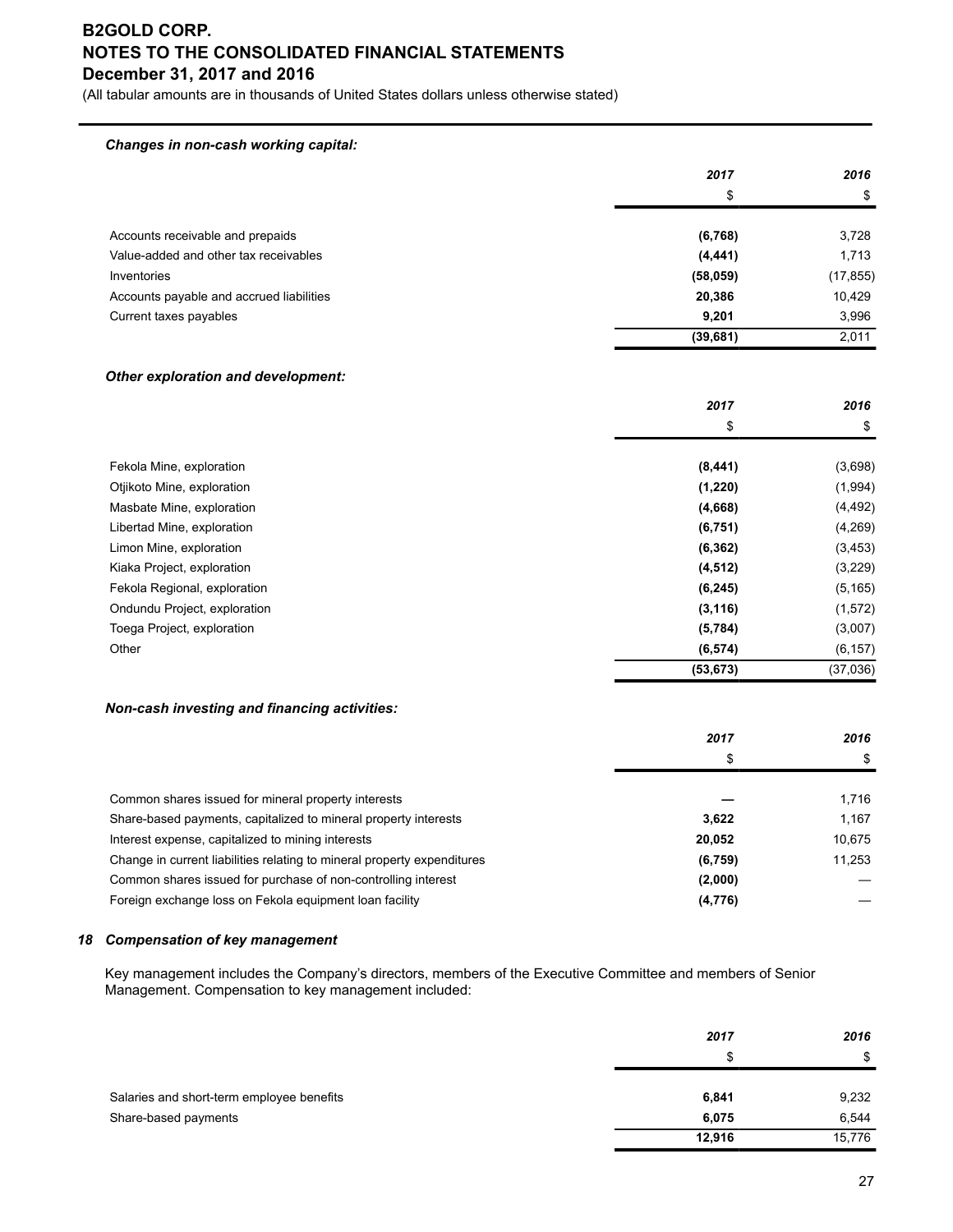(All tabular amounts are in thousands of United States dollars unless otherwise stated)

## *19 Production costs by nature*

|                                 | 2017      | 2016      |
|---------------------------------|-----------|-----------|
|                                 | \$        | \$        |
|                                 |           |           |
| Raw materials and consumables   | 184,746   | 148,516   |
| Contractors                     | 63,328    | 81,005    |
| Salaries and employee benefits  | 74,010    | 67,327    |
| Electricity                     | 18,652    | 19,628    |
| Equipment rental                | 6,987     | 920       |
| Other                           | 21,767    | 19,844    |
| Silver credits                  | (7, 850)  | (11, 997) |
| Change in inventories           | (26, 140) | (18, 569) |
| Capitalized to mining interests | (33, 106) | (31, 274) |
|                                 | 302,394   | 275,400   |

Salaries and employee benefits expense included in general and administrative costs were \$21.9 million for the year ended December 31, 2017 (2016 - \$22.4 million).

## *20 Segmented information*

The Company's reportable operating segments include its mining operations and development projects, namely the Fekola, Otjikoto, Masbate, Libertad and Limon mines, and the Gramalote and Kiaka projects. The "Other Mineral Properties" segment consists of the Company's interests in mineral properties which are at various stages of exploration. The "Corporate and Other" segment includes corporate operations.

The Company's segments are summarized in the following tables.

|                                                       | 2017           |                  |                        |                  |                      |                             |                  |                                                     |                      |              |
|-------------------------------------------------------|----------------|------------------|------------------------|------------------|----------------------|-----------------------------|------------------|-----------------------------------------------------|----------------------|--------------|
|                                                       | Fekola<br>Mine | Otjikoto<br>Mine | <b>Masbate</b><br>Mine | Libertad<br>Mine | Limon<br><b>Mine</b> | <b>Gramalote</b><br>Project | Kiaka<br>Project | <b>Other</b><br><b>Mineral</b><br><b>Properties</b> | Corporate<br>& Other | <b>Total</b> |
|                                                       | \$             | \$               | \$                     | \$               | \$                   | \$                          | \$               | \$                                                  | \$                   | \$           |
| Gold revenue                                          | 6,064          | 235,938          | 247,561                | 83,256           | 5,858                |                             |                  |                                                     | 60,000               | 638,677      |
| Intersegment gold<br>revenue                          |                |                  |                        | 21,528           | 43,721               |                             |                  |                                                     | (65, 249)            |              |
| Production costs                                      | 1,496          | 85,891           | 106,649                | 68,658           | 39,700               |                             |                  |                                                     |                      | 302,394      |
| Depreciation & depletion                              | 1,122          | 66,081           | 37,059                 | 38,062           | 18,145               |                             |                  |                                                     | 213                  | 160,682      |
| Write-down mineral<br>property interest               |                | 2,700            |                        |                  |                      |                             |                  | 1,450                                               |                      | 4,150        |
| Current income tax,<br>withholding and other<br>taxes | 8,014          | 2,358            | 10,824                 | 5,027            | 1,243                |                             |                  |                                                     | 34                   | 27,500       |
| Net income (loss)                                     | 14,824         | 46,944           | 70,205                 | (17, 420)        | (17, 160)            |                             | 2,285            | (1,495)                                             | (36, 617)            | 61,566       |
| Capital expenditures                                  | 161,872        | 42,392           | 57,255                 | 30,557           | 22,410               | 11,967                      | 4,512            | 21,719                                              | 437                  | 353,121      |
| Total assets                                          | 1,213,244      | 466,767          | 520,969                | 108,109          | 72,420               | 65,830                      | 70,263           | 82,822                                              | 84,733               | 2,685,157    |
|                                                       |                |                  |                        |                  |                      |                             |                  |                                                     |                      |              |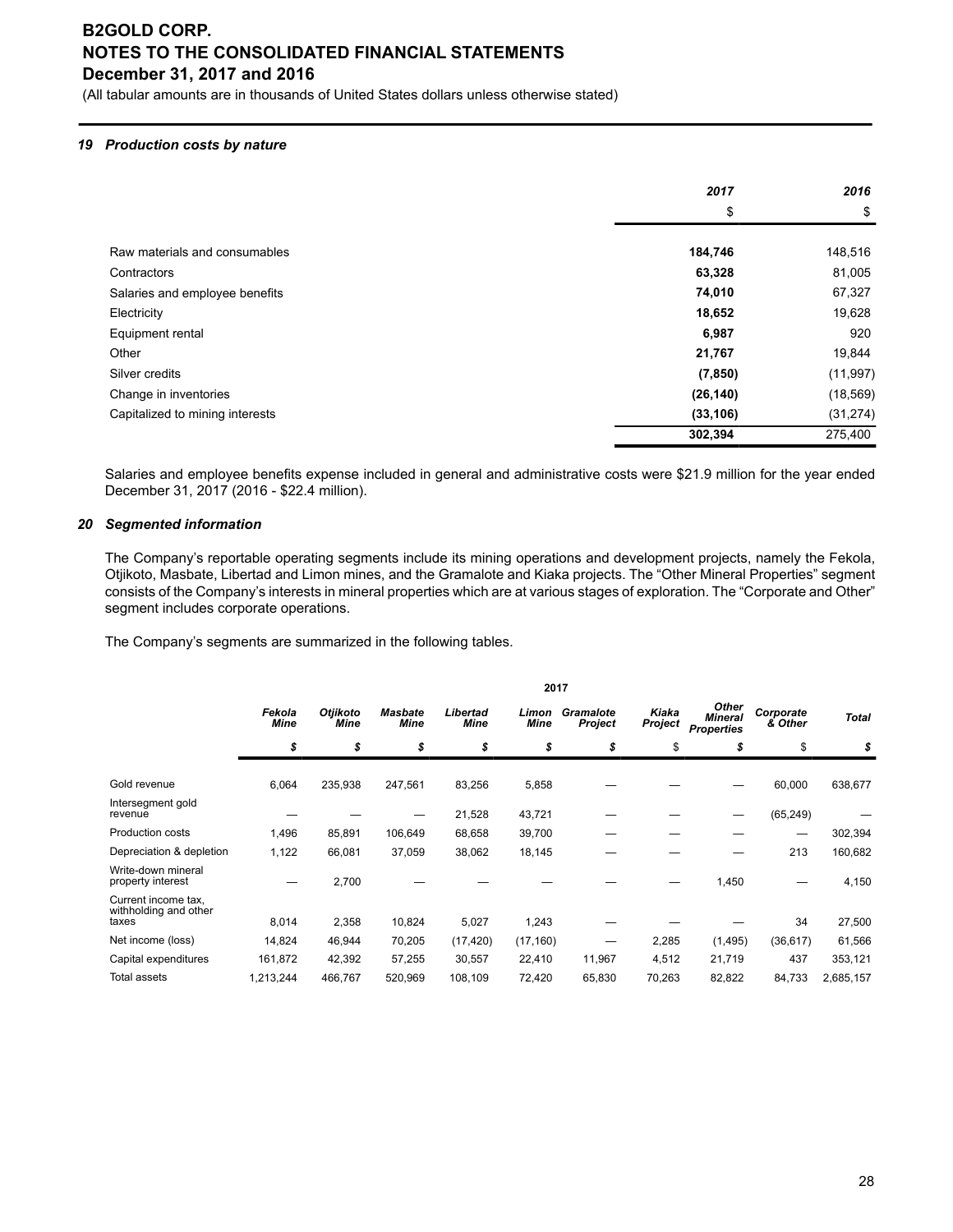(All tabular amounts are in thousands of United States dollars unless otherwise stated)

|                                                       | 2016                    |                        |                  |               |                          |                                    |                         |                                                     |                      |           |  |
|-------------------------------------------------------|-------------------------|------------------------|------------------|---------------|--------------------------|------------------------------------|-------------------------|-----------------------------------------------------|----------------------|-----------|--|
|                                                       | <b>Otjikoto</b><br>Mine | <b>Masbate</b><br>Mine | Libertad<br>Mine | Limon<br>Mine | Fekola<br><b>Project</b> | <b>Gramalote</b><br><b>Project</b> | Kiaka<br><b>Project</b> | <b>Other</b><br><b>Mineral</b><br><b>Properties</b> | Corporate<br>& Other | Total     |  |
|                                                       | \$                      | \$                     | \$               | \$            | \$                       | \$                                 | \$                      | \$                                                  | \$                   | \$        |  |
| Gold revenue                                          | 207,674                 | 255,580                | 163,660          | 56,379        |                          |                                    |                         |                                                     |                      | 683,293   |  |
| <b>Production costs</b>                               | 61,756                  | 93,822                 | 85,048           | 34,774        |                          |                                    |                         |                                                     |                      | 275,400   |  |
| Depreciation & depletion                              | 54,859                  | 40,037                 | 57,326           | 20,102        |                          |                                    |                         |                                                     | 214                  | 172,538   |  |
| Write-down mineral<br>property interest               |                         |                        |                  |               |                          |                                    | 142                     | 4,926                                               |                      | 5,068     |  |
| Current income tax,<br>withholding and other<br>taxes | 2,865                   | 6,150                  | 8,751            | 4,771         | 2,503                    |                                    |                         |                                                     | 24                   | 25,064    |  |
| Net (loss) income                                     | 56,960                  | 96,244                 | 4,376            | (11, 855)     | (6, 110)                 |                                    | (557)                   | (14, 954)                                           | (85, 504)            | 38,600    |  |
| Capital expenditures                                  | 41,235                  | 36,384                 | 22,812           | 11,202        | 245,438                  | 11,784                             | 3,229                   | 15,901                                              | (235)                | 387,750   |  |
| Total assets                                          | 470,932                 | 510,819                | 129,819          | 68,406        | 909,627                  | 53,724                             | 65,074                  | 60,337                                              | 67,397               | 2,336,135 |  |

The Company's mining interests are located in the following geographical locations:

|                  | 2017      | 2016      |
|------------------|-----------|-----------|
|                  | \$        | \$        |
| Mining interests |           |           |
| Mali             | 1,081,364 | 923,122   |
| Philippines      | 431,797   | 413,113   |
| Namibia          | 369,763   | 387,874   |
| Nicaragua        | 121,671   | 122,095   |
| Colombia         | 94,871    | 82,728    |
| Burkina Faso     | 85,676    | 72,422    |
| Finland          | 2,991     | 1,642     |
| Canada           | 711       | 487       |
| Other            | 1,119     | 597       |
|                  | 2,189,963 | 2,004,080 |

## *21 Commitments*

As at December 31, 2017, the Company had the following commitments (in addition to those disclosed elsewhere in these financial statements):

- For payments of \$6.1 million for Fekola Mine equipment, all of which is expected to be incurred in 2018.
- For payments of \$2.6 million for mobile equipment at the Masbate Mine, all of which is expected to be incurred in 2018.
- For payments of \$1.8 million for the solar plant at the Otjikoto Mine, all of which is expected to be incurred in 2018.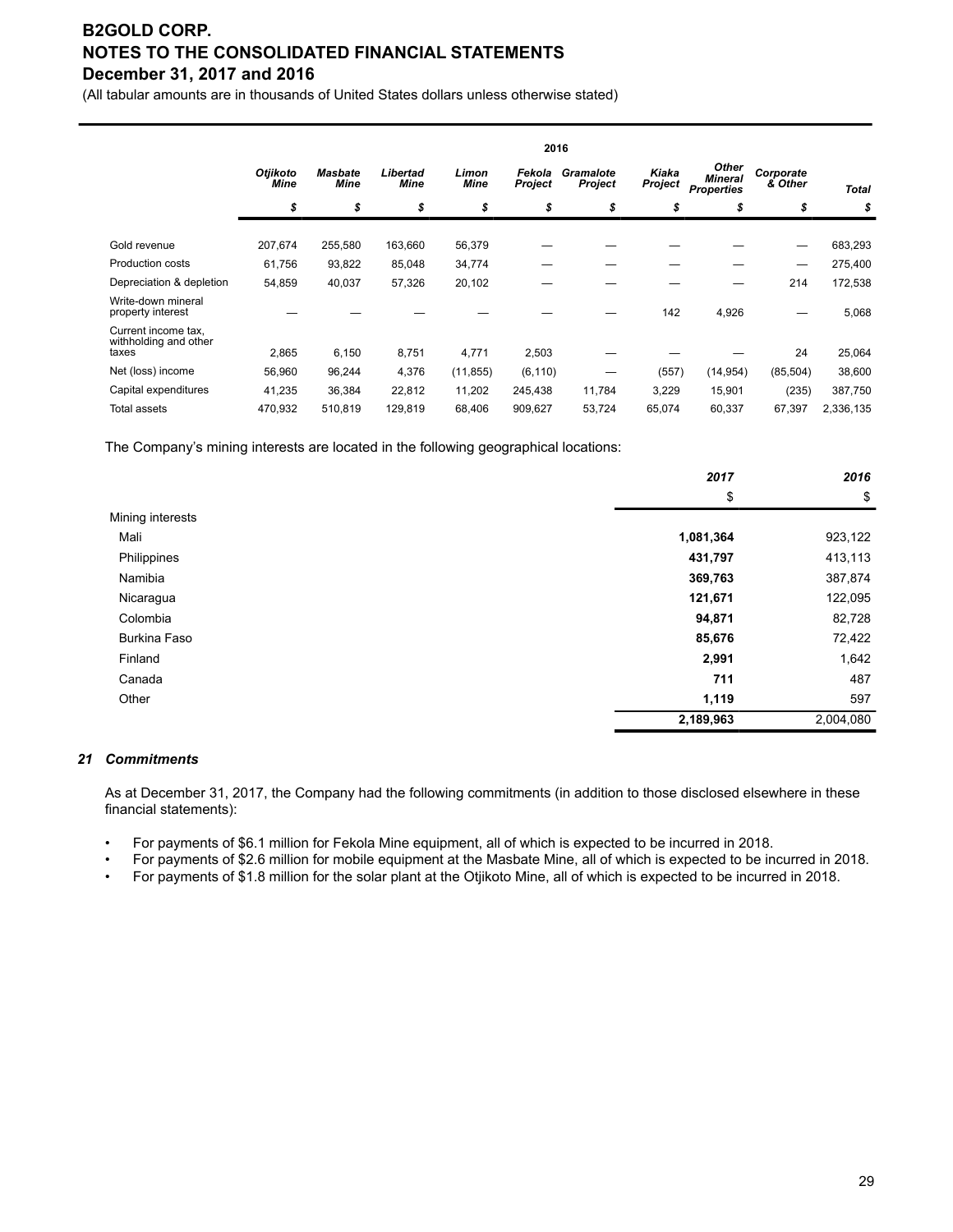## **B2GOLD CORP. MINING INTEREST SCHEDULE (NOTE 22) For the year ended December 31, 2017**

(All tabular amounts are in thousands of United States dollars unless otherwise stated)

|                                                                       | Cost                                  |                  |                           |                                |                                       |                                       | <b>Accumulated depreciation</b> | Net carrying value        |                                       |                           |                           |
|-----------------------------------------------------------------------|---------------------------------------|------------------|---------------------------|--------------------------------|---------------------------------------|---------------------------------------|---------------------------------|---------------------------|---------------------------------------|---------------------------|---------------------------|
|                                                                       | <b>Balance</b> at<br>Dec. 31,<br>2016 | <b>Additions</b> | Disposals /<br>write-offs | <b>Reclass</b>                 | <b>Balance at</b><br>Dec. 31,<br>2017 | <b>Balance at</b><br>Dec. 31,<br>2016 | <b>Depreciation</b>             | Disposals /<br>write-offs | <b>Balance at</b><br>Dec. 31,<br>2017 | As at<br>Dec. 31,<br>2017 | As at<br>Dec. 31,<br>2016 |
|                                                                       | \$                                    | \$               | \$                        | \$                             | \$                                    | \$                                    | \$                              | \$                        | \$                                    | \$                        | \$                        |
| Property, plant and equipment (depletable)                            |                                       |                  |                           |                                |                                       |                                       |                                 |                           |                                       |                           |                           |
| Fekola                                                                |                                       | 26,577           |                           | 1,068,207                      | 1,094,784                             |                                       | (35, 477)                       |                           | (35, 477)                             | 1,059,307                 |                           |
| Otjikoto                                                              | 481,378                               | 46,193           | (2,966)                   | 2,464                          | 527,069                               | (95, 698)                             | (67,680)                        | 225                       | (163, 153)                            | 363,916                   | 385,680                   |
| Masbate                                                               | 517,457                               | 56,815           | (9,430)                   | 60,880                         | 625,722                               | (165, 224)                            | (37,999)                        | 9,298                     | (193, 925)                            | 431,797                   | 352,233                   |
| Libertad                                                              | 300,816                               | 35,190           | (355)                     | —                              | 335,651                               | (226, 488)                            | (37, 425)                       | 75                        | (263, 838)                            | 71,813                    | 74,328                    |
| Limon                                                                 | 151,186                               | 23,420           | (1,248)                   | $\qquad \qquad \longleftarrow$ | 173,358                               | (107, 255)                            | (21,610)                        | 1,125                     | (127, 740)                            | 45,618                    | 43,931                    |
|                                                                       | 1,450,837                             | 188,195          | (13,999)                  | 1,131,551                      | 2,756,584                             | (594, 665)                            | (200, 191)                      | 10,723                    | (784, 133)                            | 1,972,451                 | 856,172                   |
| Undeveloped mineral interests                                         |                                       |                  |                           |                                |                                       |                                       |                                 |                           |                                       |                           |                           |
| Masbate                                                               | 60,880                                |                  | $\overline{\phantom{0}}$  | (60, 880)                      |                                       | $\overline{\phantom{0}}$              | $\overline{\phantom{0}}$        |                           |                                       |                           | 60,880                    |
| Mine under construction                                               |                                       |                  |                           |                                |                                       |                                       |                                 |                           |                                       |                           |                           |
| Fekola                                                                | 908,855                               | 159,352          | $\overline{\phantom{m}}$  | (1,068,207)                    |                                       | $\qquad \qquad -$                     | $\overline{\phantom{0}}$        |                           |                                       | —                         | 908,855                   |
| Exploration & evaluation properties (non-depletable)                  |                                       |                  |                           |                                |                                       |                                       |                                 |                           |                                       |                           |                           |
| Kiaka                                                                 | 64,907                                | 5,082            |                           |                                | 69,989                                |                                       |                                 |                           |                                       | 69,989                    | 64,907                    |
| Mocoa                                                                 | 29,004                                | 37               |                           |                                | 29,041                                |                                       |                                 |                           |                                       | 29,041                    | 29,004                    |
| Fekola Regional                                                       | 9,326                                 | 7,885            |                           |                                | 17,211                                |                                       |                                 |                           |                                       | 17,211                    | 9,326                     |
| Toega                                                                 | 4,819                                 | 5,784            |                           |                                | 10,603                                |                                       |                                 |                           |                                       | 10,603                    | 4,819                     |
| Ondundu                                                               | 2,130                                 | 3,116            |                           | -                              | 5,246                                 |                                       |                                 |                           |                                       | 5,246                     | 2,130                     |
| Other                                                                 | 13,776                                | 6,555            | (1,450)                   | —                              | 18,881                                |                                       | –                               |                           |                                       | 18,881                    | 13,776                    |
|                                                                       | 123,962                               | 28,459           | (1,450)                   | $\qquad \qquad -$              | 150,971                               | $\overline{\phantom{0}}$              | $\qquad \qquad -$               | $\overline{\phantom{0}}$  | $\overline{\phantom{0}}$              | 150,971                   | 123,962                   |
| Corporate                                                             |                                       |                  |                           |                                |                                       |                                       |                                 |                           |                                       |                           |                           |
| Office, furniture & equipment                                         | 1,827                                 | 437              | $\overline{\phantom{m}}$  | $\equiv$                       | 2,264                                 | (1, 340)                              | (213)                           | $\qquad \qquad -$         | (1, 553)                              | 711                       | 487                       |
|                                                                       | 2,546,361                             | 376,443          | (15, 449)                 | 2,464                          | 2,909,819                             | (596,005)                             | (200, 404)                      | 10,723                    | (785, 686)                            | 2,124,133                 | 1,950,356                 |
| Investments in joint ventures (accounted for using the equity method) |                                       |                  |                           |                                |                                       |                                       |                                 |                           |                                       |                           |                           |
| Gramalote                                                             | 53,724                                | 12,106           |                           | $\overline{\phantom{0}}$       | 65,830                                |                                       | —                               |                           |                                       | 65,830                    | 53,724                    |
|                                                                       | 2.600.085                             | 388,549          | (15, 449)                 | 2.464                          | 2,975,649                             | (596,005)                             | (200, 404)                      | 10,723                    | (785, 686)                            | 2,189,963                 | 2,004,080                 |